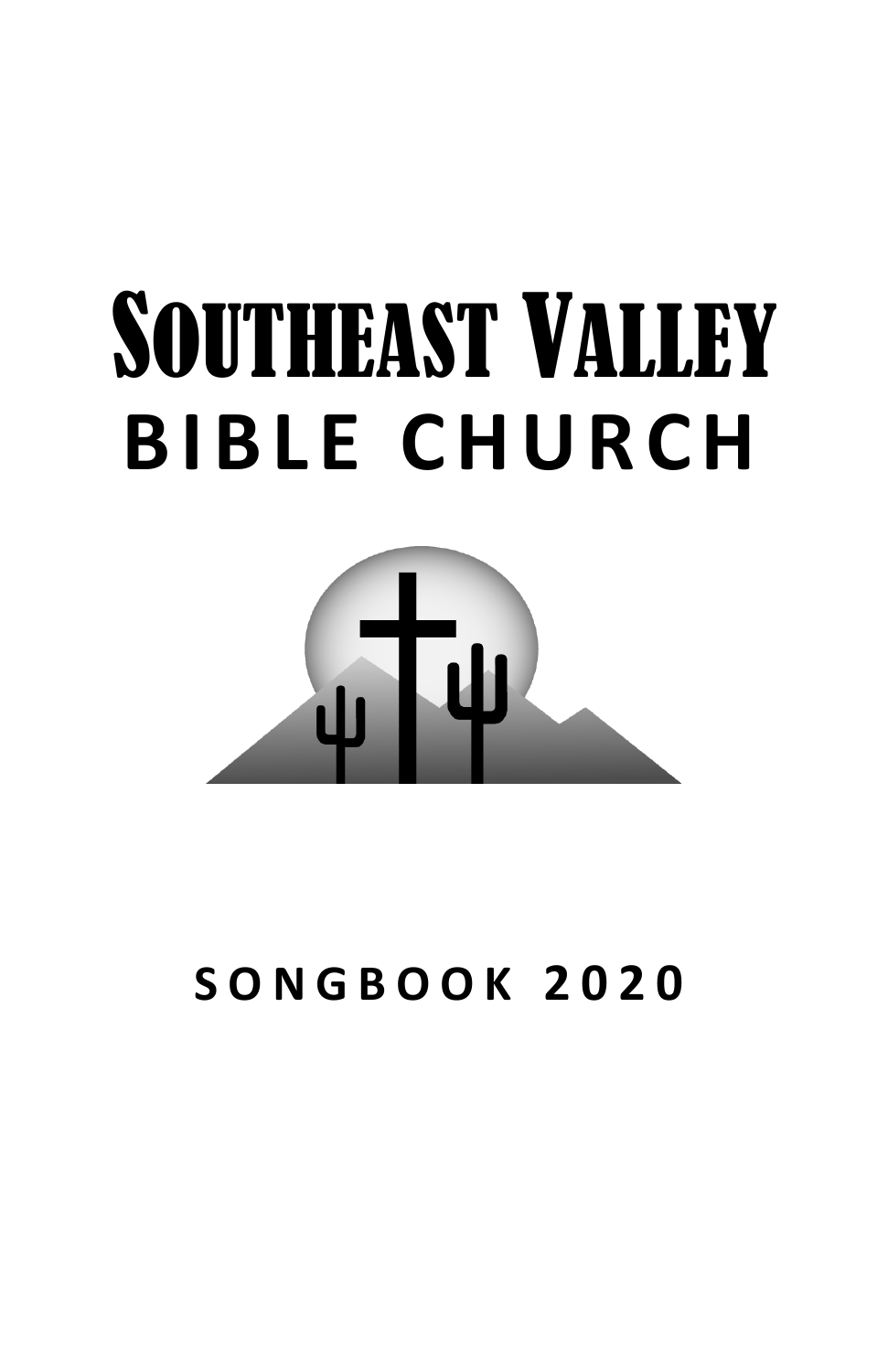# **Contents**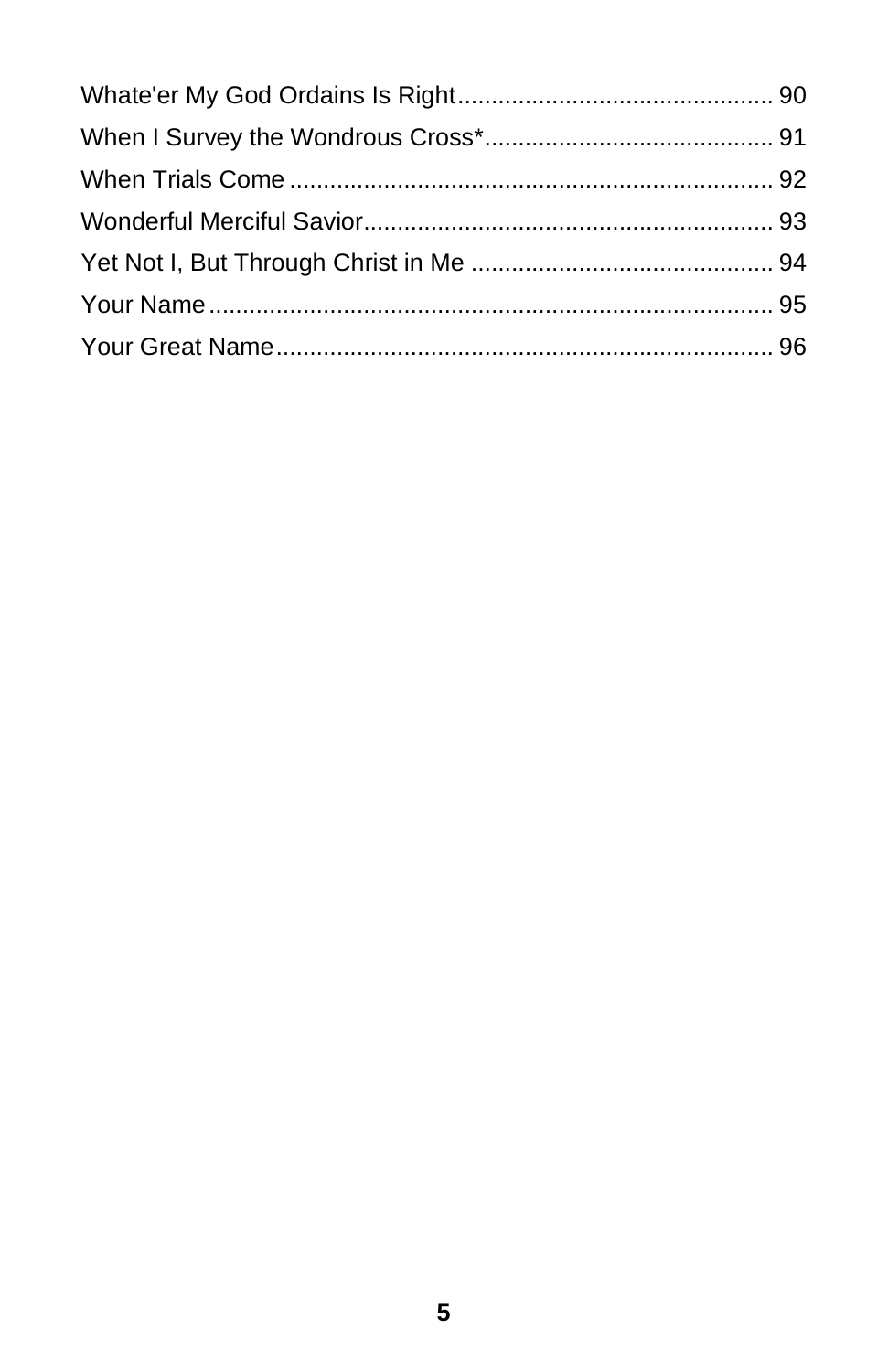# **10,000 Reasons**

Jonas Myrin / Matt Redman Key: A

#### <span id="page-5-0"></span>*Chorus*

*Bless the Lord, O my soul, O my soul, Worship His holy name Sing like never before, O my soul I'll worship Your holy name*

The sun comes up, it's a new day dawning It's time to sing Your song again Whatever may pass, and whatever lies before me Let me be singing when the evening comes

#### **Chorus**

You're rich in love, and You're slow to anger Your name is great, and Your heart is kind For all Your goodness I will keep on singing Ten thousand reasons for my heart to find

#### **Chorus**

And on that day when my strength is failing The end draws near and my time has come Still my soul will sing Your praise unending Ten thousand years and then forevermore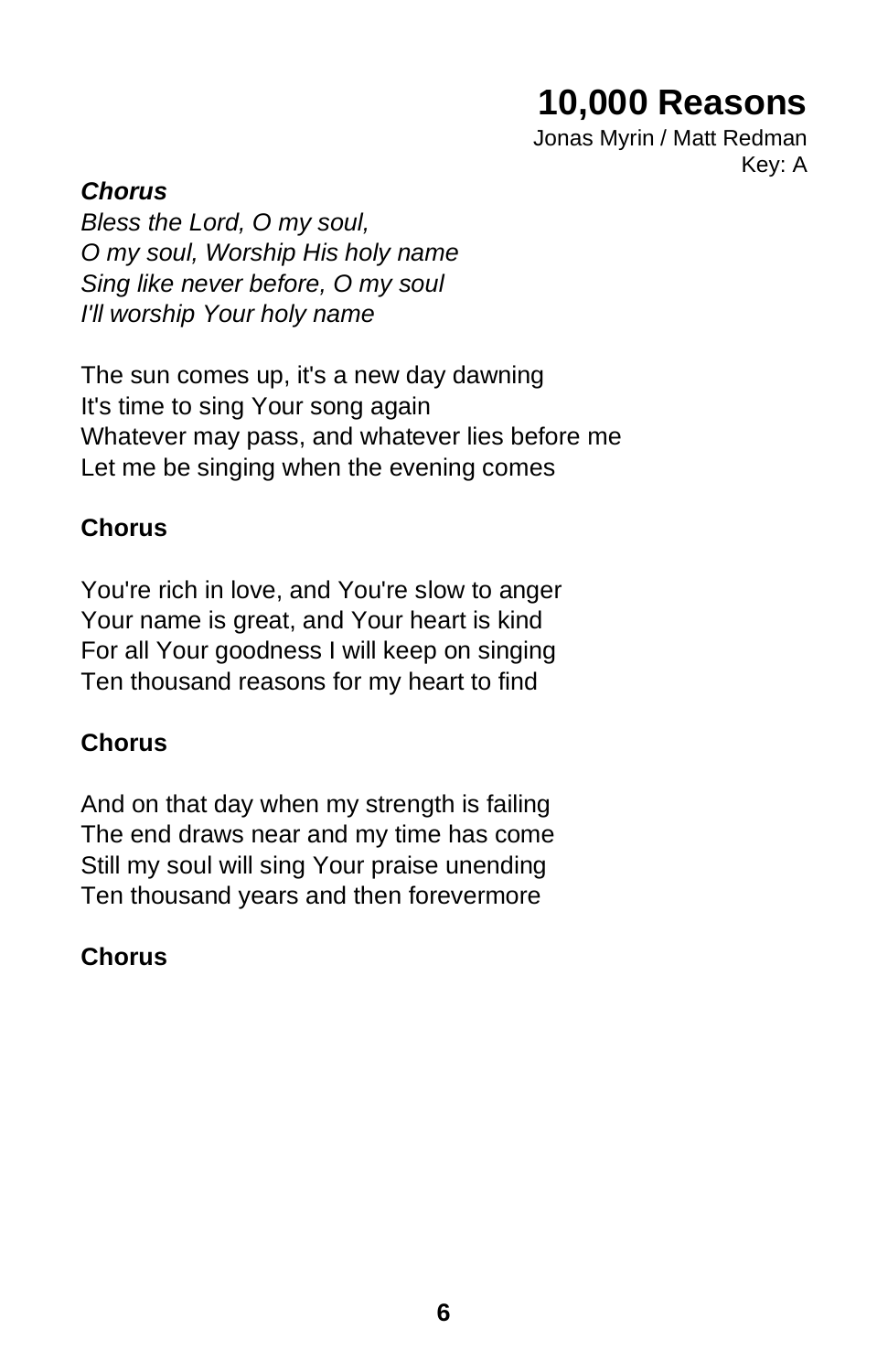# **A Mighty Fortress is Our God\***

Martin Luther / Matt Boswell Key: Bb

<span id="page-6-0"></span>A mighty fortress is our God, a bulwark never failing; Our helper He, amid the flood of mortal ills prevailing; For still our ancient foe doth seek to work us woe; His craft and power are great, and armed with cruel hate, On earth is not his equal

Did we in our own strength confide Our striving would be losing, Were not the right Man on our side, The Man of God's own choosing; Dost ask who that may be? Christ Jesus, it is He; The Lord of hosts His name, from age to age the same, And He must win the battle.

And though this world with devils filled should threaten to undo us; We will not fear, for God hath willed His truth to triumph through us; The Prince of Darkness grim, we tremble not for him; His rage we can endure, for lo, his doom is sure; One little word shall fell him.

#### *Chorus*

*A mighty fortress, A rock unfailing, The King of Glory, Forever, Amen! For endless ages, Enthroned in praises, The King of Glory, Forever, Amen!* 

That Word above all earthly powers, no thanks to them, abideth; The Spirit and the gifts are ours through Him who with us sideth; Let goods and kindred go, this mortal life also; The body they may kill; God's truth abideth still; His kingdom is forever.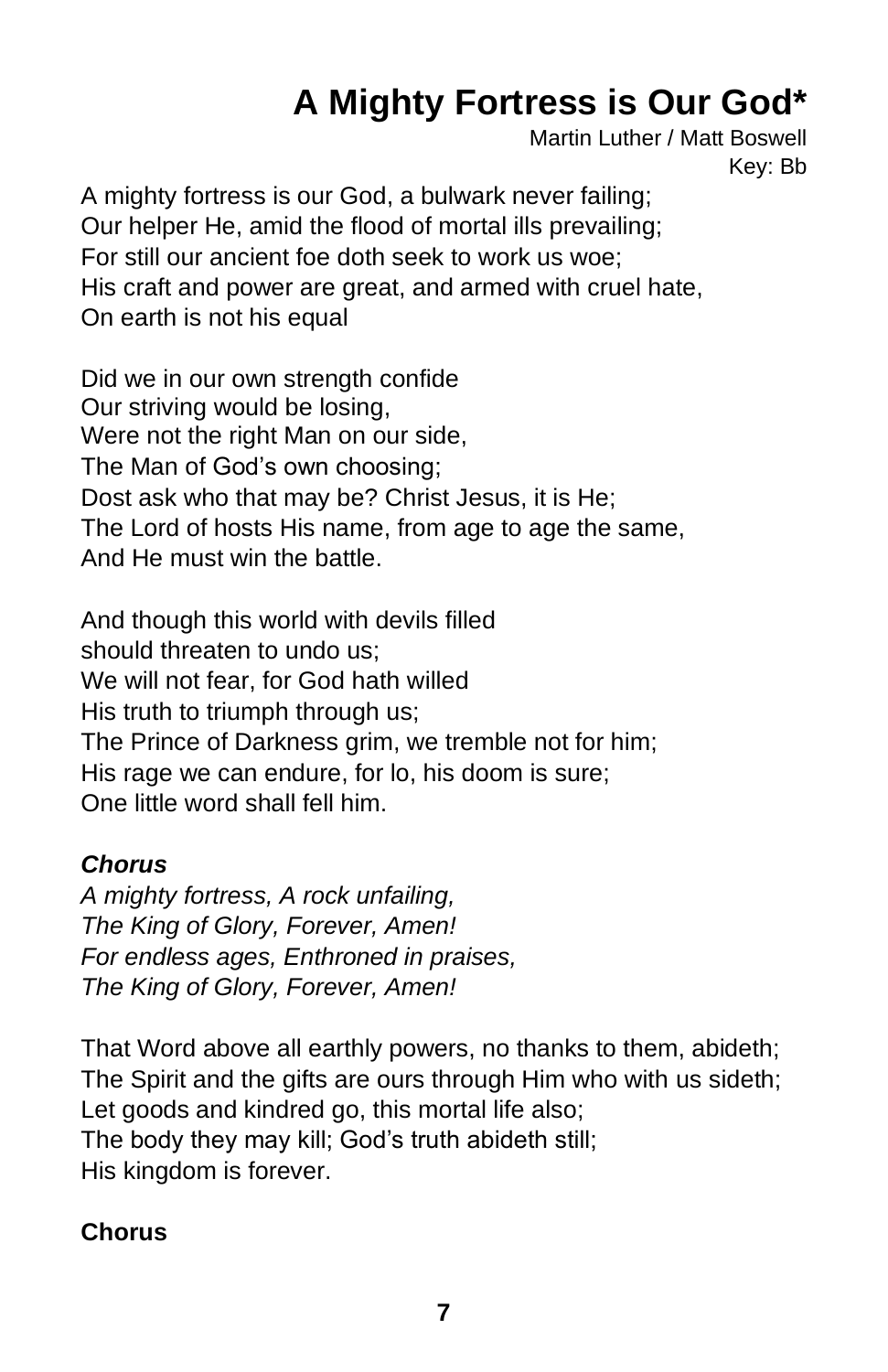### **Ancient of Days**

<span id="page-7-0"></span>Jonny Robinson / Rich Thompson / Michael Farren / Jesse Reeves Key: C

Though the nations rage, kingdoms rise and fall There is still one King, reigning over all So I will not fear for this truth remains: That my God is the Ancient of Days

#### **Chorus**

*None above Him, none before Him All of time in His hands For His throne it shall remain and ever stand All the power, all the glory I will trust in His name For my God is the Ancient of Days*

Though the dread of night overwhelms my soul He is here with me, I am not alone O His love is sure and He knows my name For my God is the Ancient of Days

#### **Chorus**

Though I may not see what the future brings I will watch and wait for the Savior King Then my joy complete standing face to face In the presence of the Ancient of Days

#### **Chorus**

**Tag** *For my God is the Ancient of Days*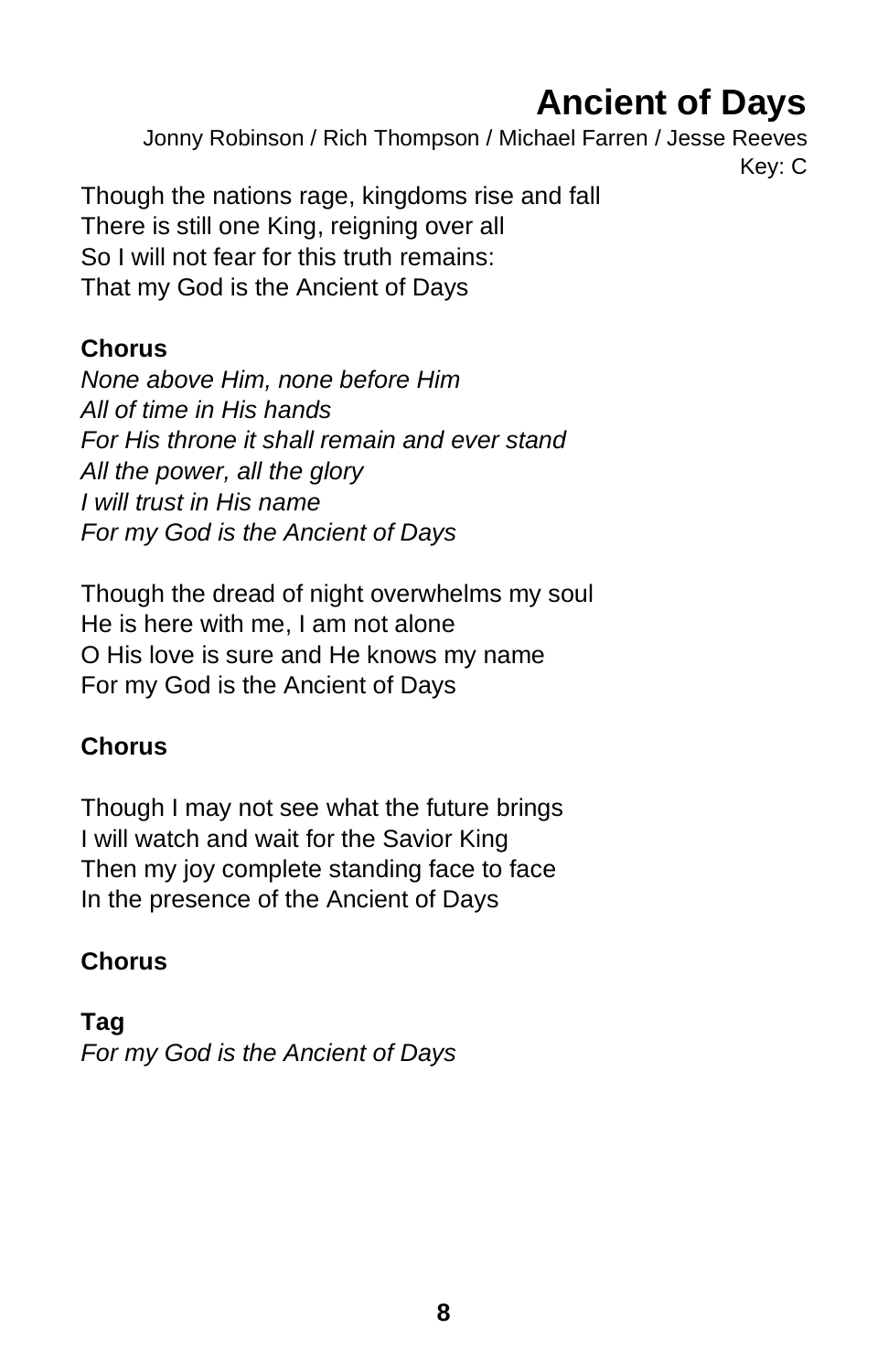### **Across the Lands**

Keith Getty / Stuart Townend Key: A

<span id="page-8-0"></span>You're the Word of God the Father From before the world began. Ev'ry star and ev'ry planet Has been fashioned by Your hand. All creation holds together By the power of Your voice. Let the skies declare Your glory; Let the land and seas rejoice!

#### **Chorus**

*You're the Author of creation; You're the Lord of ev'ry man; And Your cry of love rings out Across the lands.*

Yet You left the gaze of angels, Came to seek and save the lost, And exchanged the joy of heaven For the anguish of a cross. With a prayer You fed the hungry; With a word You calmed the sea: Yet how silently You suffered That the guilty may go free!

#### **Chorus**

With a shout You rose victorious, Wresting vict'ry from the grave, And ascended into heaven, Leading captives in Your way. Now You stand before the Father, Interceding for Your own; From each tribe and tongue and nation, You are leading sinners home!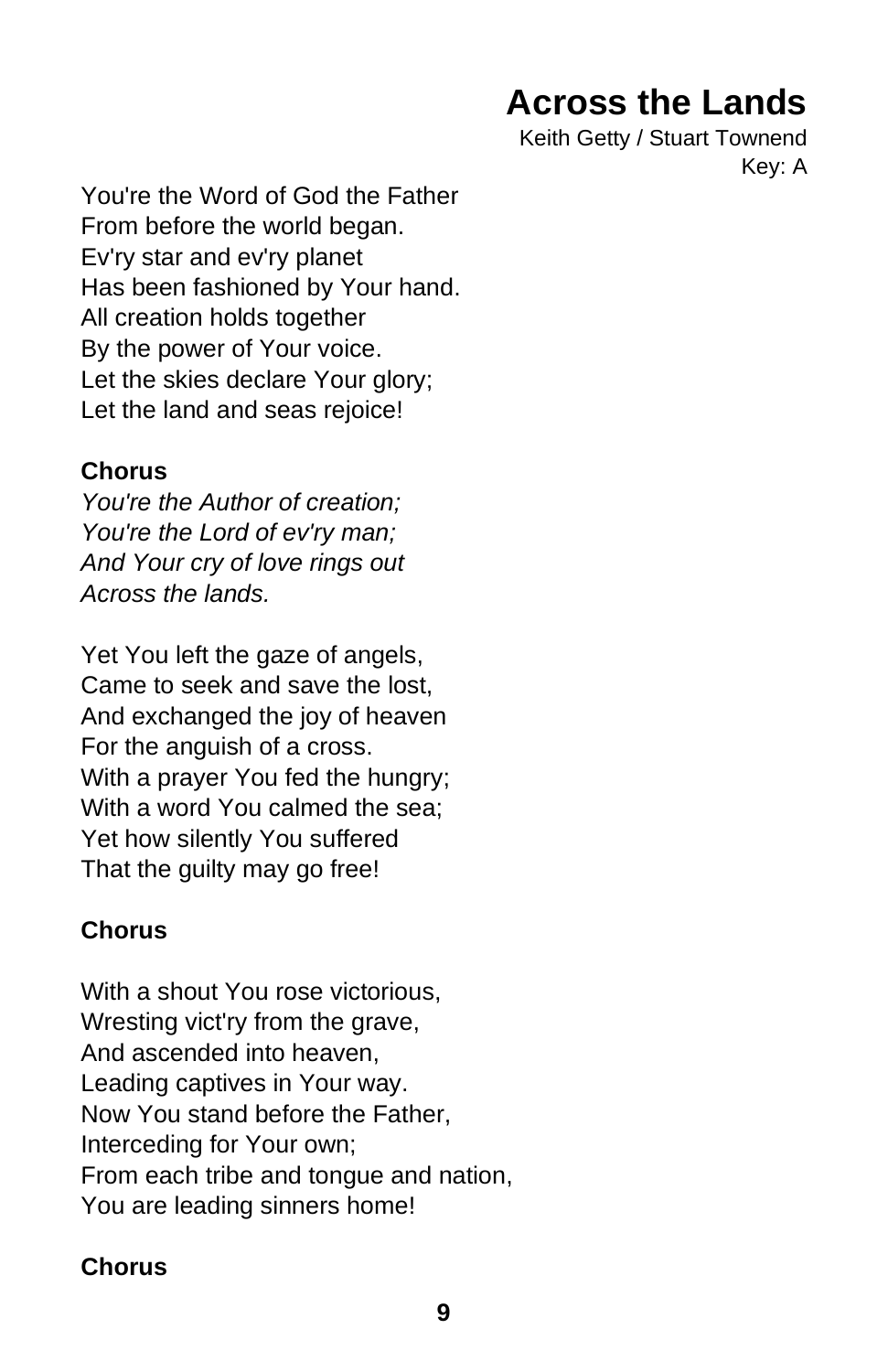# **At the Cross**

Isaac Watts / Ralph E. Hudson Key: D

<span id="page-9-0"></span>Alas and did my Savior bleed, And did my Sov'reign die? Would He devote that sacred head for such a worm as I?

#### **Chorus**

*At the cross at the cross where I first saw the light, And the burden of my heart rolled away, It was there by faith I received my sight, And now I am happy all the day!*

Was it for crimes that I had done He groaned upon the tree? Amazing pity, grace unknown, and love beyond degree!

#### **Chorus**

But drops of grief can ne'er repay the debt of love I owe; Here, Lord, I give myself away, 'Tis all that I can do.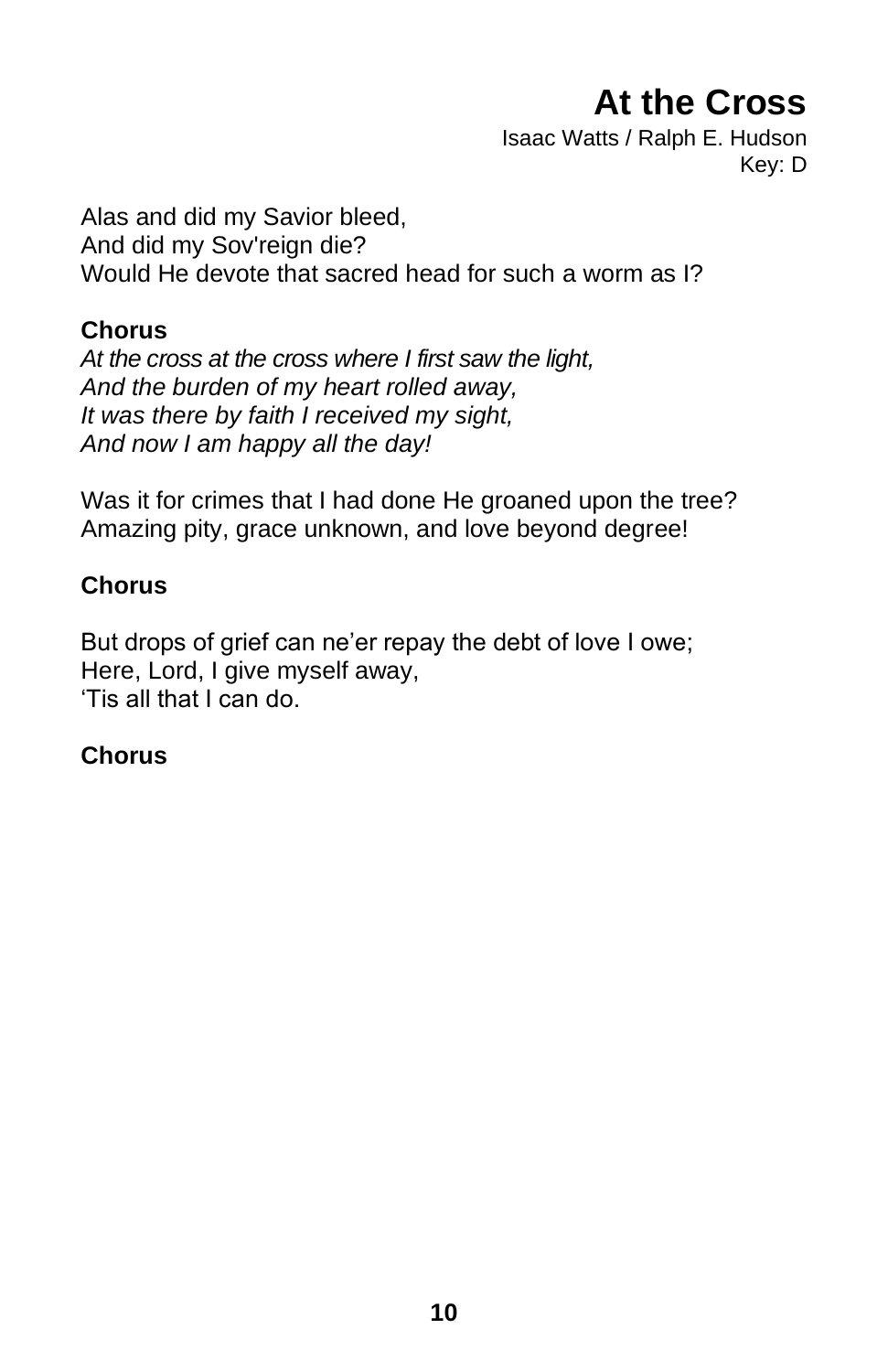# **At the Cross (Love Ran Red)**

<span id="page-10-0"></span>Chris Tomlin / Ed Cash / Jonas Myrin / Matt Armstrong / Matt Redman Key: D

There's a place Where mercy reigns and never dies There's a place Where streams of grace Flow deep and wide Where all the love I've ever found Comes like a flood comes flowing down

#### **Chorus**

*At the cross at the cross I surrender my life I'm in awe of You I'm in awe of You Where Your love ran red And my sin washed white I owe all to You I owe all to You*

There's a place Where sin and shame are powerless Where my heart Has peace with God and forgiveness Where all the love I've ever found Comes like a flood comes flowing down

#### **Chorus**

#### **Bridge**

*Here my hope is found Here on holy ground Here I bow down here I bow down Here arms open wide Here You saved my life Here I bow down here I bow down*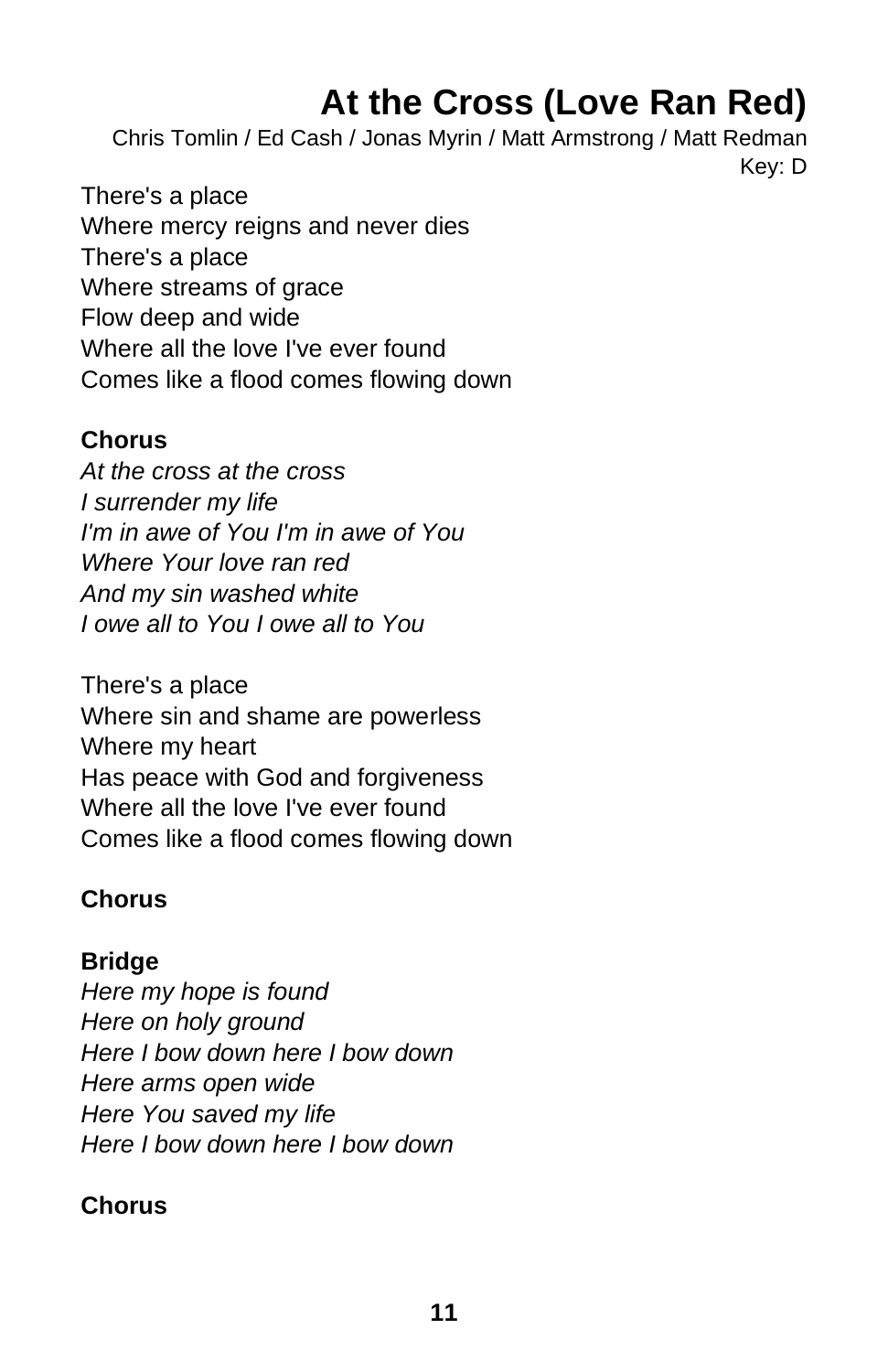### **All Creatures of Our God and King**

St. Francis of Assisi, tr. by William Henry Draper / Jonathan Baird / Ryan Baird Key: C

<span id="page-11-0"></span>All creatures of our God and King Lift up your voice and with us sing O praise Him! Allelujah! Thou, burning sun with golden beam Thou, silver moon with softer gleam O praise Him! O praise Him! Allelujah! Allelujah! Allelujah!

Let all things their Creator bless And worship Him in humbleness O praise Him! Allelujah! Praise, praise the Father, praise the Son And praise the Spirit, Three-in-One O praise Him! O praise Him! Allelujah! Allelujah! Allelujah!

All the redeemed washed by His blood Come and rejoice in His great love O praise Him! Allelujah! Christ has defeated every sin Cast all your burdens now on Him O praise Him! O praise Him! Allelujah! Allelujah! Allelujah!

He shall return in pow'r to reign Heaven and earth will join to say O praise Him! Allelujah! Then who shall fall on bended knee? All creatures of our God and King O praise Him! O praise Him! Allelujah! Allelujah! Allelujah!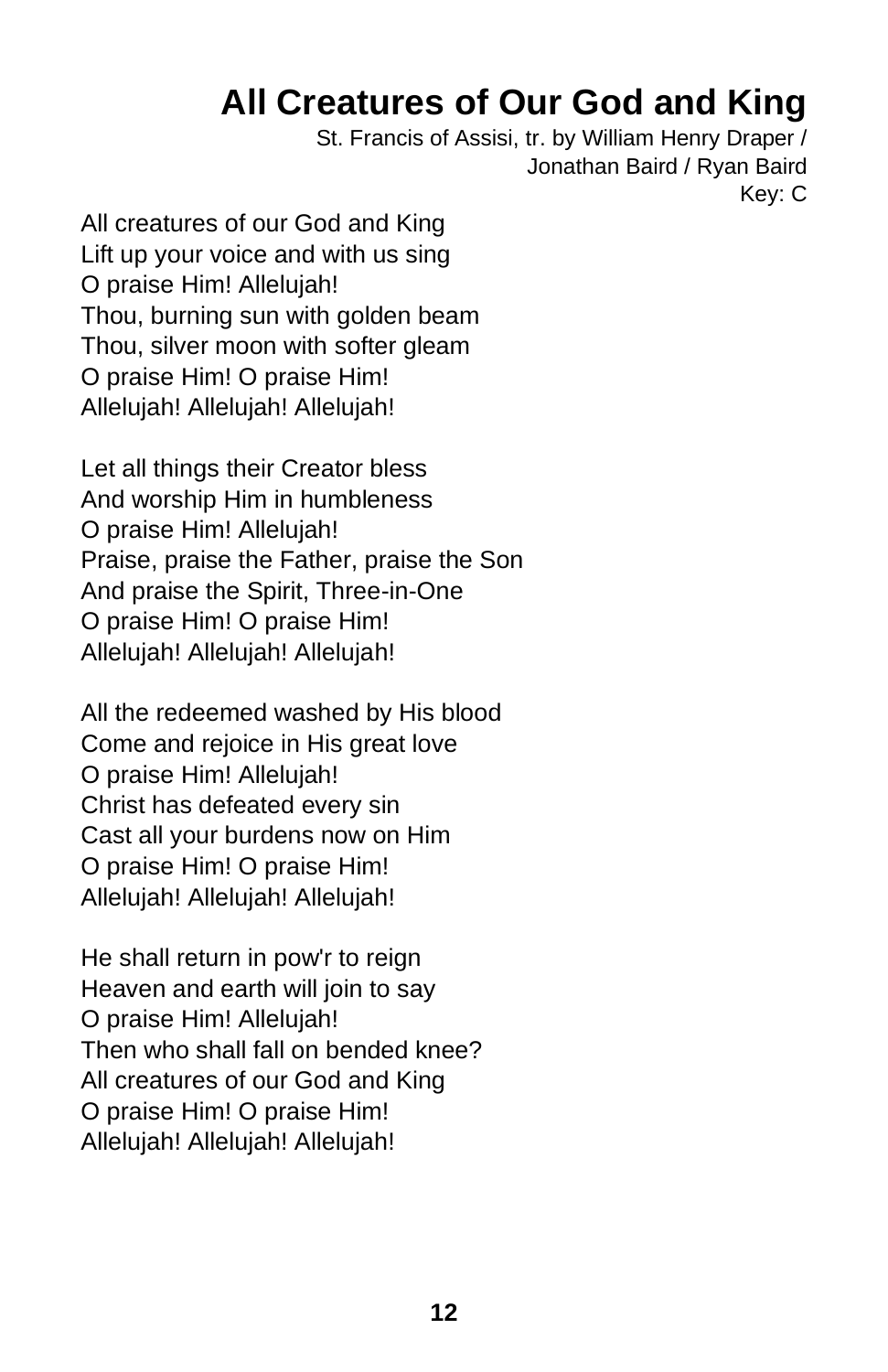# **All Glory Be to Christ**

Dustin Kensrue Key: D

<span id="page-12-0"></span>Should nothing of our efforts stand, no legacy survive Unless the Lord does raise the house, in vain its builders strive

To you who boast tomorrow's gain tell me what is your life A mist that vanishes at dawn, all glory be to Christ!

#### **Chorus**

*All glory be to Christ our king! All glory be to Christ! His rule and reign will ever sing, All glory be to Christ!*

His will be done, His kingdom come on earth as is above Who is Himself our daily bread, Praise Him the Lord of love

Let living water satisfy the thirsty without price We'll take a cup of kindness yet, all glory be to Christ!

#### **Chorus**

When on the day the great I Am, the faithful and the true The Lamb who was for sinners slain is making all things new.

Behold our God shall live with us and be our steadfast light And we shall ere his people be, all glory be to Christ!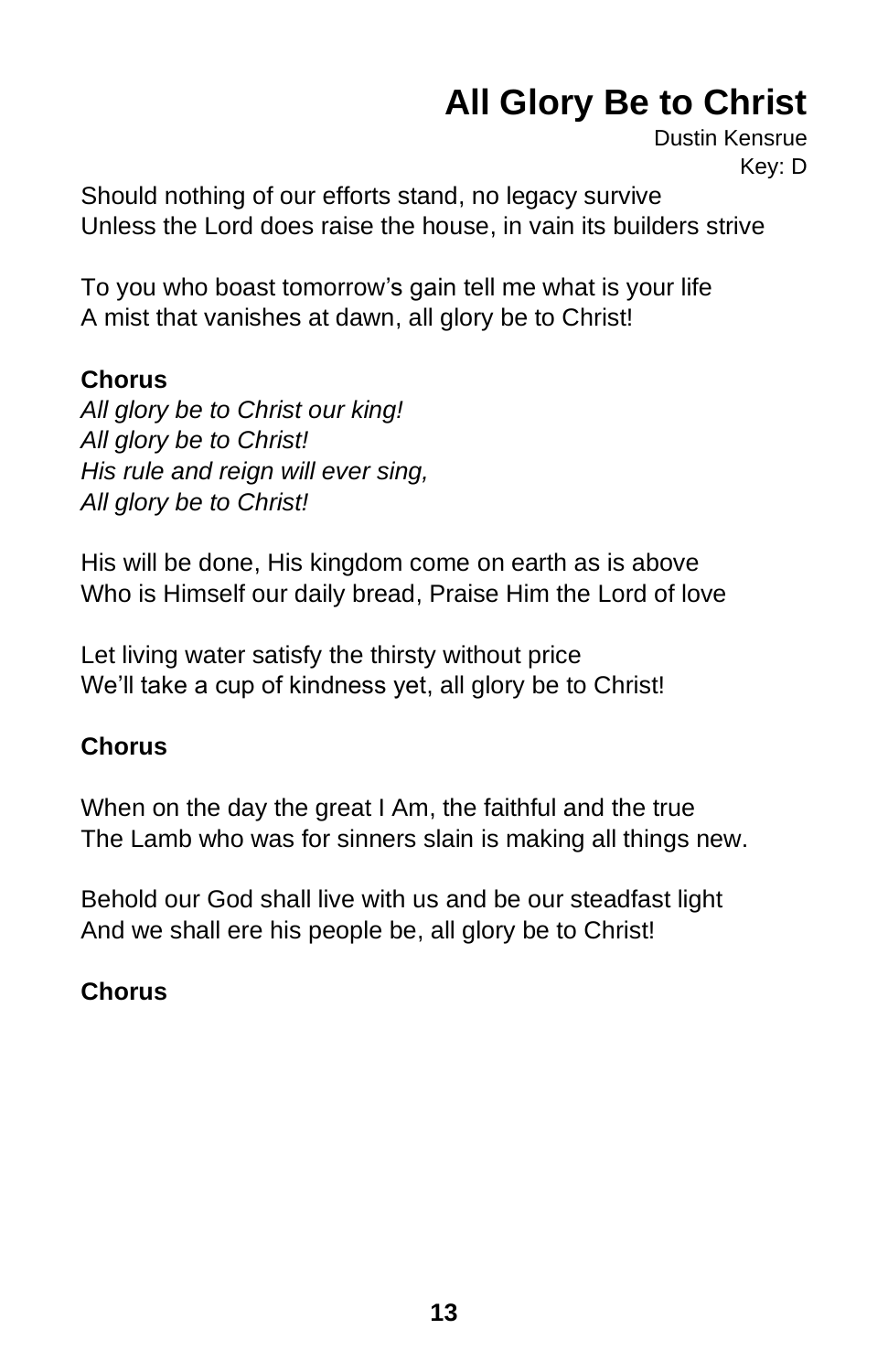### **All Hail the Power of Jesus' Name**

Edward Perronet and John Rippon Key: D

<span id="page-13-0"></span>All hail the pow'r of Jesus' name! Let angels prostrate fall Bring forth the royal diadem And crown Him Lord of all Bring forth the royal diadem And crown Him Lord of all

Ye chosen seed of Israel's race Ye ransomed from the fall Hail Him who saves you by His grace And crown Him Lord of all Hail Him who saves you by His grace And crown Him Lord of all

Let ev'ry kindred, ev'ry tribe On this terrestrial ball To Him all majesty ascribe And crown Him Lord of all To Him all majesty ascribe And crown Him Lord of all

O that with yonder sacred throng We at His feet may fall Join in the everlasting song And crown Him Lord of all Join in the everlasting song And crown Him Lord of all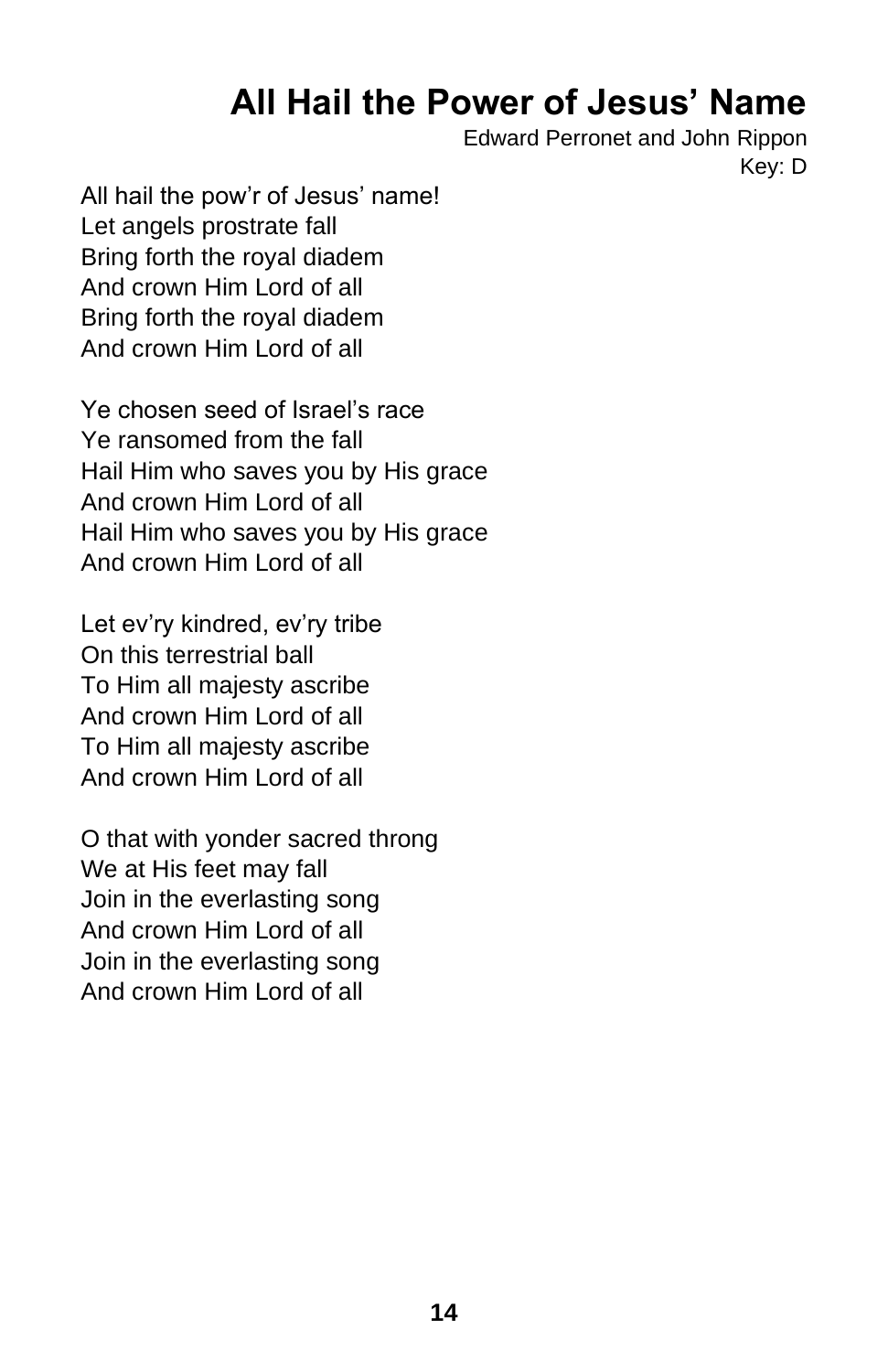# **All I Have Is Christ**

Jordan Kauflin Key: C

<span id="page-14-0"></span>I once was lost in darkest night Yet thought I knew the way The sin that promised joy and life Had led me to the grave I had no hope that You would own A rebel to Your will And if You had not loved me first I would refuse You still

But as I ran my hell-bound race Indifferent to the cost You looked upon my helpless state And led me to the cross And I beheld God's love displayed You suffered in my place You bore the wrath reserved for me Now all I know is grace

#### **Chorus**

*Hallelujah! All I have is Christ Hallelujah! Jesus is my life*

Now, Lord, I would be Yours alone And live so all might see The strength to follow Your commands Could never come from me Oh Father, use my ransomed life In any way You choose And let my song forever be My only boast is You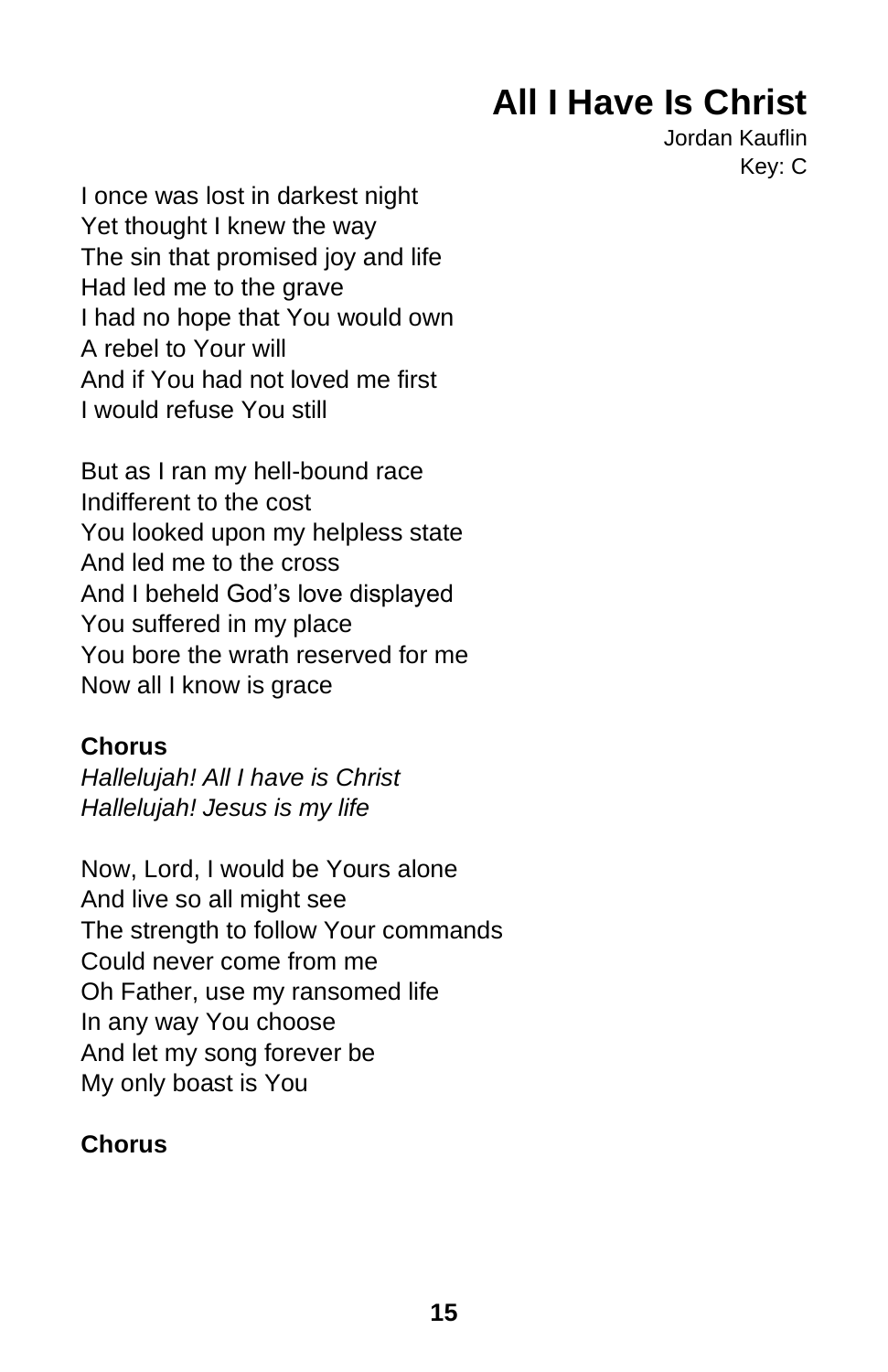# **All to Us**

Matt Maher / Matt Redman / Jesse Reeves / Chris Tomlin Key: A

<span id="page-15-0"></span>Precious cornerstone sure foundation You are faithful to the end We are waiting on You Jesus We believe You're all to us

#### **Chorus**

*Let the glory of Your name Be the passion of the Church Let the righteousness of God Be a holy flame that burns Let the saving love of Christ Be the measure of our lives We believe You're all to us*

Only Son of God sent from heaven Hope and mercy at the cross You are ev'rything You're the promise Jesus You are all to us

#### **Chorus**

When this passing world is over We will see You face to face And forever we will worship Jesus You are all to us Jesus You are all to us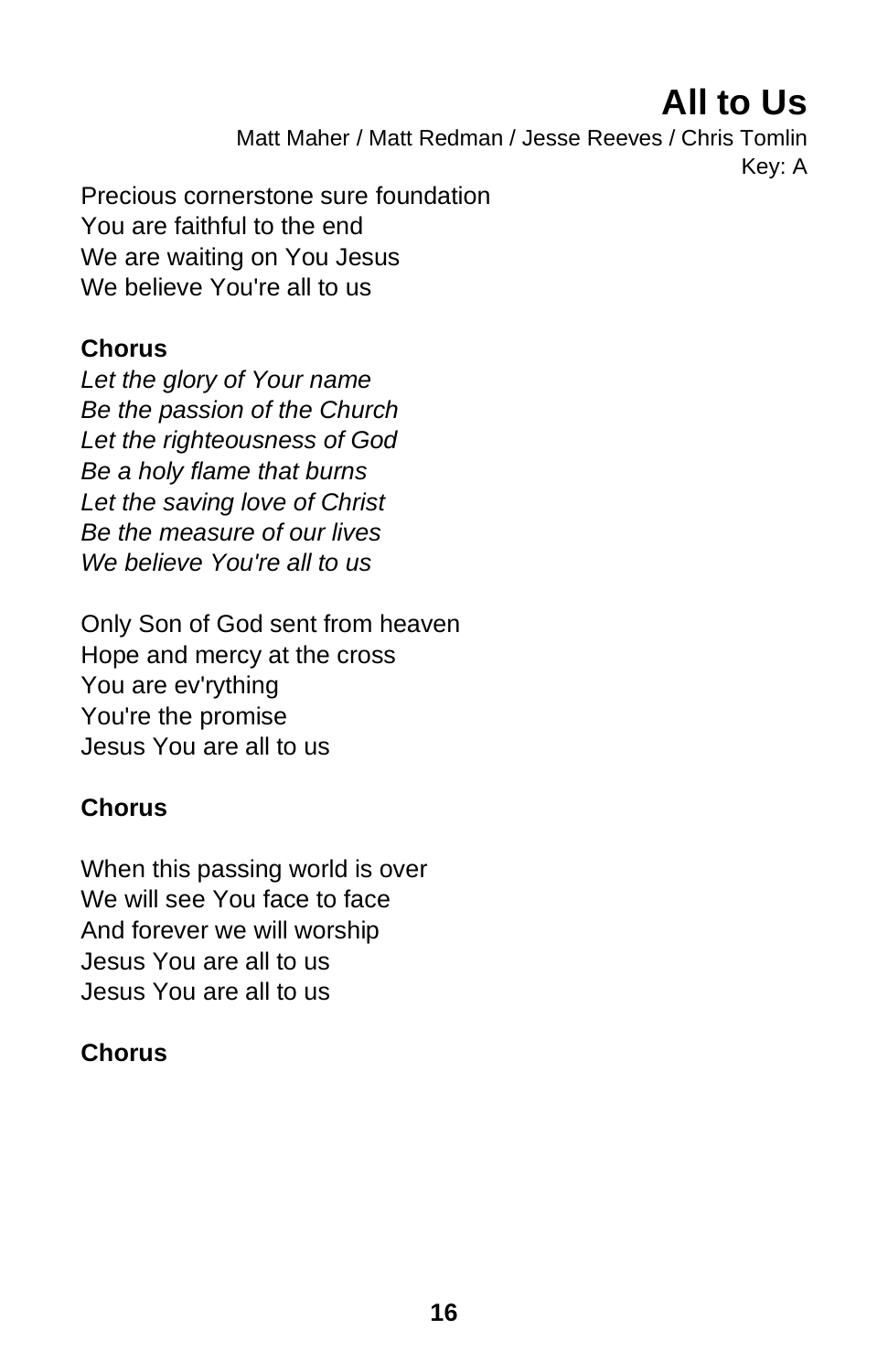### **Amazing Grace\***

John Newton / Chris Tomlin / Louie Giglio Key: G

<span id="page-16-0"></span>Amazing grace How sweet the sound That saved a wretch like me I once was lost, but now I'm found Was blind, but now I see

'Twas grace that taught my heart to fear And grace my fears relieved How precious did that grace appear The hour I first believed

#### **Chorus**

*My chains are gone I've been set free My God, my Savior has ransomed me And like a flood His mercy reigns Unending love, amazing grace*

The Lord has promised good to me His word my hope secures He will my shield and portion be As long as life endures

#### **Chorus**

The earth shall soon dissolve like snow The sun forbear to shine But God, Who called me here below, Will be forever mine. Will be forever mine. You are forever mine.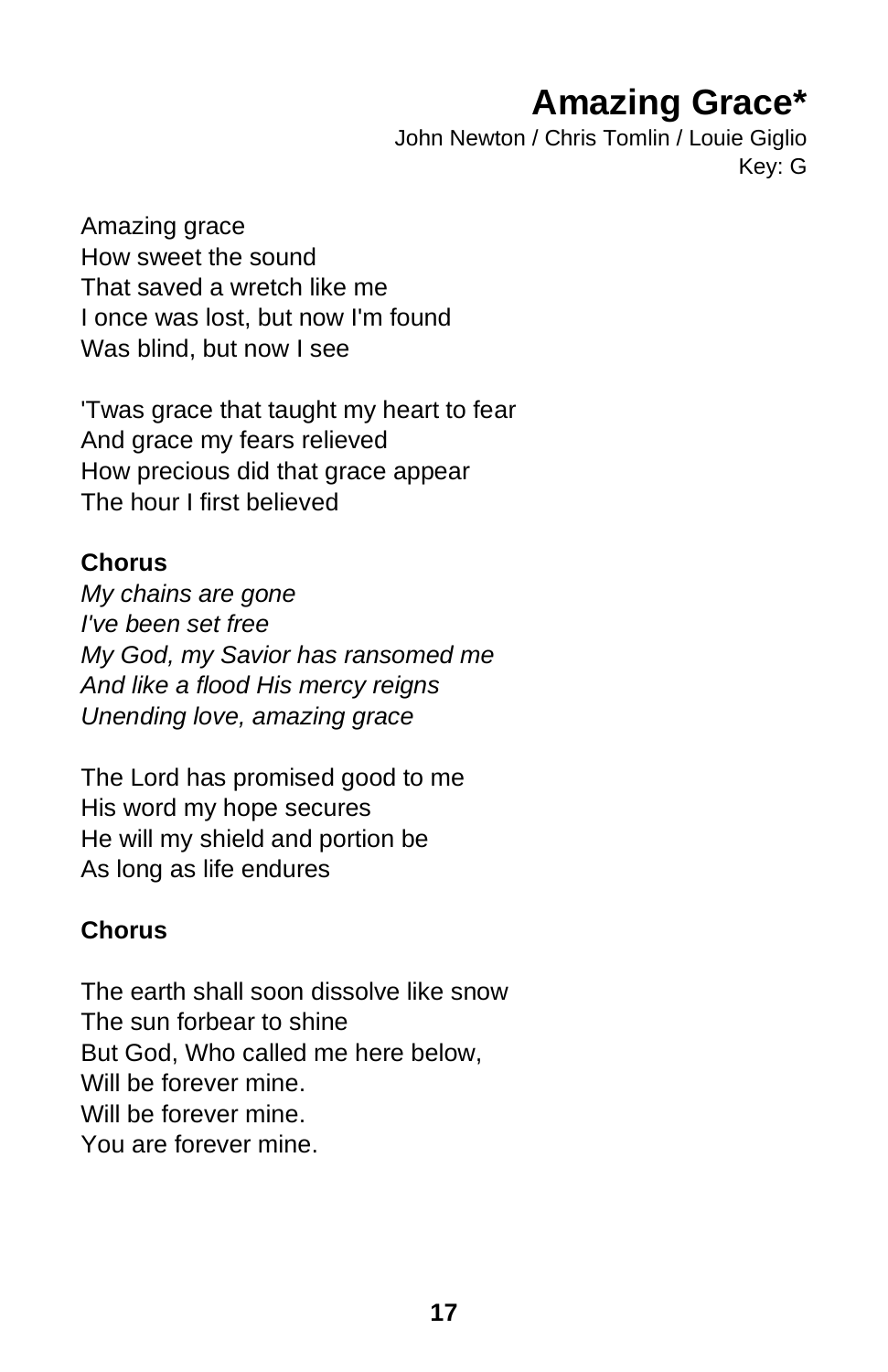# **And Can It Be?**

Charles Wesley Key: Bb

<span id="page-17-0"></span>And can it be that I should gain An interest in the Savior's blood? Died He for me, who caused His pain— For me, who Him to death pursued? Amazing love! How can it be, That Thou, my God, shouldst die for me? *Amazing love! How can it be, That Thou, my God, shouldst die for me?*

He left His Father's throne above So free, so infinite His grace— Emptied Himself and came in love, And bled for Adam's helpless race: 'Tis mercy all, immense and free, For O my God, it found out me! *Amazing love! How can it be, That Thou, my God, shouldst die for me?*

Long my imprisoned spirit lay, Fast bound in sin and nature's night; Thine eye diffused a quickening ray— I woke, the dungeon flamed with light; My chains fell off, my heart was free, I rose, went forth, and followed Thee. *Amazing love! How can it be, That Thou, my God, shouldst die for me?*

No condemnation now I dread; Jesus, and all in Him, is mine; Alive in Him, my living Head, And clothed in righteousness divine, Bold I approach th'eternal throne, And claim the crown, through Christ my own. *Amazing love! How can it be, That Thou, my God, shouldst die for me?*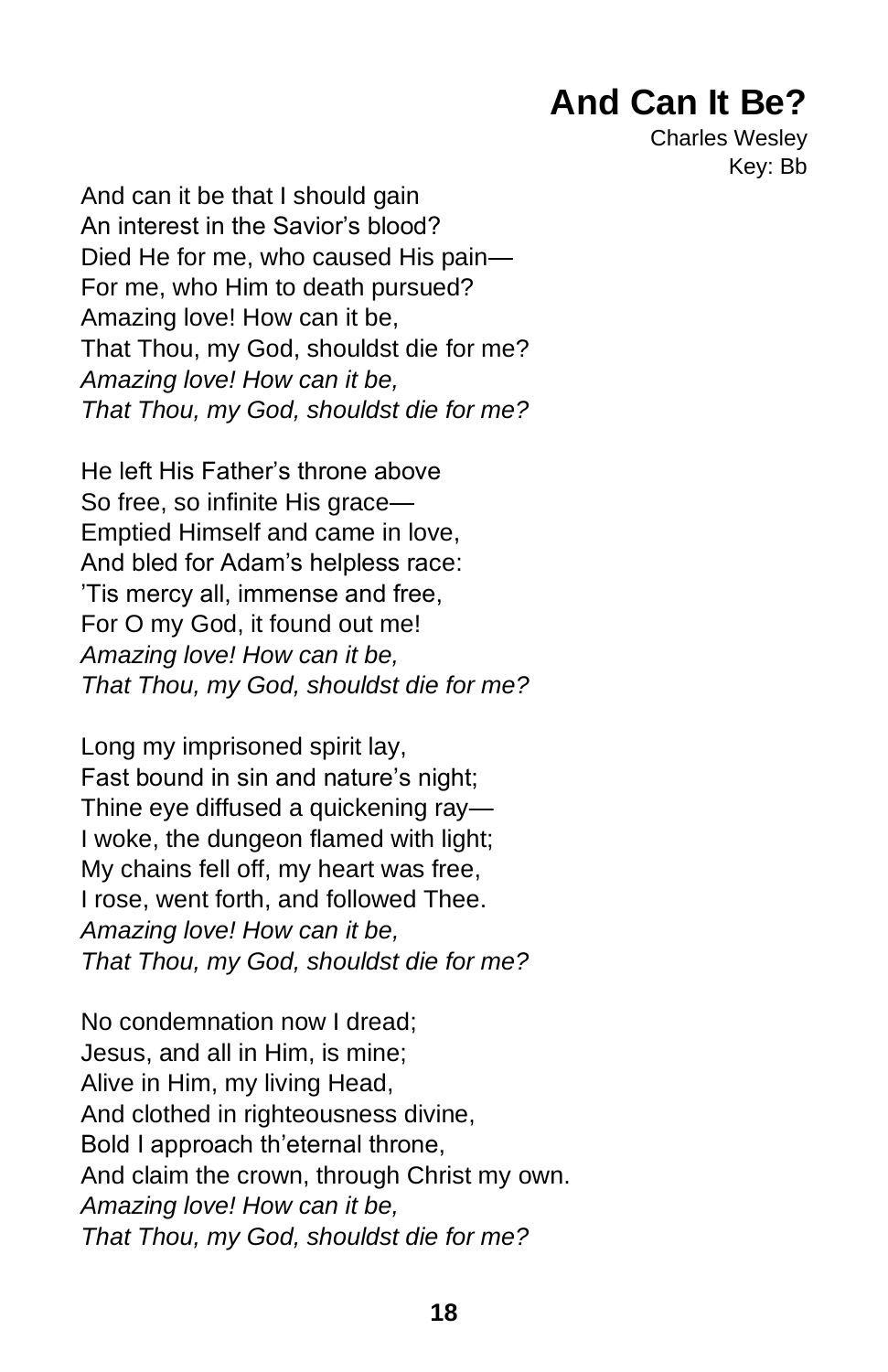### **As the Deer**

Martin Nystrom Key: C

<span id="page-18-0"></span>As the deer panteth for the water So my soul longeth after Thee You alone are my heart's desire And I long to worship Thee

#### **Chorus**

*You alone are my strength, my shield To you alone may my spirit yield You alone are my heart's desire And I long to worship thee*

You're my friend and you are my brother Even though you are a king I love you more than any other So much more than anything

#### **Chorus**

I love you more than gold or silver, only you can satisfy. You alone are the real joy giver and the apple of my eye.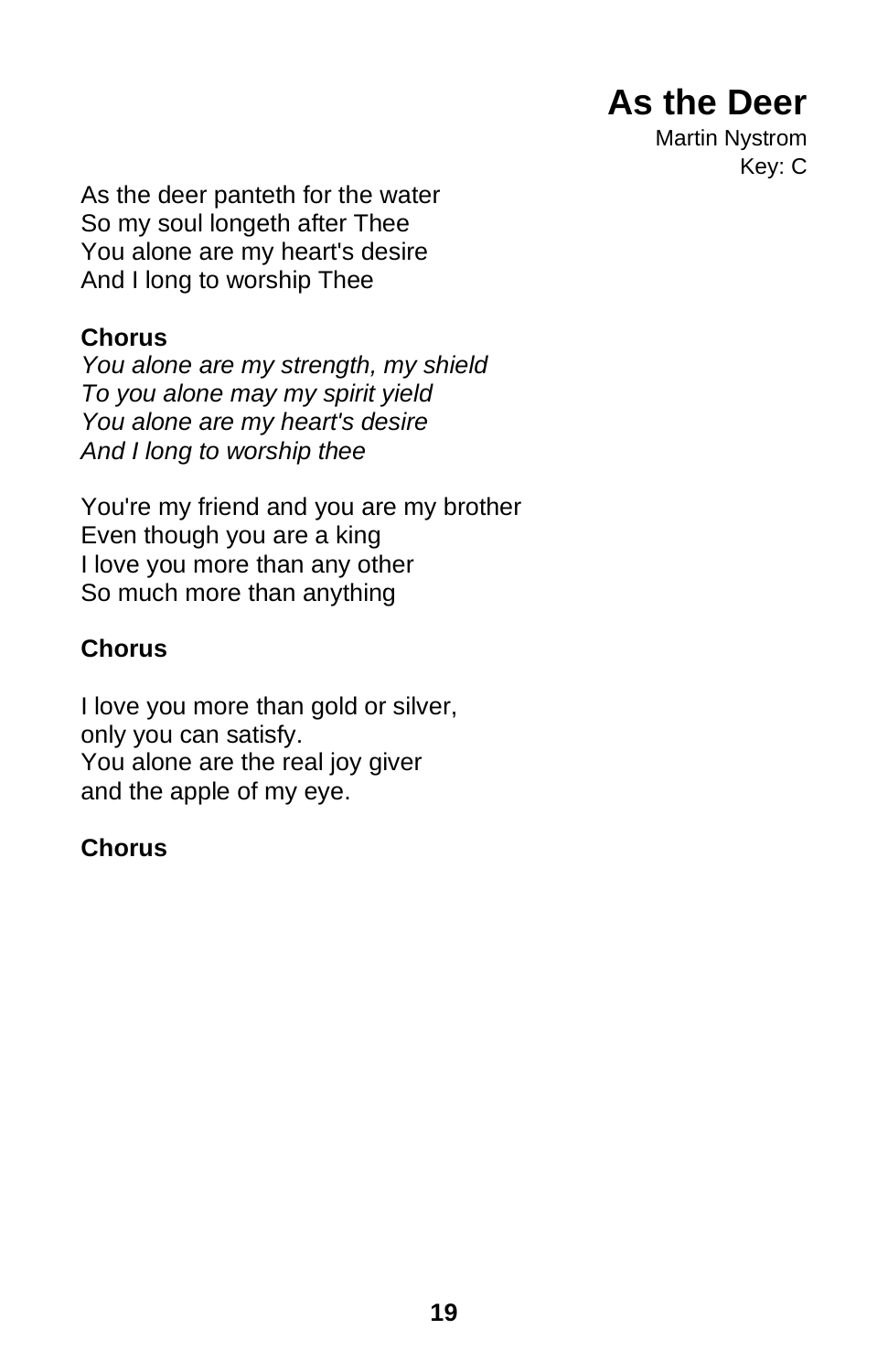# **Be Unto Your Name**

Gary Sadler / Lynn DeShazo Key: Bb

<span id="page-19-0"></span>We are a moment, You are forever, Lord of the Ages, God before time. We are a vapor, You are eternal, Love everlasting, reigning on high.

#### **Chorus**

*Holy, holy, Lord God Almighty! Worthy is the lamb who was slain! Highest praises, honor and glory Be unto Your name, be unto Your name.*

We are the broken, You are the healer, Jesus, Redeemer, mighty to save. You are the love song we'll sing forever, Bowing before You, blessing Your name.

#### <span id="page-19-1"></span>**Chorus**

### **Because He Lives**

Gloria Gaither / William J. Gaither Key: G

God sent His son, they called Him Jesus; He came to love, heal, and forgive; He lived and died to buy my pardon, An empty grave is there to prove my Savior lives!

#### **Chorus**

*Because He lives, I can face tomorrow, Because He lives, all fear is gone, Because I know He holds the future, And life is worth the living, Just because He lives!*

And then one day, I'll cross the river, I'll fight life's final war with pain; And then, as death gives way to victory, I'll see the lights of glory and I'll know He lives!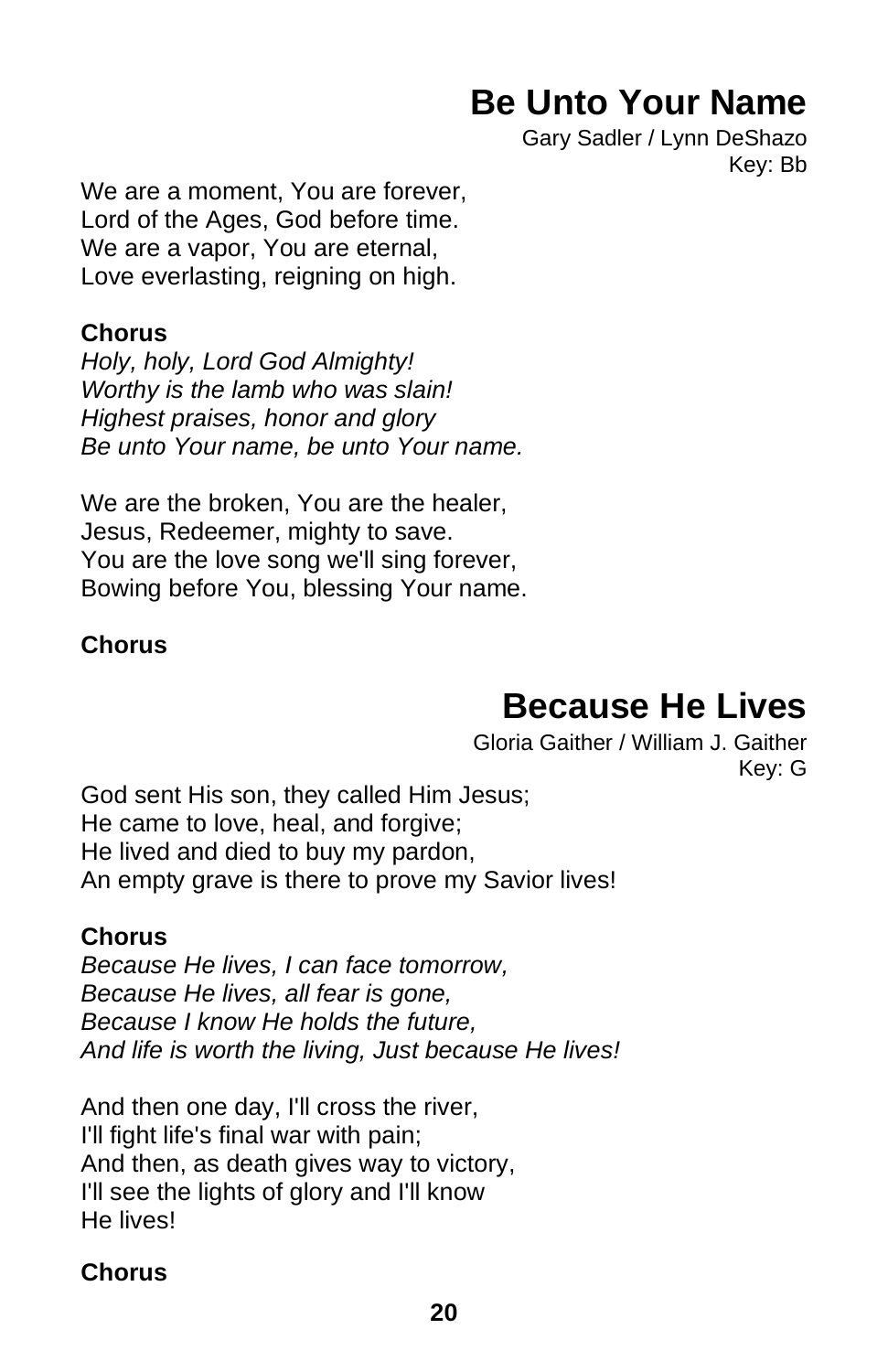# **Be Still My Soul**

<span id="page-20-0"></span>Jane Laurie Borthwick / Jean Sibelius / Kathrina Amalia von Schlegel Key: Bb

Be still, my soul: the Lord is on thy side. Bear patiently the cross of grief or pain. Leave to thy God to order and provide, In every change, He faithful will remain. Be still, my soul: thy best, thy heavenly Friend Through thorny ways leads to a joyful end.

Be still, my soul: thy God doth undertake To guide the future, surely as the past. Thy hope, thy confidence let nothing shake; All now mysterious shall be bright at last. Be still, my soul:the waves and winds still know His voice Who ruled them while He dwelt below.

Be still, my soul: the hour is hastening on When we shall be forever with the Lord; When disappointment, grief, and fear are gone, Sorrow forgot, love's purest joys restored. Be still, my soul: when change and tears are past All safe and blessed we shall meet at last.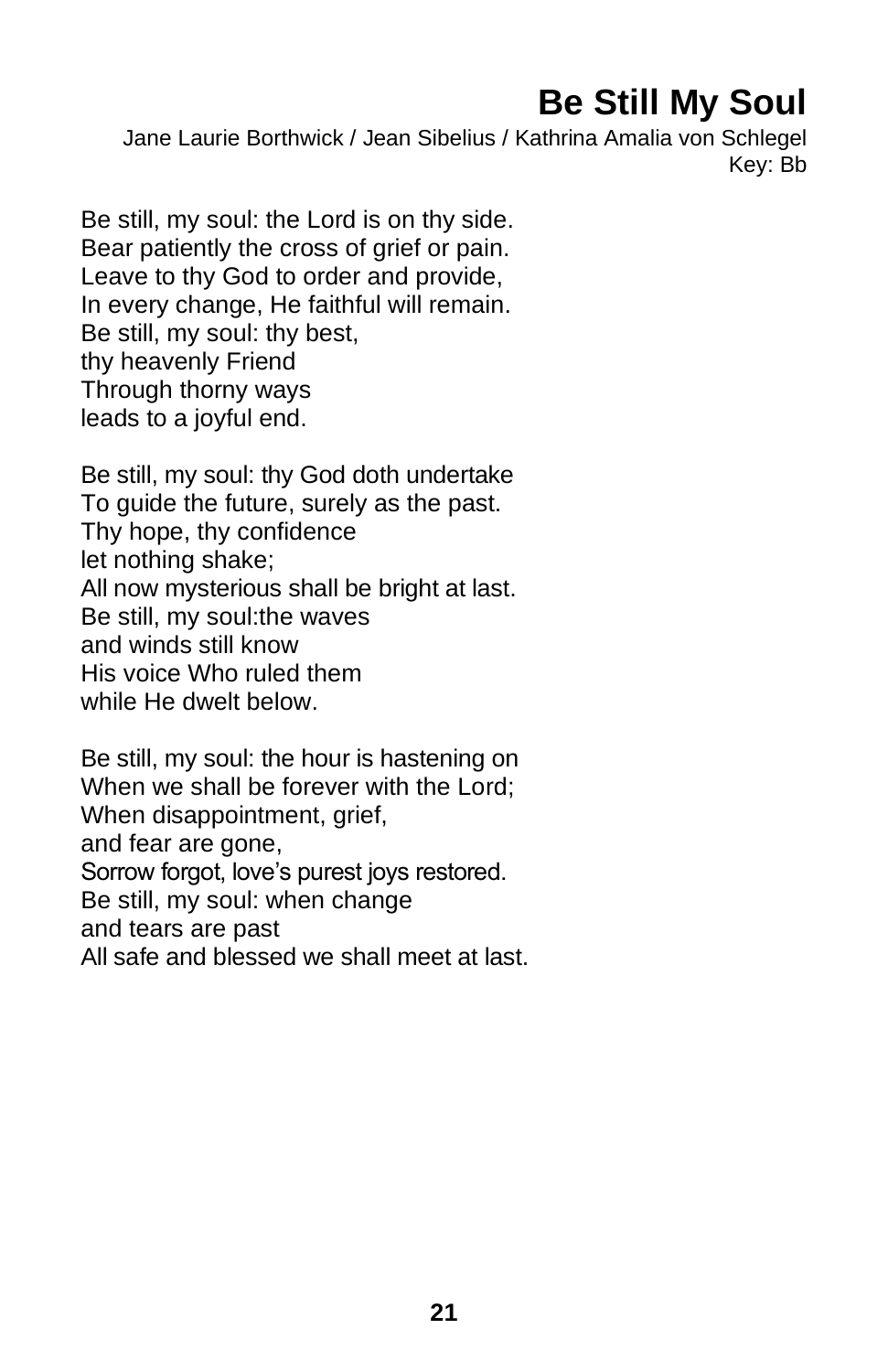### **Be Thou My Vision\***

<span id="page-21-0"></span>Eleanor Henrietta Hull / Mary Elizabeth Byrne / Arr. Ascend the Hill Key: Bb

Be Thou my Vision, O Lord of my heart; Naught be all else to me, save that Thou art. Thou my best Thought, by day or by night, Waking or sleeping, Thy presence my light.

Be Thou my Wisdom, and Thou my true Word; I ever with Thee and Thou with me, Lord; Thou my great Father, and I Thy true son; Thou in me dwelling, and I with Thee one.

Riches I heed not, nor man's empty praise, Thou mine Inheritance, now and always: Thou and Thou only, put first in my heart, High King of Heaven, my Treasure Thou art.

#### **Chorus**

*Oh, God, be my everything! Be my delight! Be, Jesus, my glory! My soul's satisfied!*

High King of Heaven, my victory won, May I reach Heaven's joys, O bright Heaven's Sun! Heart of my own heart, whatever befall, Still be my Vision, O Ruler of all.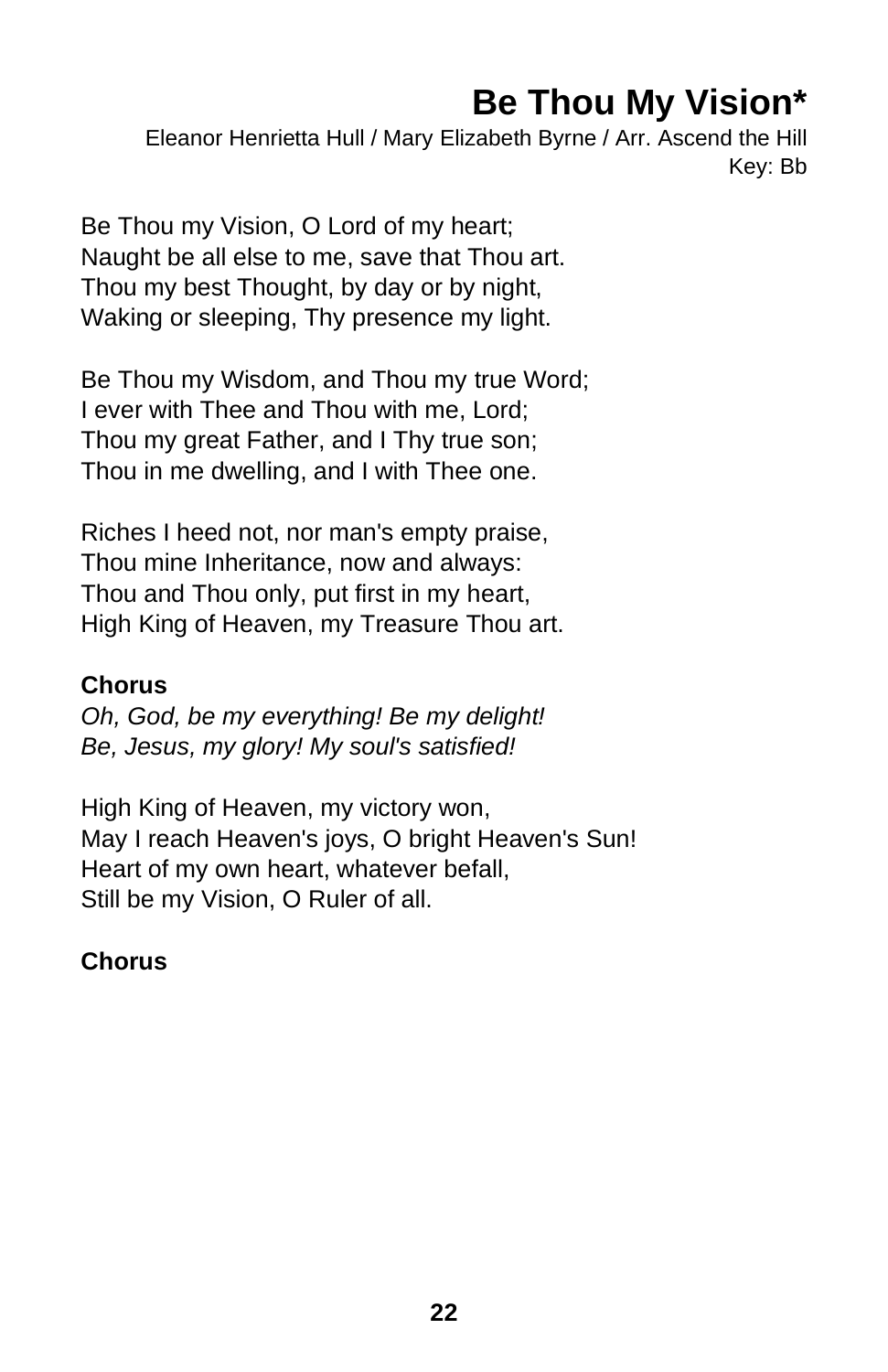### **Before the Throne of God Above**

Charlie Lees Bancroft / Vikki Cook Key: C

<span id="page-22-0"></span>Before the throne of God above I have a strong and perfect plea A great High Priest whose name is love Who ever lives and pleads for me My name is graven on His hands My name is written on His heart I know that while in heav'n He stands No tongue can bid me thence depart No tongue can bid me thence depart

When Satan tempts me to despair And tells me of the guilt within Upward I look and see Him there Who made an end of all my sin Because the sinless Savior died My sinful soul is counted free For God the Just is satisfied To look on Him and pardon me To look on Him and pardon me

Behold Him there, the risen Lamb My perfect, spotless Righteousness The great unchangeable I AM The King of glory and of grace One with Himself, I cannot die My soul is purchased by His blood My life is hid with Christ on high With Christ my Savior and my God With Christ my Savior and my God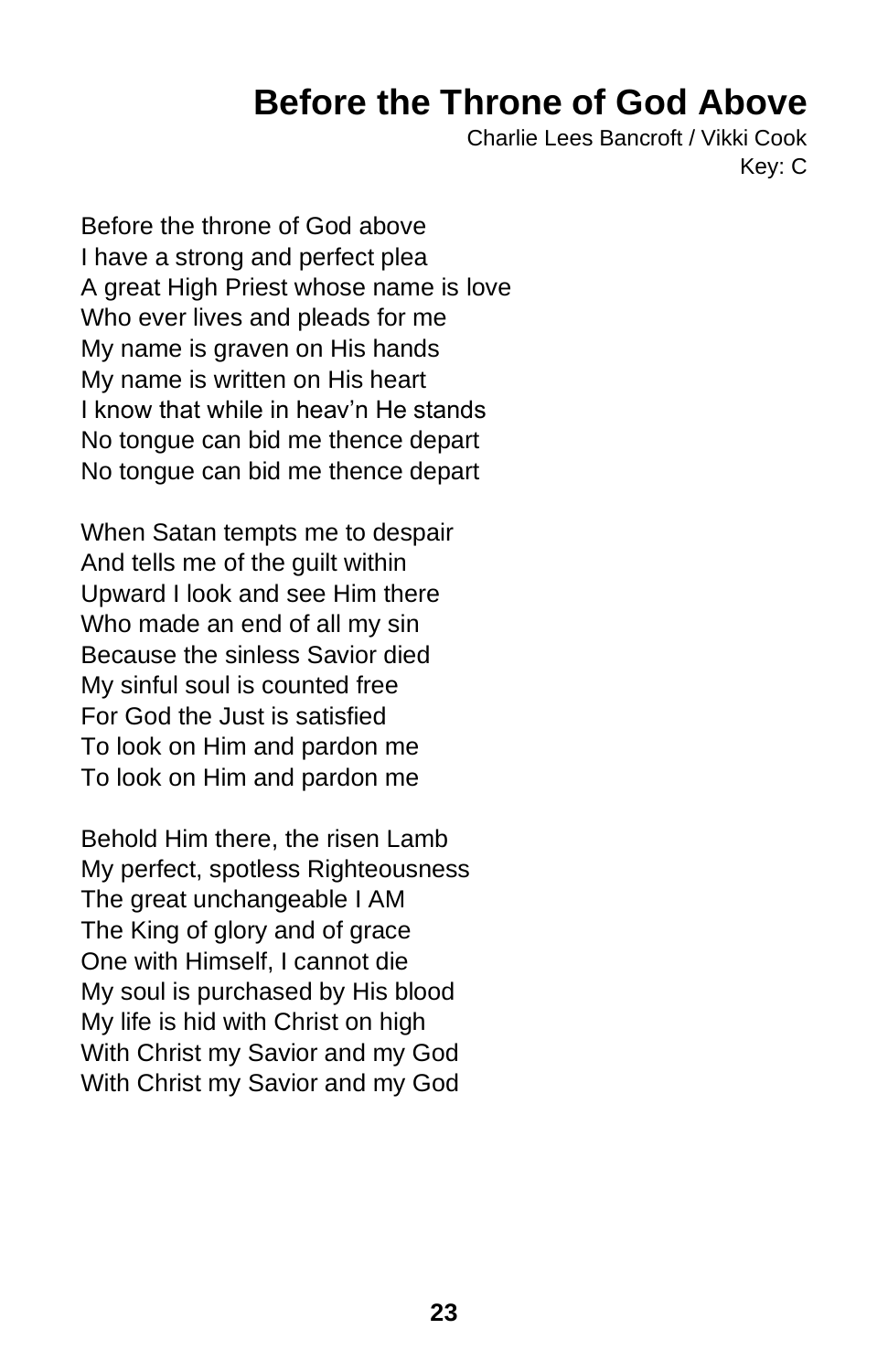# **Behold Our God**

<span id="page-23-0"></span>Jane Jonathan Baird / Meghan Baird / Ryan Baird / Stephen Altrogge Key: C

Who has held the oceans in His hands? Who has numbered every grain of sand? Kings and nations tremble at His voice All creation rises to rejoice

#### **Chorus**

*Behold our God seated on His throne Come let us adore Him! Behold our King nothing can compare Come let us adore Him!*

Who has given counsel to the Lord? Who can question any of His Words? Who can teach the One who knows All things? Who can fathom all His wondrous deeds?

#### **Chorus**

Who has felt the nails upon His hands Bearing all the guilt of sinful man? God eternal humbled to the grave Jesus, Savior, risen now to reign!

#### **Chorus**

#### **Bridge**

You will reign forever! *Let Your glory fill the earth!* You will reign forever! *Let Your glory fill the earth!* You will reign forever! *Let Your glory fill the earth!* You will reign forever! *Let Your glory fill*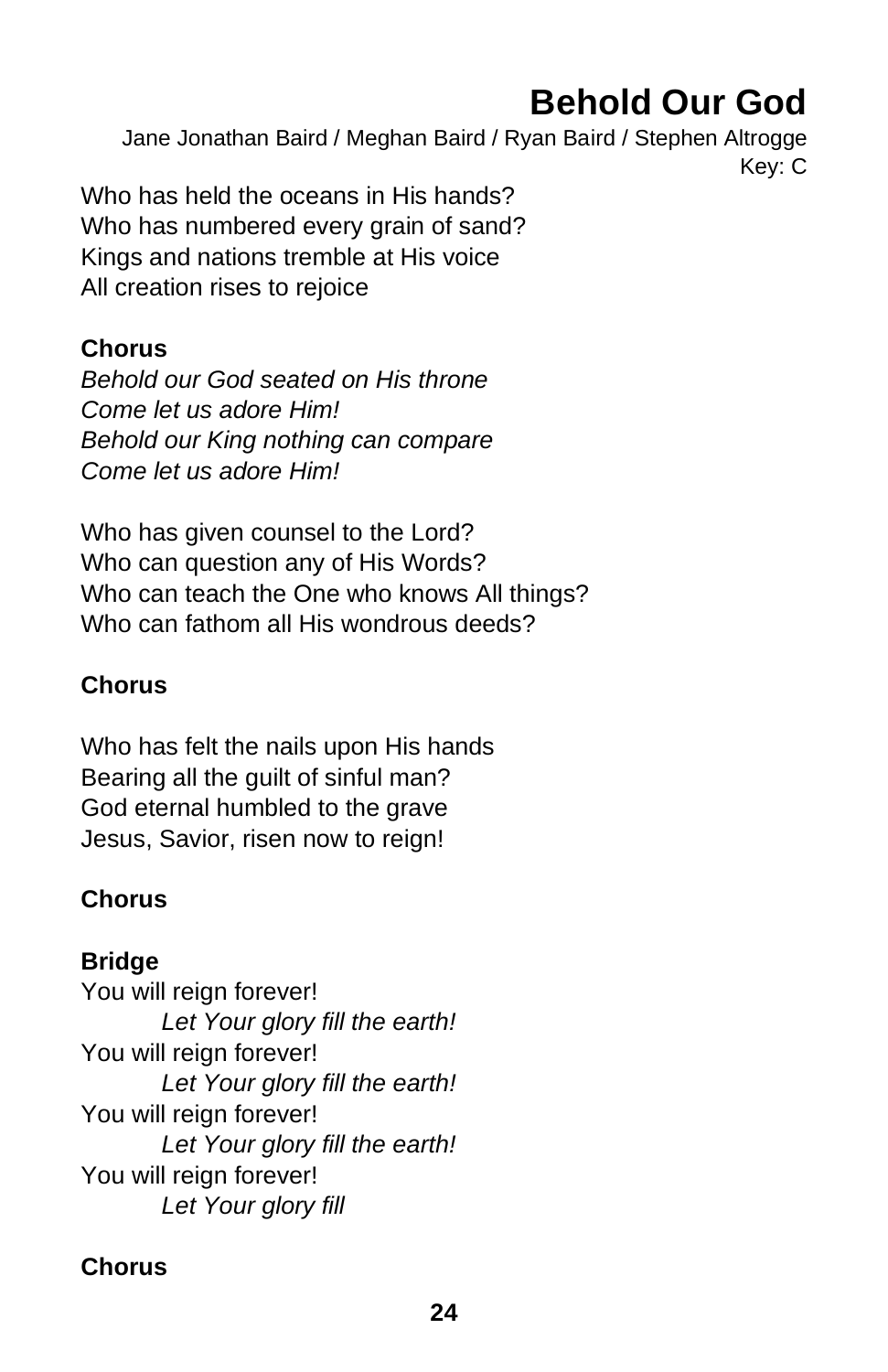# **Benediction (May the Peace of God)**

Keith Getty / Stuart Townend Key: A

<span id="page-24-0"></span>May the peace of God, our heav'nly Father, And the grace of Christ, the risen Son, And the fellowship of God the Spirit Keep our hearts and minds within His love.

#### **Chorus**

*And to Him be praise for His glorious reign; From the depths of earth to the heights of heaven We declare the name of the Lamb once slain— Christ eternal, the King of Kings.* 

May this peace which passes understanding, And this grace which makes us what we are, And this fellowship of His communion, Make us one in spirit and in heart.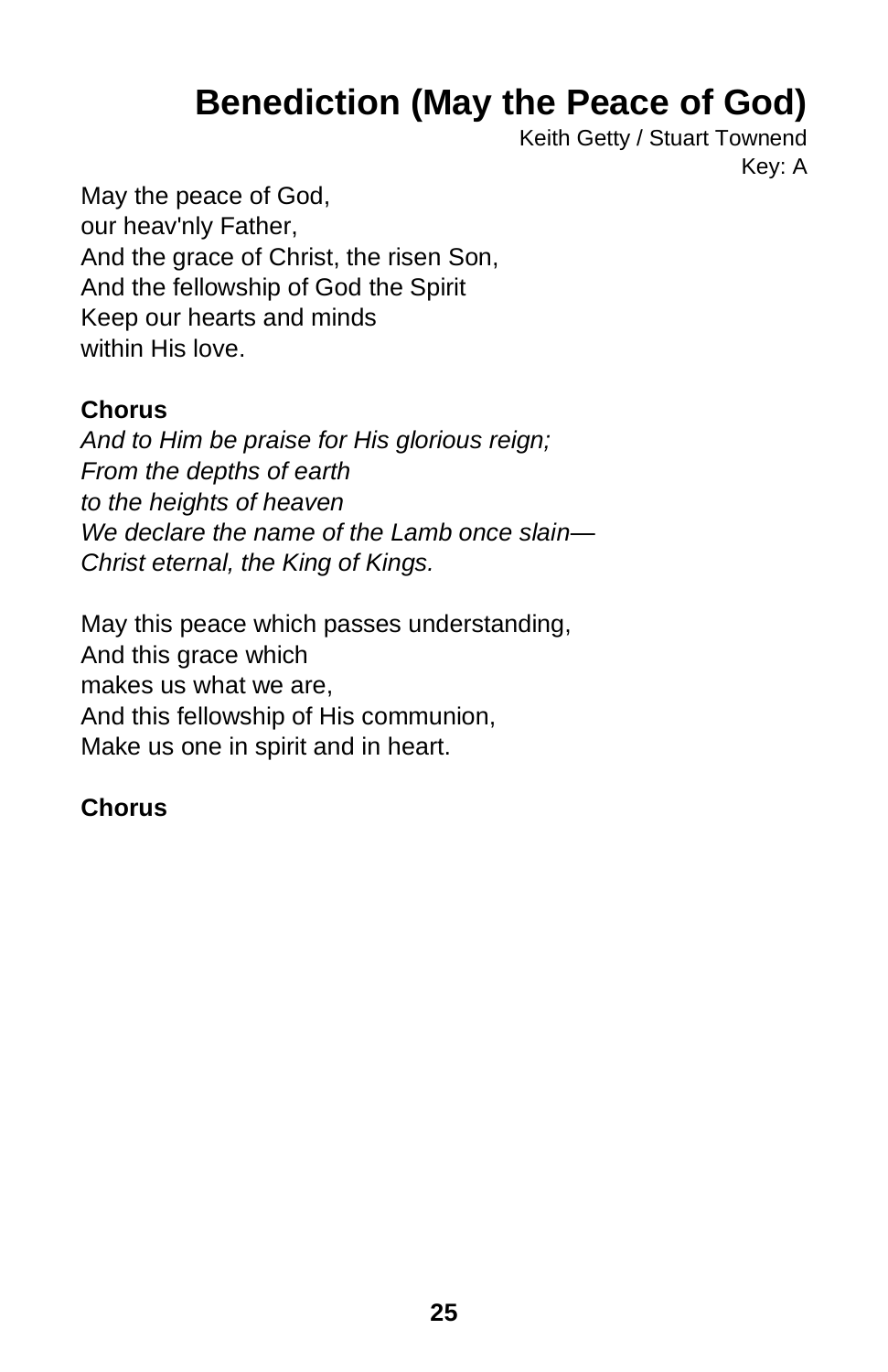### **Blessed Assurance**

Fanny Crosby Key: D

<span id="page-25-0"></span>Blessed assurance, Jesus is mine! O what a foretaste of glory divine! Heir of salvation, purchase of God, born of his Spirit, washed in his blood.

#### **Chorus**

*This is my story, this is my song, praising my Savior, all the day long; this is my story, this is my song, praising my Savior all the day long.*

Perfect submission, perfect delight, visions of rapture now burst on my sight; angels descending, bring from above echoes of mercy, whispers of love.

#### **Chorus**

Perfect submission, all is at rest, I in my Savior am happy and blest, watching and waiting, looking above, filled with his goodness, lost in his love.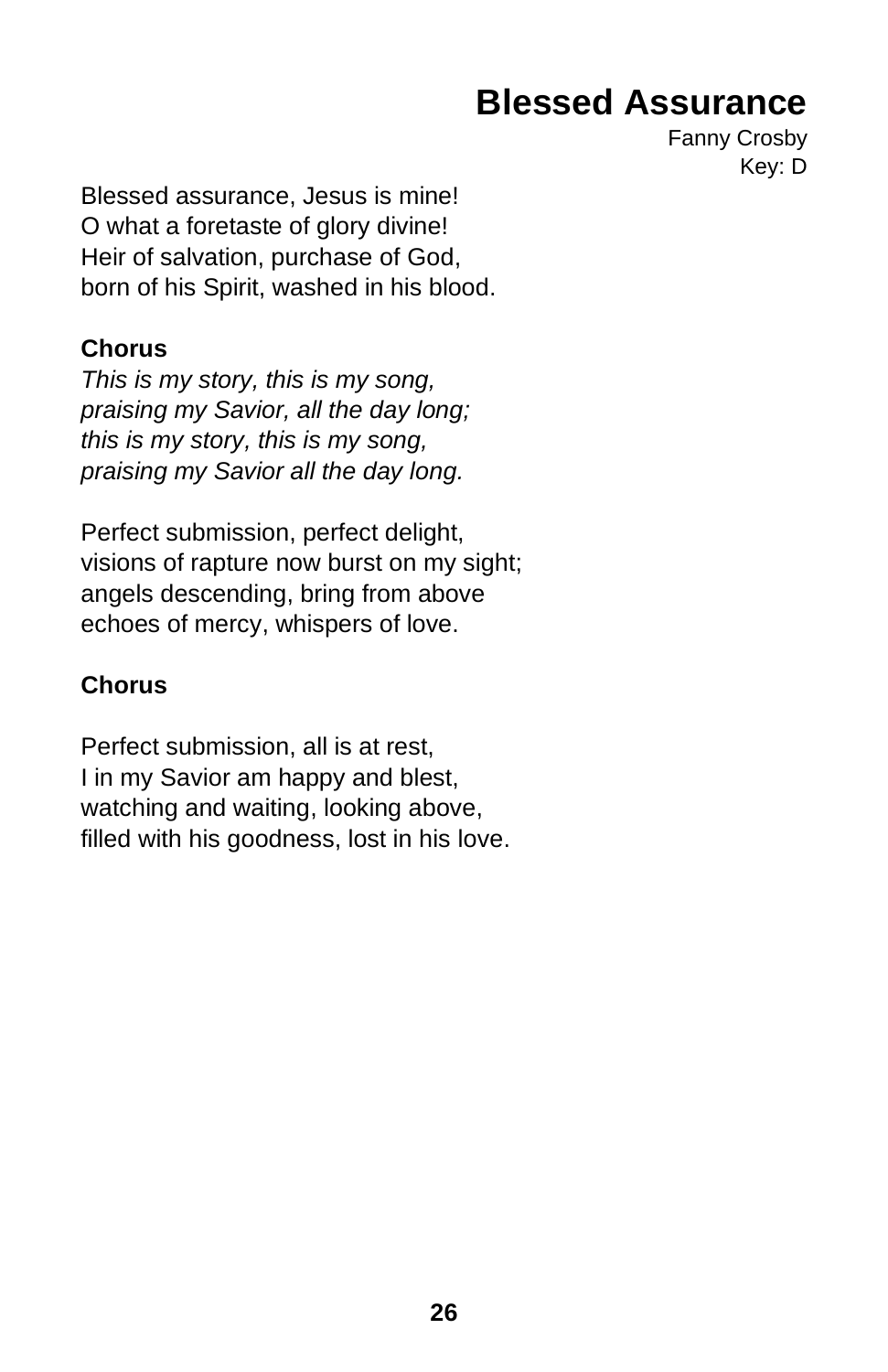### **Blessed Be Your Name**

Beth Redman / Matt Redman Key: Bb

<span id="page-26-0"></span>Blessed Be Your Name in the land that is plentiful Where Your streams of abundance flow Blessed be Your name

Blessed Be Your name when I'm found in the desert place Though I walk through the wilderness Blessed Be Your name

#### **Chorus**

*Every blessing You pour out I'll turn back to praise When the darkness closes in, Lord, still I will say Blessed be the name of the Lord, Blessed be Your name! Blessed be the name of the Lord, Blessed be Your glorious name!*

Blessed be Your name when the sun's shining down on me When the world's all as it should be Blessed be Your name

Blessed be Your name on the road marked with suffering Though there's pain in the offering Blessed be Your name

#### **Chorus**

#### **Bridge**

*You give and take away You give and take away My heart will choose to say Lord, blessed be Your name*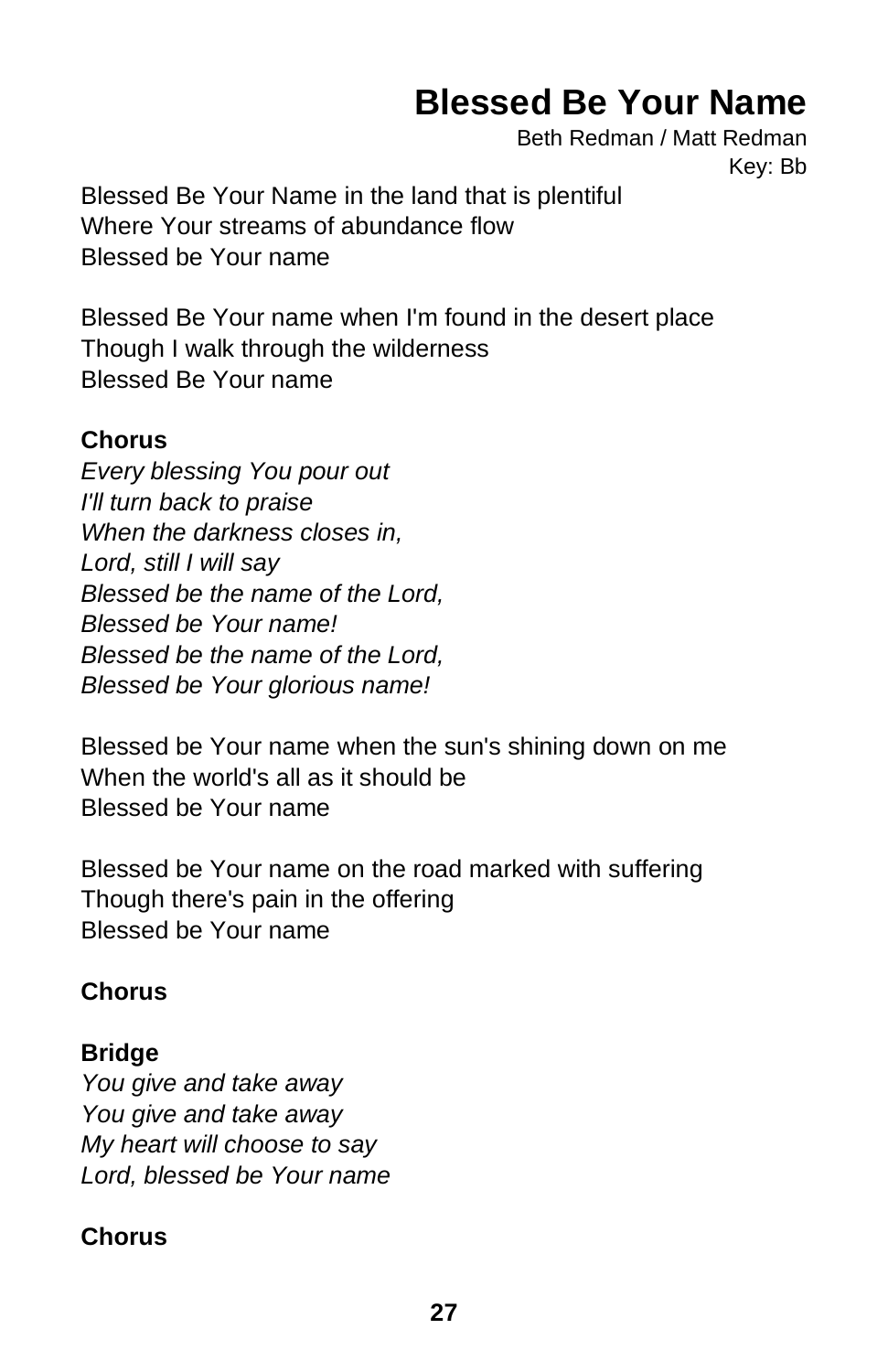# **By Faith**

Keith Getty / Kristyn Getty / Stuart Townend

Key: A

<span id="page-27-0"></span>By faith we see the hand of God In the light of creation's grand design In the lives of those who prove His faithfulness Who walk by faith and not by sight

By faith our fathers roamed the earth With the power of His promise in their hearts Of a holy city built by God's own hand A place where peace and justice reign

#### **Chorus**

*We will stand as children of the promise We will fix our eyes on Him Our soul's reward Till the race is finished and the work is done We'll walk by faith and not by sight* 

By faith the prophets saw a day When the longed-for Messiah would appear With the power to break The chains of sin and death And rise triumphant from the grave

By faith the church was called to go In the power of the Spirit to the lost To deliver captives and to preach good news In every corner of the earth

#### **Chorus**

By faith this mountain shall be moved And the pow'r of the gospel shall prevail For we know in Christ all things are possible For all who call upon His name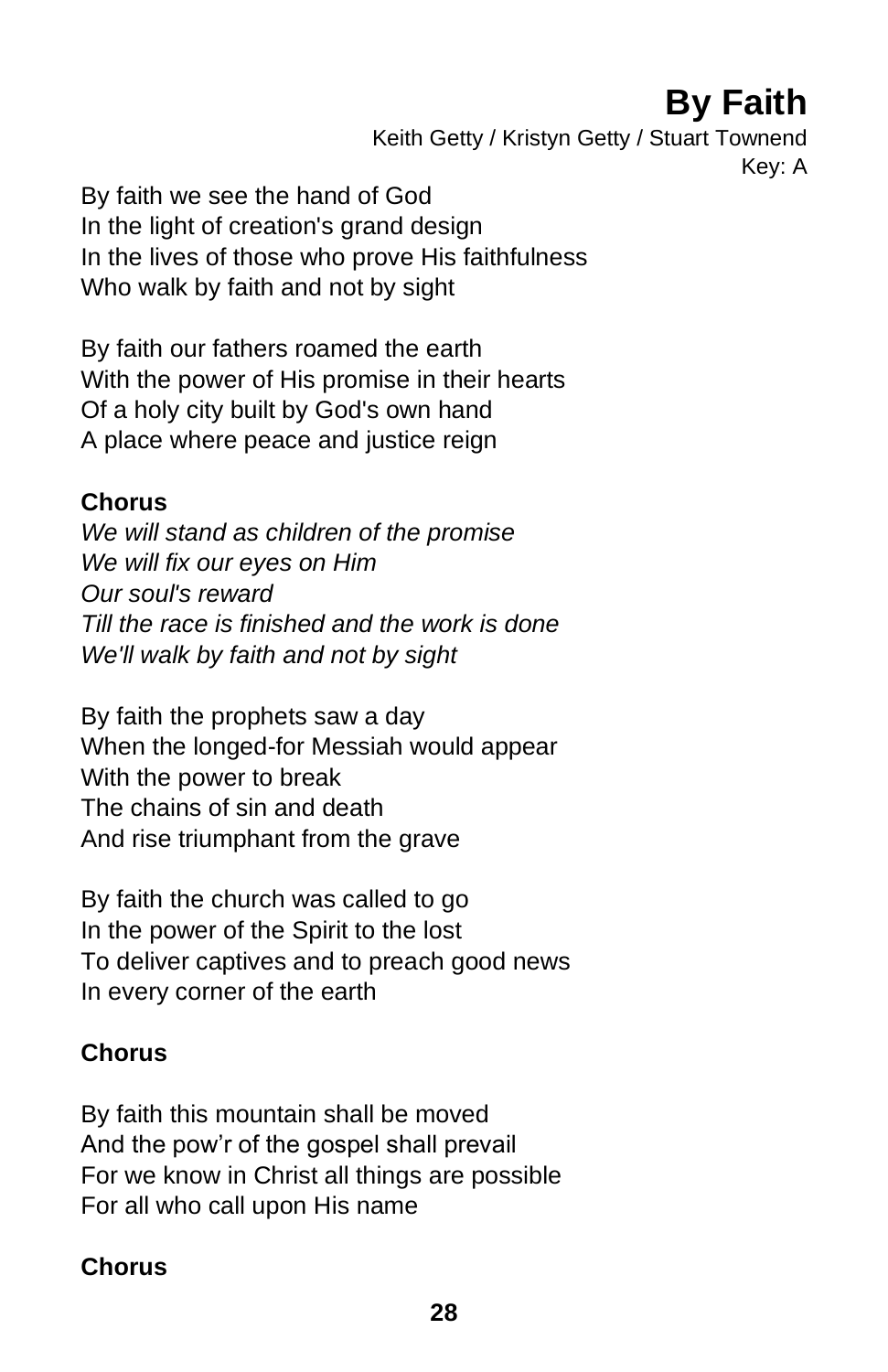# **Christ is Risen, He is Risen Indeed**

Keith Getty / Kristyn Getty / Ed Cash Key: A

<span id="page-28-0"></span>How can it be, the One who died, Has borne our sin through sacrifice To conquer every sting of death? Sing, sing hallelujah.

For joy awakes as dawning light When Christ's disciples lift their eyes. Alive He stands, their Friend and King; Christ, Christ He is risen.

#### **Chorus**

*Christ is risen, He is risen indeed! Oh, sing hallelujah. Join the chorus, sing with the redeemed; Christ is risen, He is risen indeed.*

Where doubt and darkness once had been, They saw Him and their hearts believed. But blessed are those who have not seen, yet, sing hallelujah.

Once bound by fear now bold in faith, They preached the truth and power of grace. And pouring out their lives they gained Life, life everlasting.

#### **Chorus**

The power that raised Him from the grave Now works in us to powerfully save. He frees our hearts to live His grace; Go tell of His goodness.

#### **Chorus**

#### **Tag**

*He's alive, He's alive! Heaven's gates are opened wide. He's alive, He's alive! Now in heaven glorified.*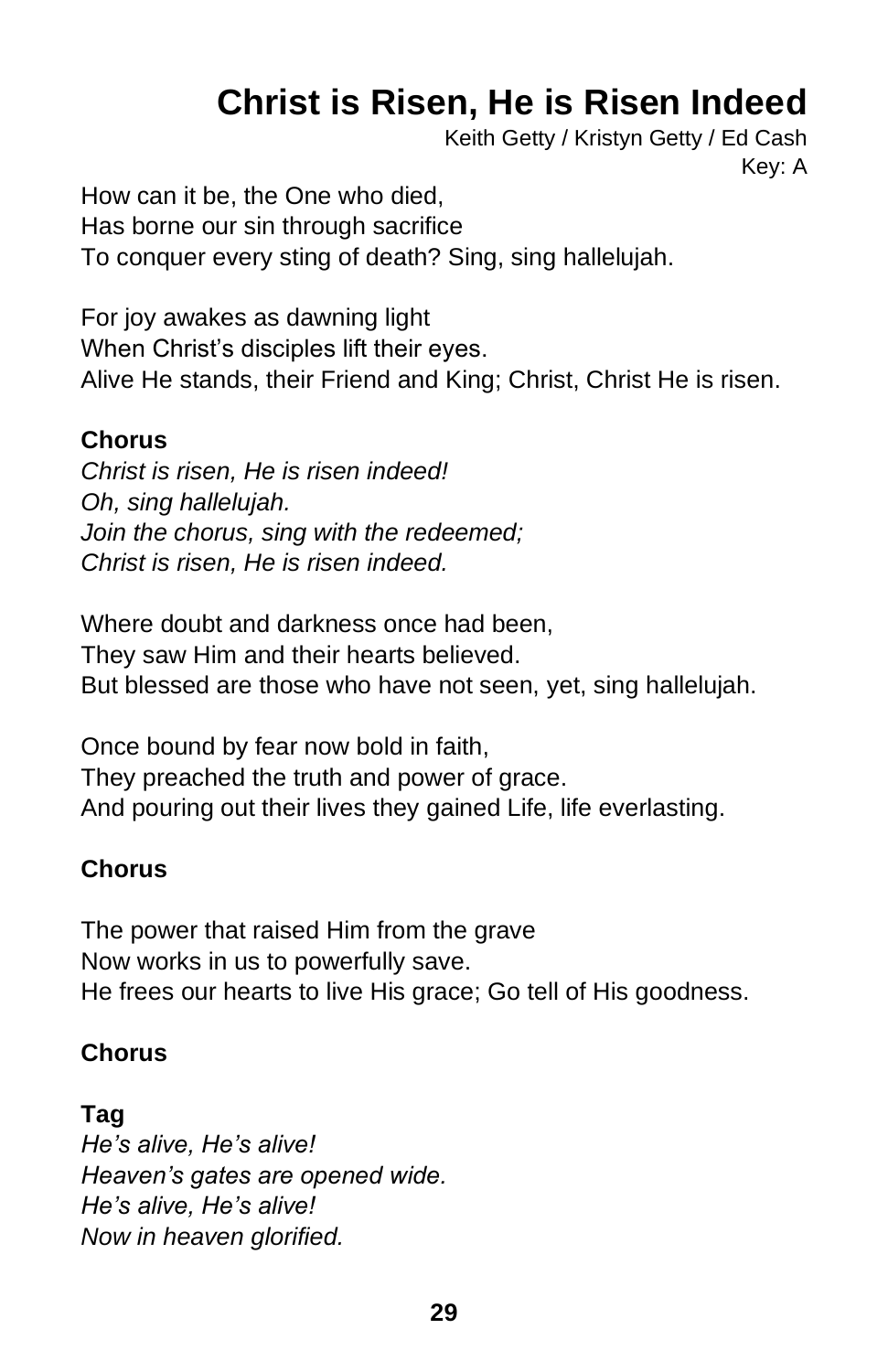# **Christ, the Sure and Steady Anchor**

Matt Boswell / Matt Papa Key: C

<span id="page-29-0"></span>Christ the sure and steady anchor, In the fury of the storm; When the winds of doubt blow through me, When my sails have all been torn. In the suffering, in the sorrow, When my sinking hopes are few; I will hold fast to the anchor; it will never be removed.

Christ the sure and steady anchor, While the tempest rages on; When temptation claims the battle, And it seems the night has won. Deeper still then goes the anchor, Though I justly stand accused; I will hold fast to the anchor; it shall never be removed.

Christ the sure and steady anchor, Through the floods of unbelief; Hopeless somehow, O my soul, now, Lift your eyes to Calvary. This my ballast of assurance, See his love forever proved. I will hold fast to the anchor; it will never be removed.

Christ the sure and steady anchor, As we face the wave of death; When these trials give way to glory, As we draw our final breath. We will cross that great horizon, Clouds behind and life secure; And the calm will be the better, for the storms that we endure.

#### **Tag**

*Christ the shore of our salvation, ever faithful, ever true! We will hold fast to the anchor; it shall never be removed.*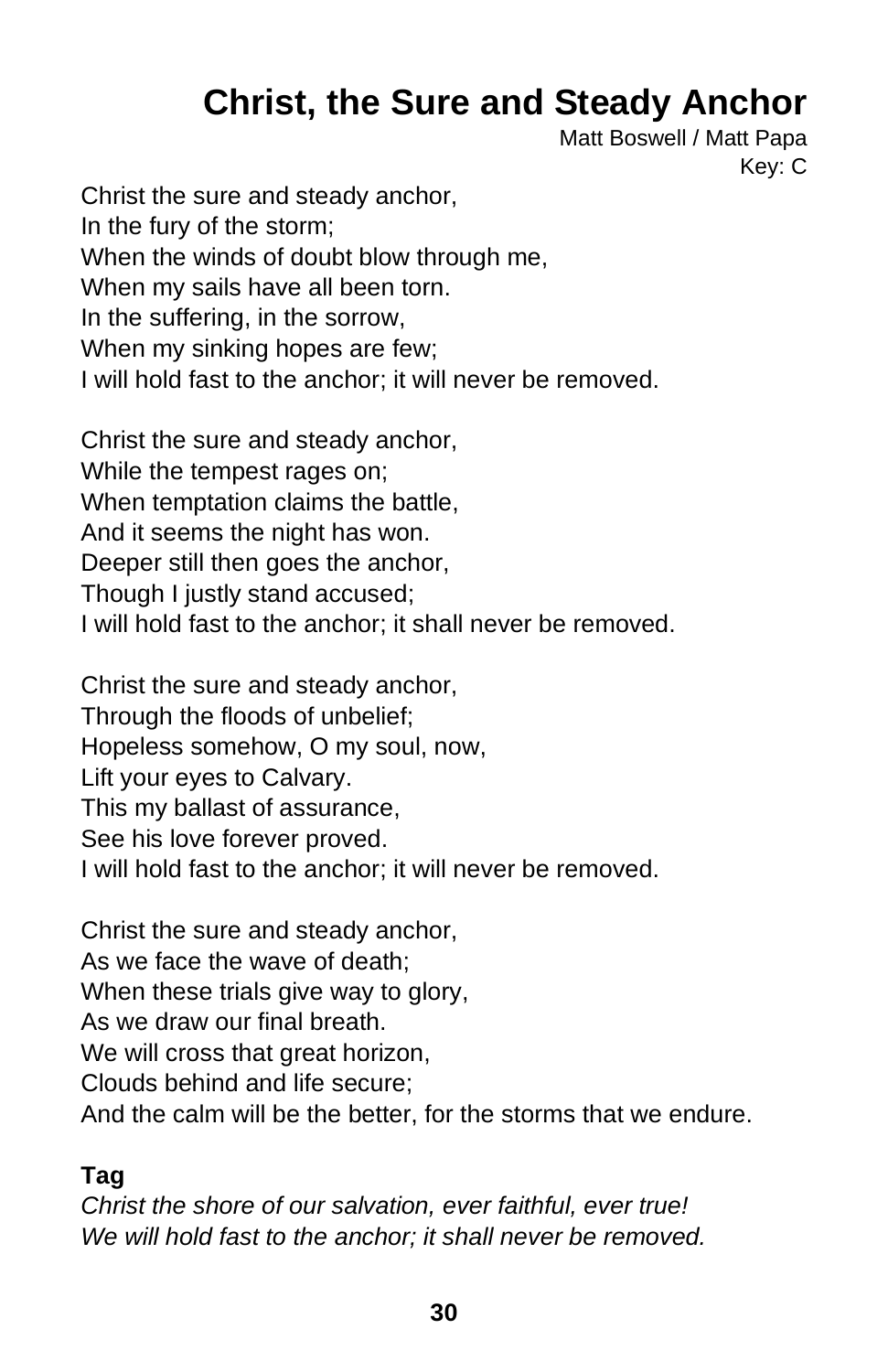### <span id="page-30-0"></span>**Come, Behold the Wondrous Mystery**

Matt Papa / Mass Boswell / Michael Bleecker Key: C

Come behold the wondrous mystery, In the dawning of the King; He the theme of heaven's praises, Robed in frail humanity. In our longing, in our darkness, Now the light of life has come; Look to Christ, who condescended, Took on flesh to ransom us.

Come behold the wondrous mystery, He the perfect Son of Man; In His living, in His suffering Never trace nor stain of sin. See the true and better Adam, Come to save the hell-bound man; Christ the great and sure fulfillment Of the law, in Him we stand.

Come behold the wondrous mystery, Christ the Lord upon the tree, In the stead of ruined sinners, Hangs the Lamb in victory. See the price of our redemption, See the Father's plan unfold; Bringing many sons to glory, Grace unmeasured, love untold.

Come behold the wondrous mystery, Slain by death the God of life; But no grave could e'er restrain Him, Praise the Lord; He is alive! What a foretaste of deliverance, How unwavering our hope; Christ in power resurrected, As we will be when he comes.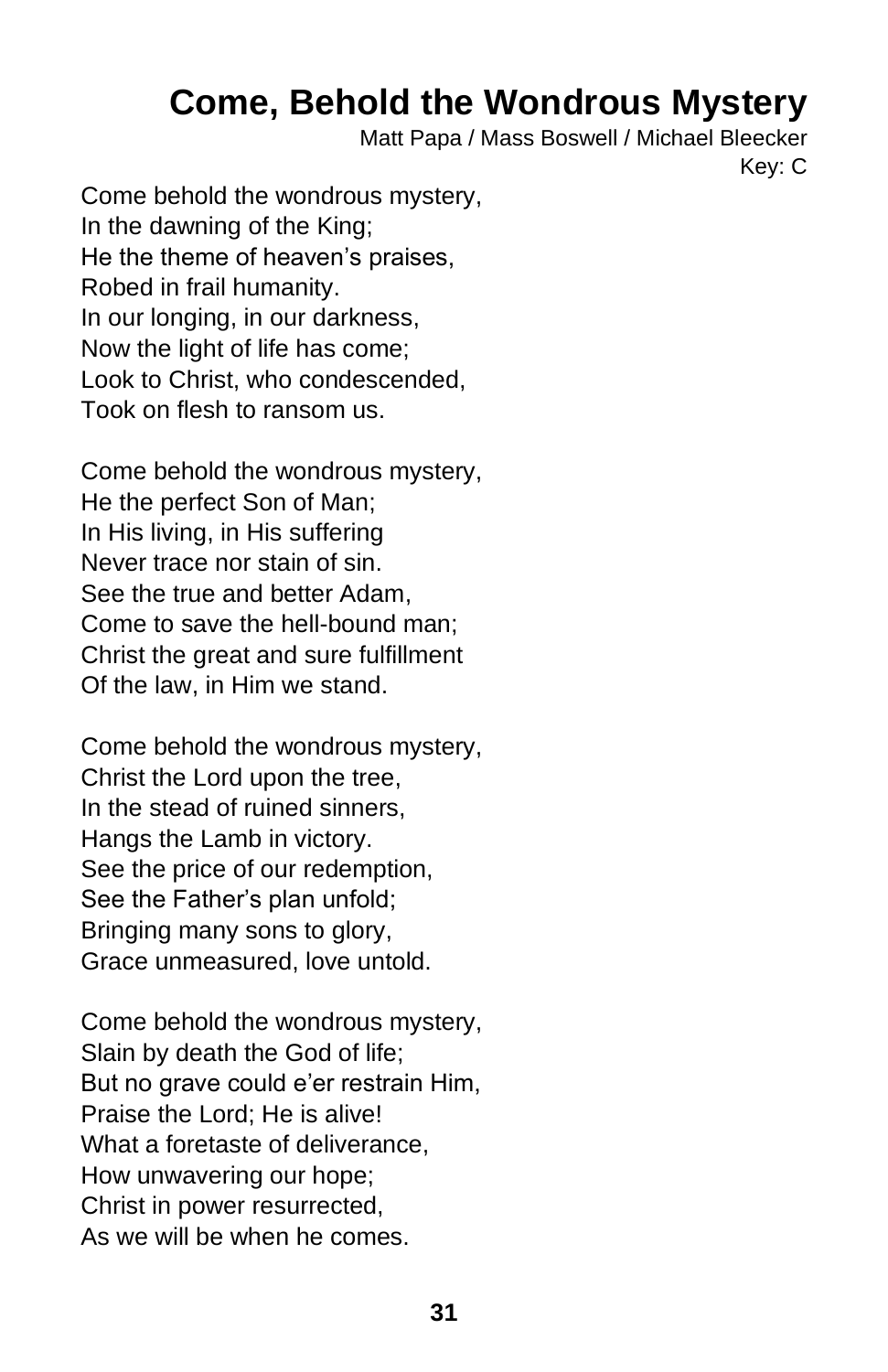### **Come Thou Fount**

Robert Robinson / Bob Kauflin Key: C

<span id="page-31-0"></span>Come, Thou Fount of every blessing, Tune my heart to sing Thy grace; Streams of mercy never ceasing, Call for songs of loudest praise. Teach me some melodious sonnet, Sung by flaming tongues above. Praise the name! I'm fixed upon it, Name of Thy redeeming love.

Hitherto Thy love has blessed me, Thou hast brought me to this place; And I know Thy hand will bring me, Safely home by Thy good grace. Jesus sought me when a stranger, Wandering from the fold of God; He, to rescue me from danger, Interposed His precious blood.

Oh, to grace how great a debtor Daily I'm constrained to be! Let Thy goodness, like a fetter, Bind my wandering heart to Thee: Prone to wander, Lord, I feel it, Prone to leave the God I love; Here's my heart, oh take and seal it; Seal it for Thy courts above.

Oh, that day when freed from sinning, I shall see Thy lovely face; Full arrayed in blood-washed linen How I'll sing Thy sovereign grace. Come, my Lord, no longer tarry, Bring Thy promises to pass; For I know Thy pow'r will keep me, Till I'm home with Thee at last.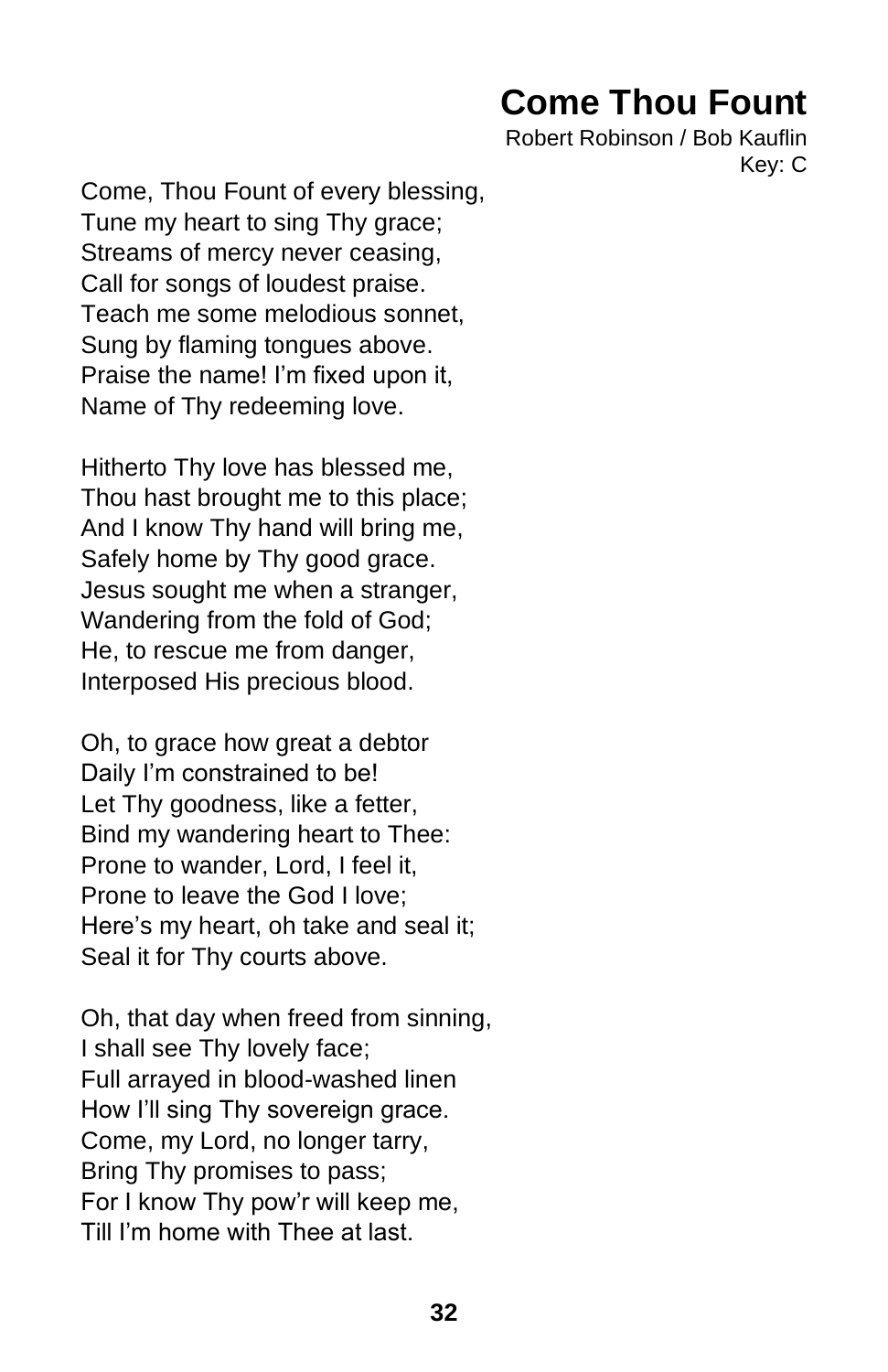### **Complete in Thee**

Aaron R. Wolfe / James M. Gray / Ben Nyce Key: C

<span id="page-32-0"></span>Complete in Thee, no work of mine Could take, dear Lord, the place of Thine; Thy blood hath pardon bought for me, And I shall stand complete in Thee.

Complete in Thee, each want supplied, And no good thing to me denied, Since Thou my portion, Lord will be, I ask no more, complete in Thee.

#### **Chorus**

*Yea, justified, oh blessed thought! And sanctified salvation wrought! Thy blood hath pardon bought for me, And glorified, I too, shall be.*

Complete in Thee, no more shall sin Thy grace has conquered reign within; Thy blood shall bid the tempter flee, And I shall stand, complete in Thee.

#### **Chorus**

Dear Savior, when, before Thy bar, All tribes and tongues assembled are, Among the chosen I shall be, At Thy right hand, complete in Thee.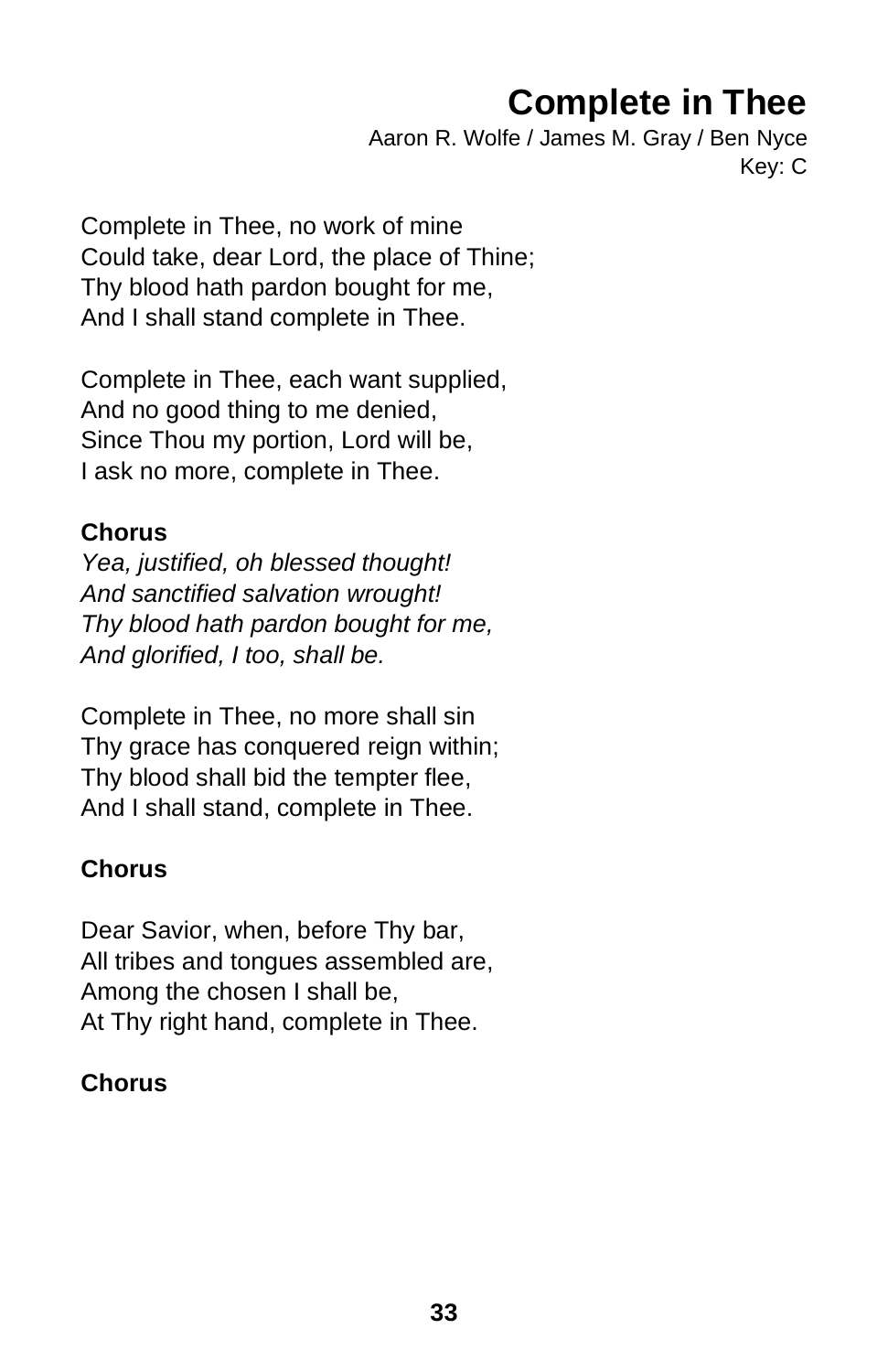# **The Solid Rock**

Edward Mote / Roger C. Wilson / William Batchelder Bradbury Key: D

<span id="page-33-0"></span>My hope is built on nothing less Than Jesus' blood and righteousness; I dare not trust the sweetest frame, But wholly trust in Jesus' name.

#### **Chorus**

*On Christ, the solid Rock, I stand; All other ground is sinking sand, All other ground is sinking sand.*

When darkness seems to hide His face, I rest on His unchanging grace; In every high and stormy gale, My anchor holds within the veil.

#### **Chorus**

His oath His covenant and His blood Support me in the 'whelming flood: When all around my soul gives way, He then is all my hope and stay.

#### **Chorus**

When He shall come with trumpet sound, Oh, may I then in Him be found; Dressed in His righteousness alone, Faultless to stand before the throne.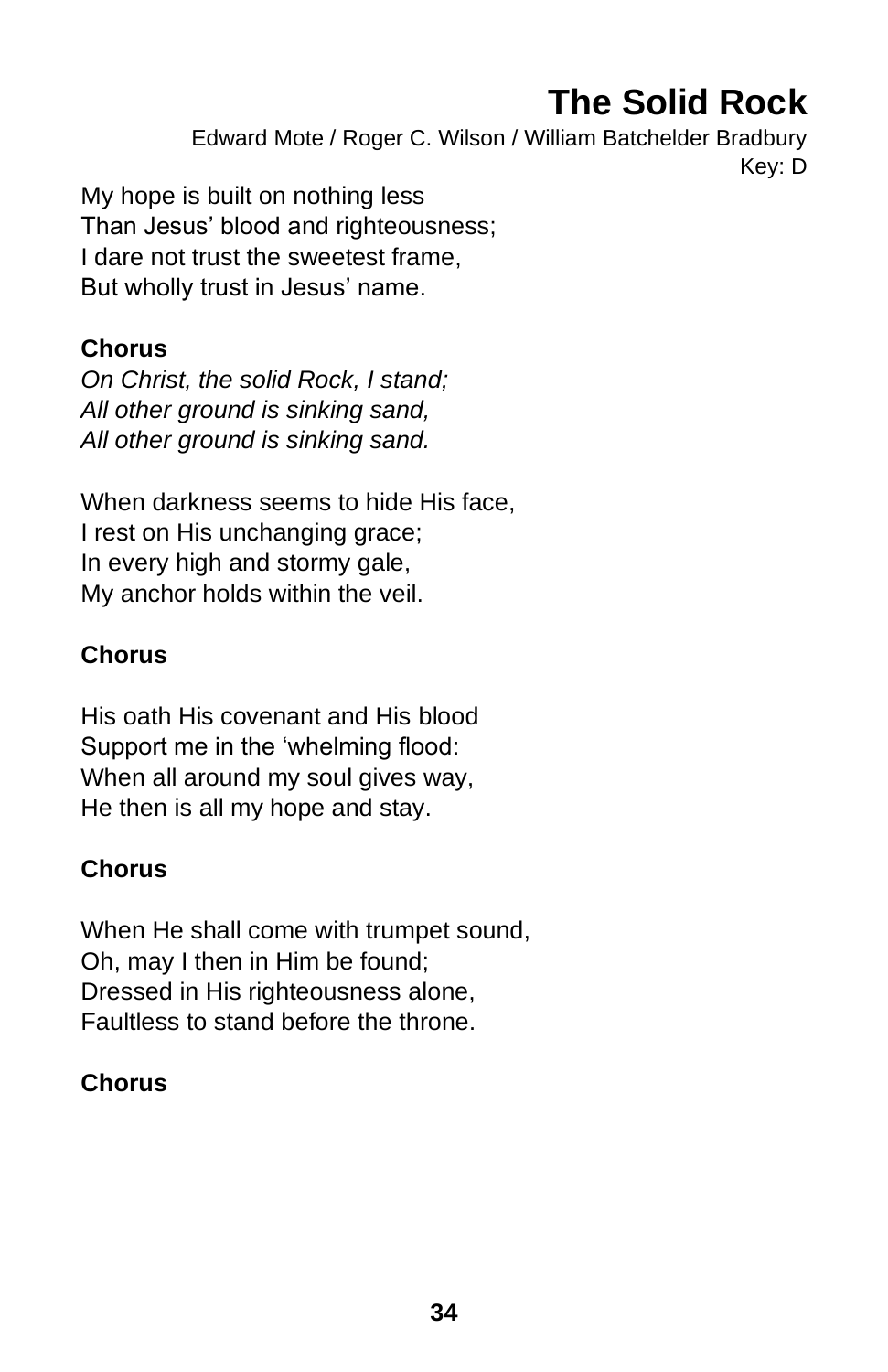# <span id="page-34-0"></span>**Creation Sings the Father's Song**

Keith Getty / Kristyn Getty / Stuart Townend Key: Bb

Creation sings the Father's song; He calls the sun to wake the dawn And run the course of day Till evening falls in crimson rays. His fingerprints in flakes of snow, His breath upon this spinning globe, He charts the eagle's flight; Commands the newborn baby's cry.

#### **Chorus**

*Hallelujah! Let all creation stand and sing, Hallelujah! Fill the earth with songs of worship; Tell the wonders of creation's King.* 

Creation gazed upon His face; The ageless One in time's embrace Unveiled the Father's plan Of reconciling God and man. A second Adam walked the earth, Whose blameless life would break the curse, Whose death would set us free To live with Him eternally.

#### **Chorus**

Creation longs for His return, When Christ shall reign upon the earth; The bitter wars that rage Are birth pains of a coming age. When He renews the land and sky, All heav'n will sing and earth reply With one resplendent theme: The glories of our God and King!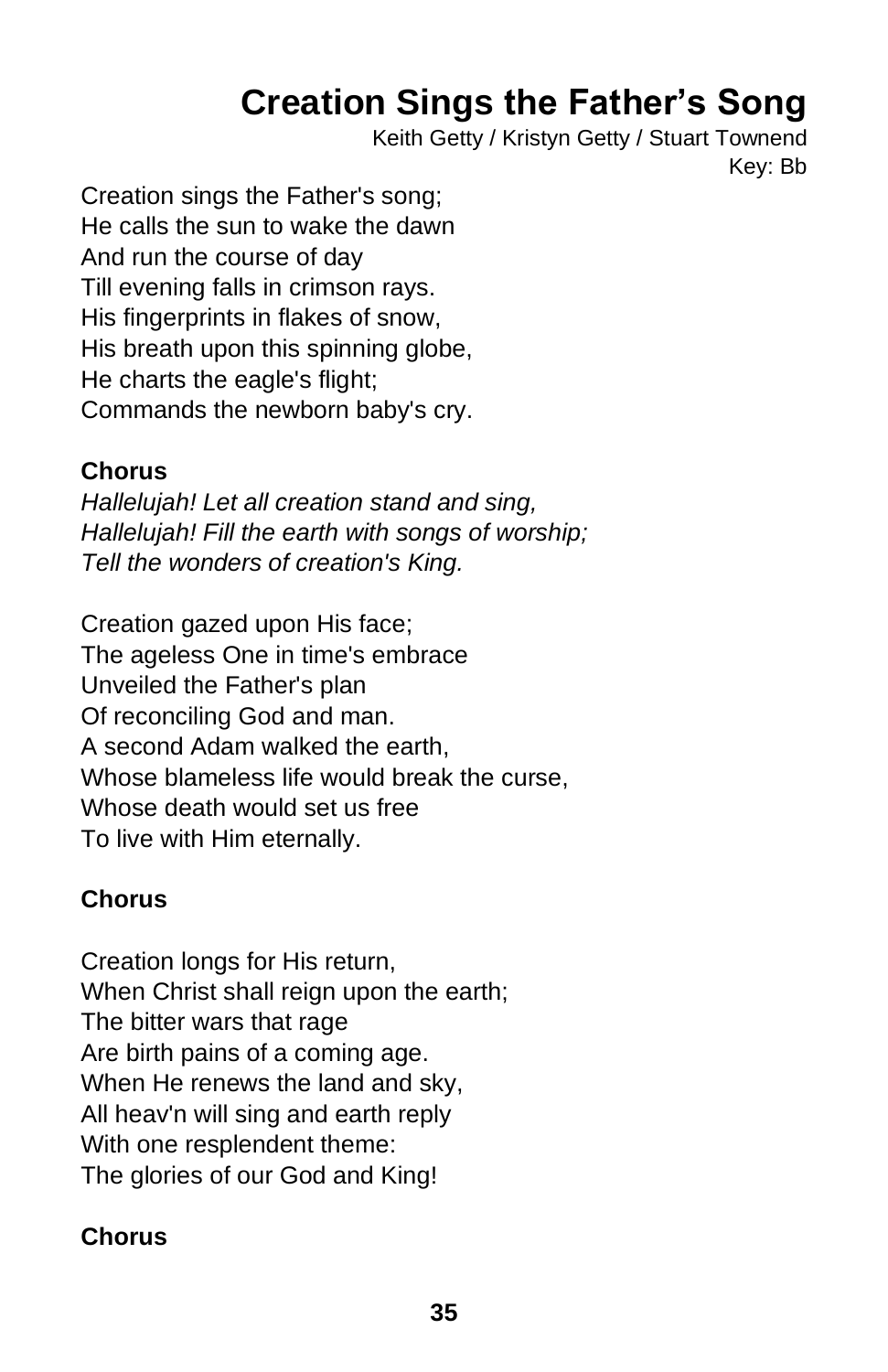### **Grace Greater Than Our Sin**

Daniel Brink Towner / Julia Harriette Johnston Key: G

<span id="page-35-0"></span>Marvelous grace of our loving Lord, Grace that exceeds our sin and our guilt, Yonder on Calvary's mount outpoured, There where the blood of the Lamb was spilt

#### **Chorus**

*Grace, grace, God's grace, Grace that will pardon and cleanse within Grace, grace, God's grace, Grace that is greater than all our sin* 

Dark is the stain that we cannot hide; What can avail to wash it away? Look! There is flowing a crimson tide; Whiter than snow you may be today.

#### **Chorus**

Marvelous, infinite, matchless grace, Freely bestowed on all who believe, All who are longing to see His face, Will you this moment His grace receive?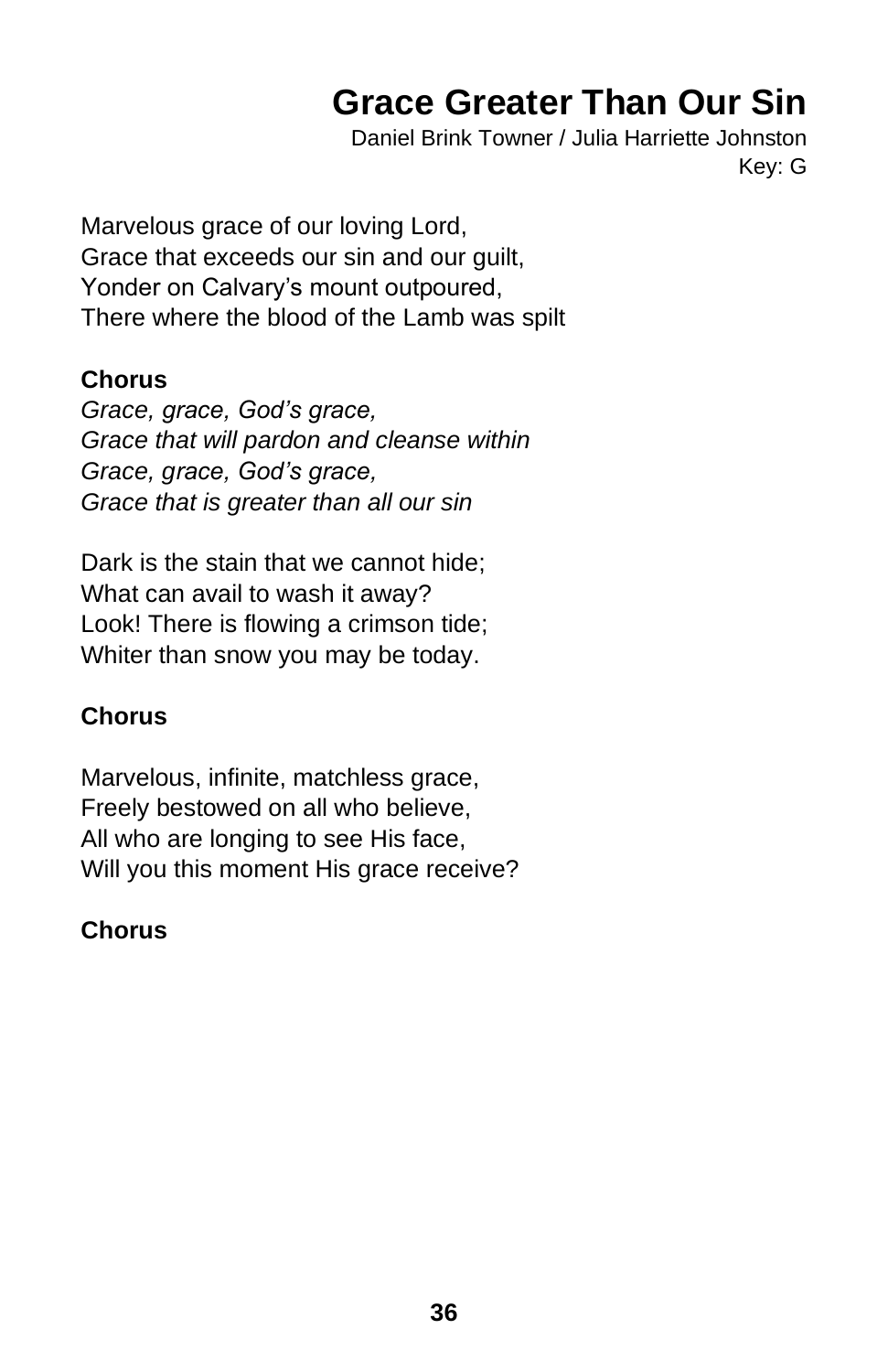## **Great is Thy Faithfulness**

Thomas O. Chisholm / John Piper / William Marion Runyan Key: C

Great is Thy faithfulness, O God, my Father There is no shadow of turning with Thee Thou changest not, Thy compassions they fail not As Thou hast been, Thou forever wilt be

#### **Chorus**

*Great is Thy faithfulness, Great is Thy faithfulness Morning by morning new mercies I see All I have needed Thy hand hath provided Great is Thy faithfulness, Lord unto me*

I could not love Thee, so blind and unfeeling; Covenant promises fell not to me. Then without warning, desire, or deserving, I found my Treasure, my pleasure, in Thee.

#### **Chorus**

I have no merit to woo or delight Thee, I have no wisdom or pow'rs to employ; Yet in thy mercy, how pleasing thou find'st me, This is Thy pleasure: that Thou art my joy.

### **Chorus**

Pardon for sin and a peace that endureth Thy own dear presence to cheer and to guide Strength for today and bright hope for tomorrow Blessings all mine with ten thousand beside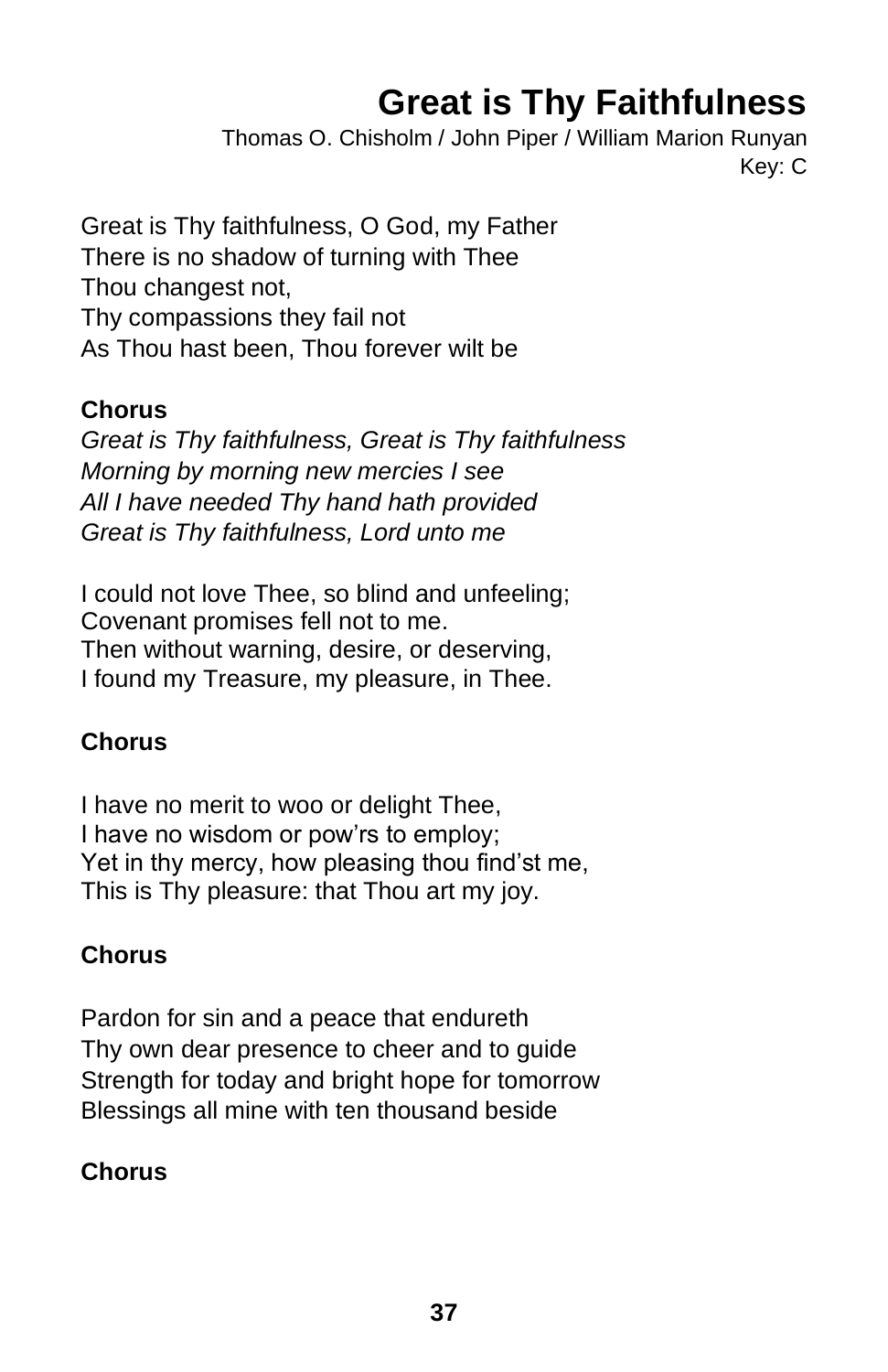## **He Has Made Me Glad**

Leona Von Brethorst Key:

I will enter His gates with thanksgiving in my heart I will enter His courts with priase I will say "This is the day that the Lord has made" I will rejoice, for He has made me glad!

He has made me glad, He has made me glad I will rejoice, for He has made me glad! He has made me glad, He has made me glad I will rejoice, for He has made me glad!

## **He is Exalted**

Twila Paris Key: C

He is exalted, the King is exalted on high, I will praise Him! He is exalted, forever exalted, And I will praise His name!

He is the Lord, Forever His truth shall reign. Heaven and earth Rejoice in His holy name He is exalted, the King is exalted on high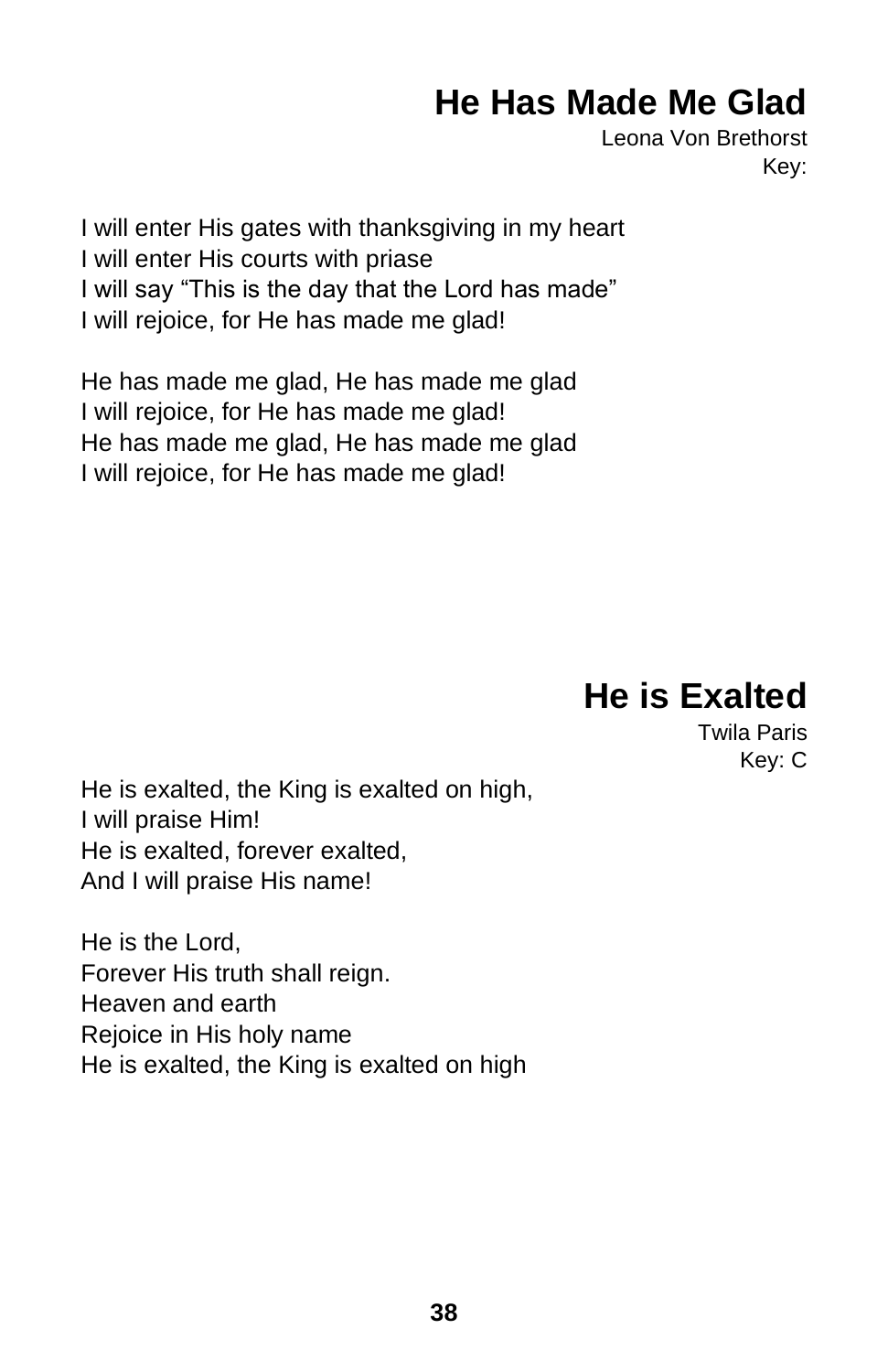# **He Will Hold Me Fast**

Ada Ruth Habershon / Matt Merker Key: C

When I fear my faith will fail Christ will hold me fast When the tempter would prevail He will hold me fast I could never keep my hold Through life's fearful path For my love is often cold, He must hold me fast

#### **Chorus**

*He will hold me fast He will hold me fast For my Savior loves me so He will hold me fast*

Those He saves are His delight Christ will hold me fast Precious in His holy sight He will hold me fast He'll not let my soul be lost His promises shall last Bought by Him at such a cost He will hold me fast

#### **Chorus**

For my life He bled and died Christ will hold me fast Justice has been satisfied He will hold me fast Raised with Him to endless life He will hold me fast Til our faith is turned to sight When He comes at last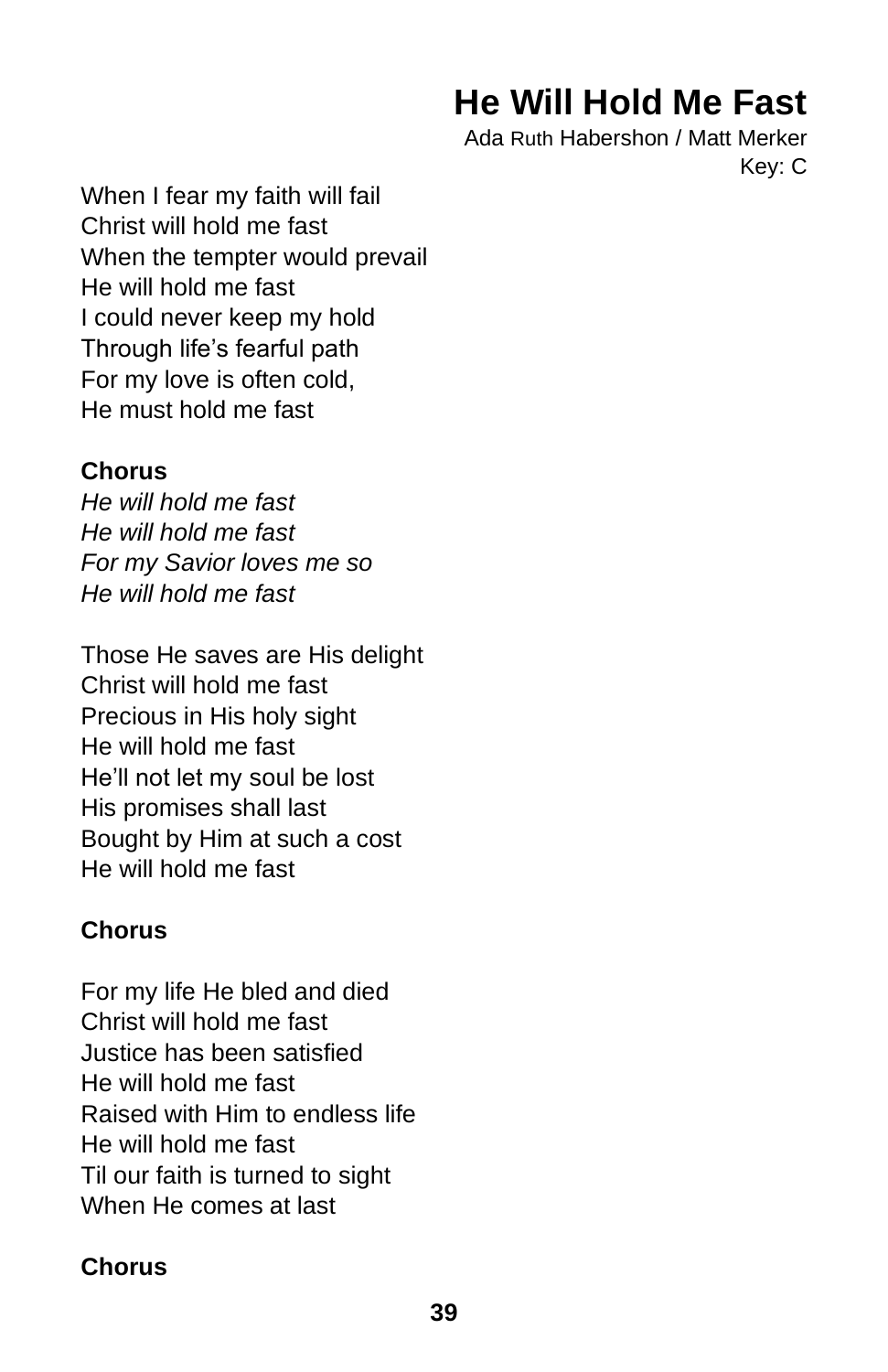## **His Mercy is More**

Matt Papa / Matt Boswell Key: Eb

What love could remember, no wrongs we have done Omniscient, all-knowing, He counts not their sum Thrown into a sea without bottom or shore Our sins they are many, His mercy is more

### **Chorus**

*Praise the Lord His mercy is more Stronger than darkness New every morn' Our sins they are many, His mercy is more*

What patience would wait as we constantly roam What Father so tender is calling us home He welcomes the weakest, the vilest, the poor Our sins they are many, His mercy is more

### **Chorus**

What riches of kindness He lavished on us His blood was the payment His life was the cost We stood 'neath a debt we could never afford Our sins they are many, His mercy is more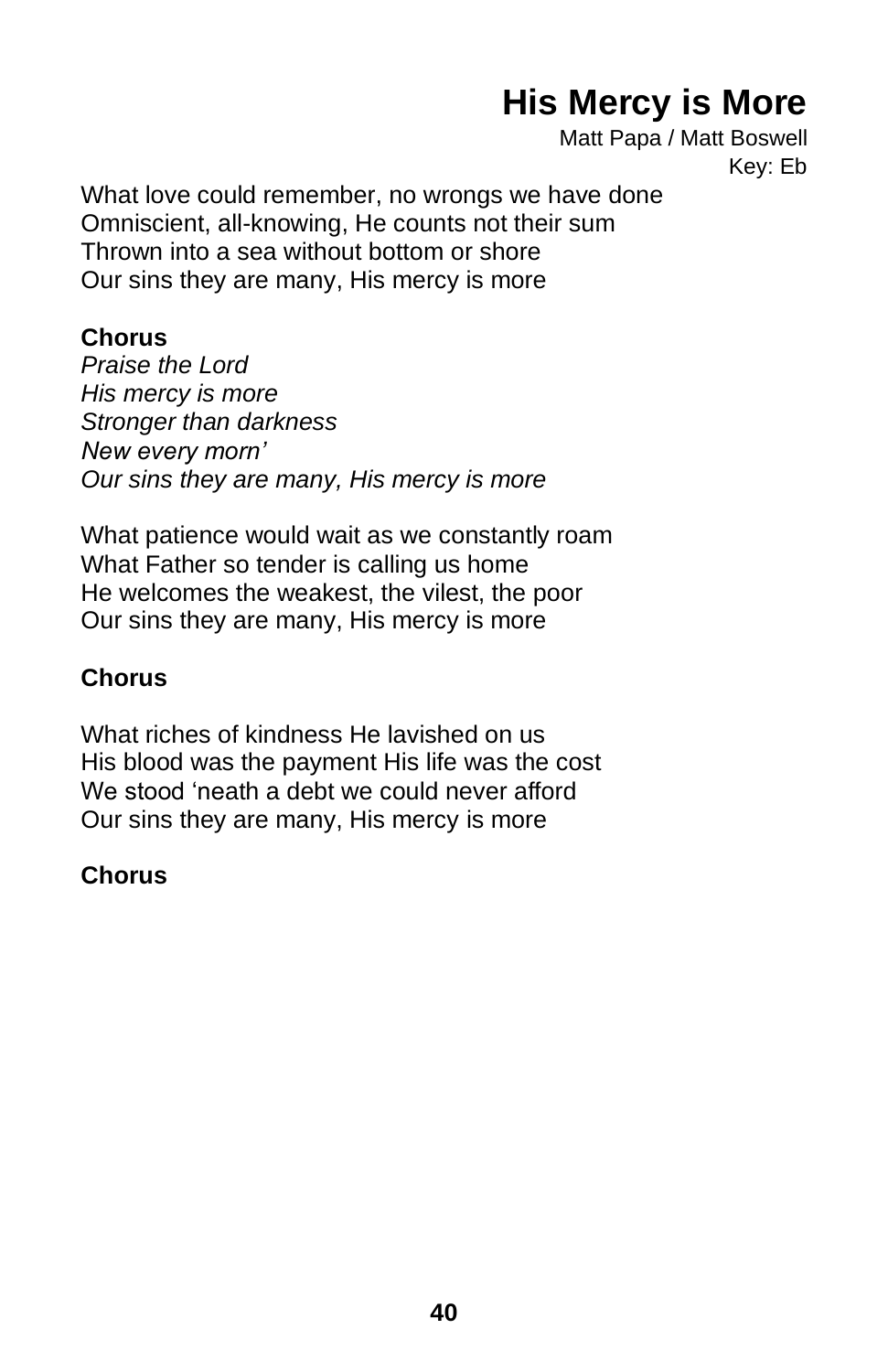## **His Robes for Mine**

Chris Anderson / Greg Habegger Key: C

His robes for mine: O wonderful exchange! Clothed in my sin, Christ suffered 'neath God's rage. Draped in His righteousness, I'm justified. In Christ I live, for in my place He died.

#### **Chorus**

*I cling to Christ, and marvel at the cost: Jesus forsaken, God estranged from God. Bought by such love, my life is not my own. My praise—my all—shall be for Christ alone.*

His robes for mine: what cause have I for dread? God's daunting Law Christ mastered in my stead. Faultless I stand with righteous works not mine, Saved by my Lord's vicarious death and life.

#### **Chorus**

His robes for mine: God's justice is appeased. Jesus is crushed, and thus the Father's pleased. Christ drank God's wrath on sin, then cried, "'Tis done!" Sin's wage is paid; propitiation won.

#### **Chorus**

His robes for mine: such anguish none can know. Christ, God's beloved, condemned as though His foe. He, as though I, accursed and left alone; I, as though He, embraced and welcomed home!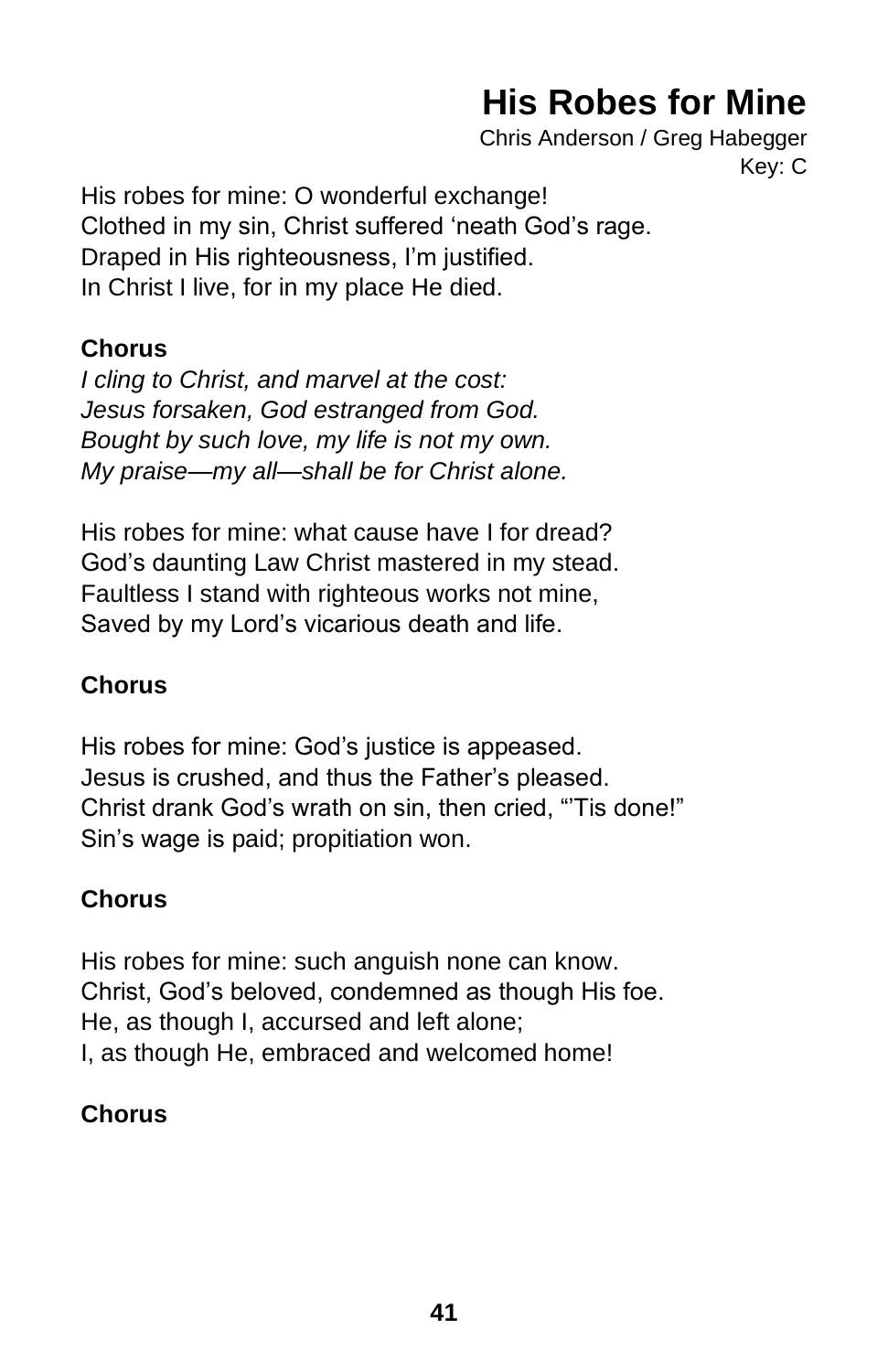## **Holy Spirit, Living Breath of God**

Keith Getty / Stuart Townend Key: D

Holy Spirit, living breath of God, Breathe new life into my willing soul Bring the presence of the risen Lord To renew my heart and make me whole Cause Your Word to come alive in me, Give me faith for what I cannot see, Give me passion for Your purity Holy Spirit breathe new life in me

Holy Spirit, come abide within May Your joy be seen in all I do Love enough to cover every sin In each thought and deed and attitude Kindness to the greatest and the least Gentleness that sows the path of peace Turn my striving into works of grace Breath of God show Christ in all I do

Holy Spirit from Creation's birth Giving life to all that God has made Show Your power once again on Earth Cause Your Church to hunger for Your ways Let the fragrance of our prayers arise Lead us on the road of sacrifice That in unity the face of Christ Will be clear for all the world to see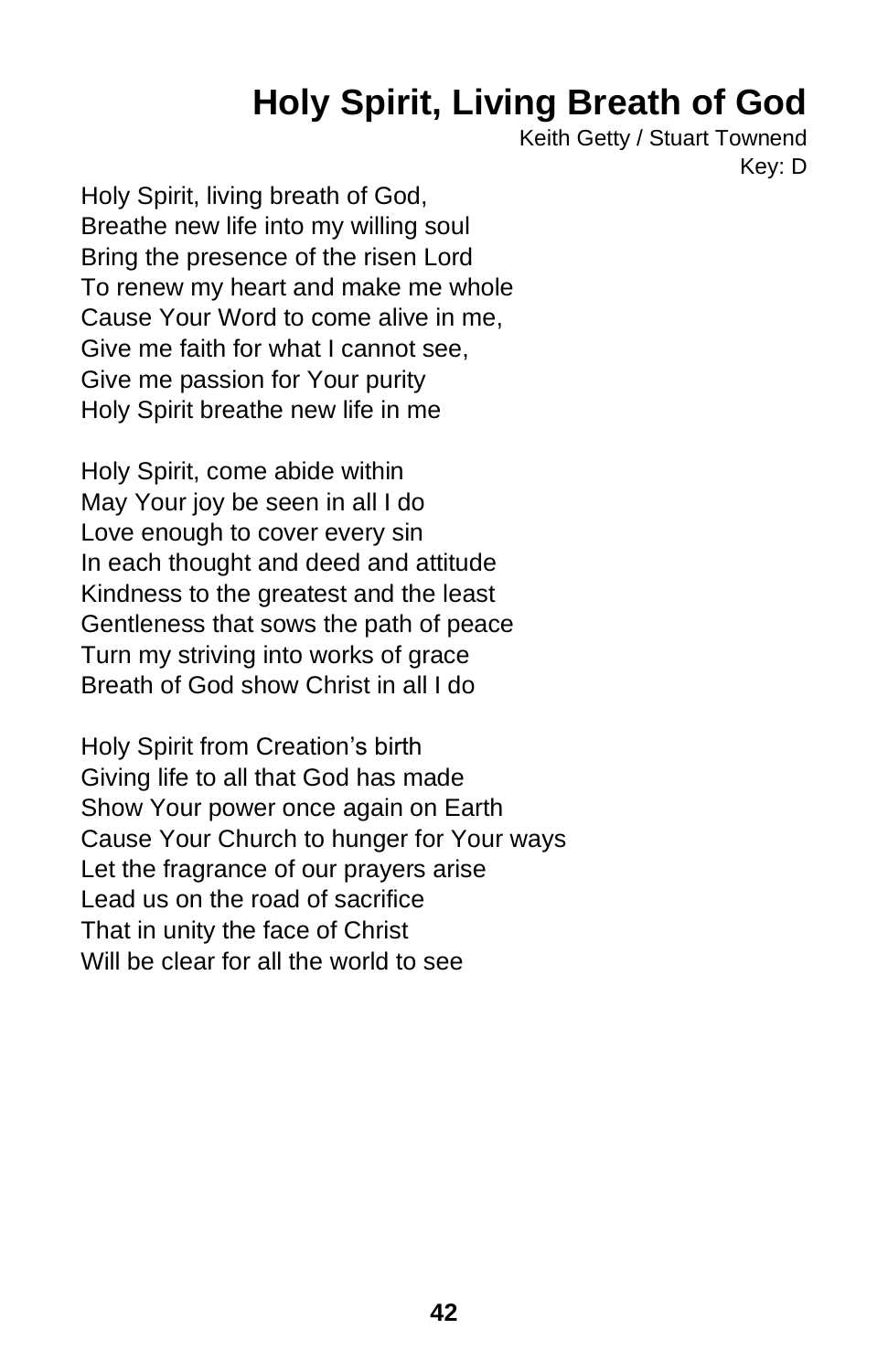# **Holy, Holy, Holy**

John Bacchus Dykes / Reginald Heber Key: C

Holy, holy, holy! Lord God Almighty! Early in the morning our song shall rise to Thee; Holy, holy, holy, merciful and mighty! God in three Persons, blessed Trinity!

Holy, holy, holy! All the saints adore Thee, Casting down their golden crowns around the glassy sea, Cherubim and seraphim falling down before Thee, Who wert and art, and evermore shalt be.

Holy, holy, holy! Though the darkness hide Thee, Though the eye of sinful man Thy glory may not see; Only Thou art holy; there is none beside Thee, Perfect in power, love, and purity.

Holy, holy, holy! Lord God Almighty! All Thy works shall praise Thy name in earth and sky and sea; Holy, holy, holy, merciful and mighty! God in three Persons, blessed Trinity!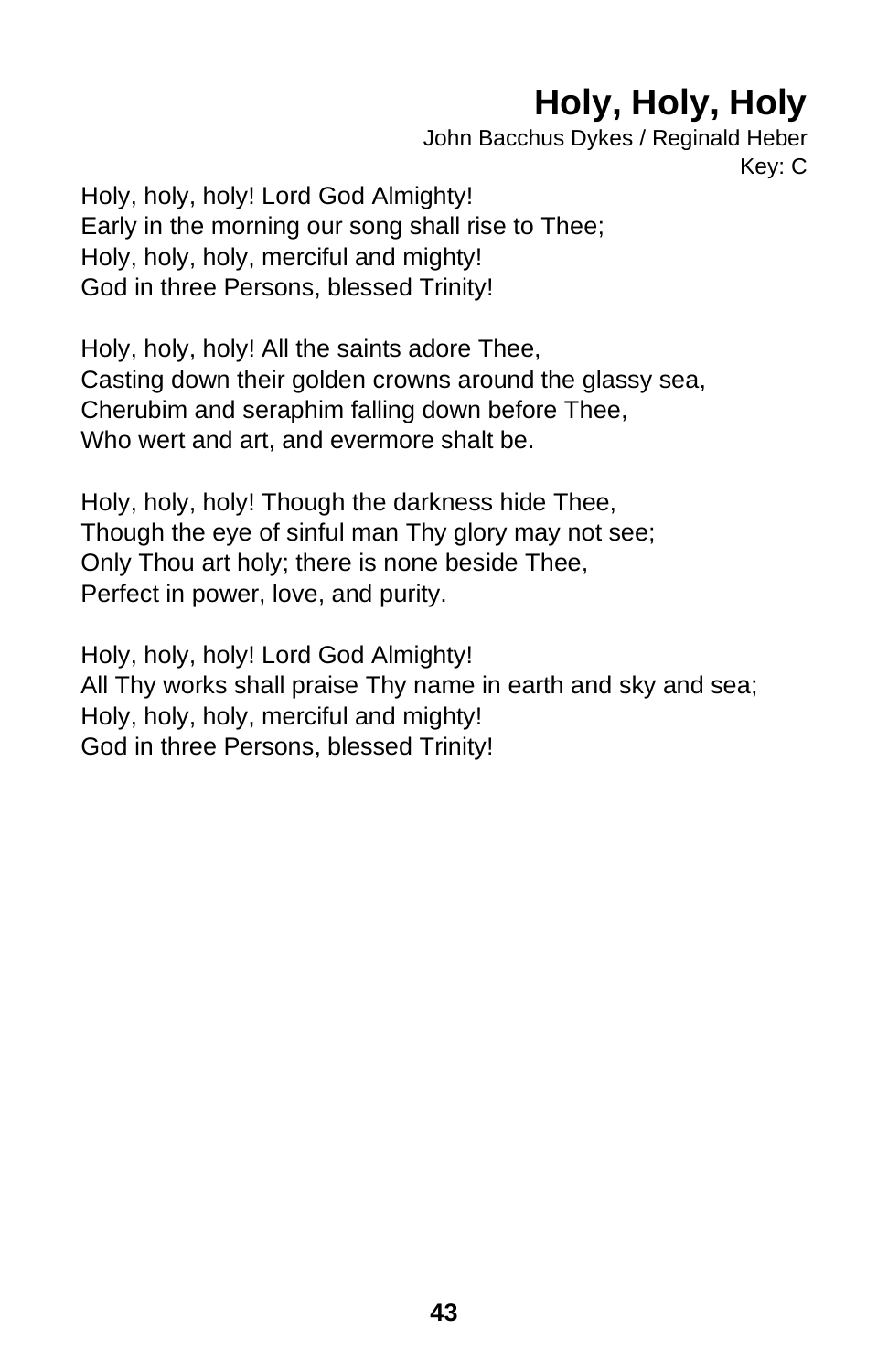## **How Deep the Father's Love for Us**

Stuart Townend Key: F

How deep the Father's love for us How vast beyond all measure That He should give His only Son To make a wretch His treasure How great the pain of searing loss The Father turns His face away As wounds which mar the Chosen One Bring many sons to glory

Behold the man upon a cross My sin upon His shoulders Ashamed, I hear my mocking voice Call out among the scoffers It was my sin that held Him there Until it was accomplished His dying breath has brought me life I know that it is finished

I will not boast in anything No gifts, no power, no wisdom But I will boast in Jesus Christ His death and resurrection Why should I gain from His reward? I cannot give an answer But this I know with all my heart His wounds have paid my ransom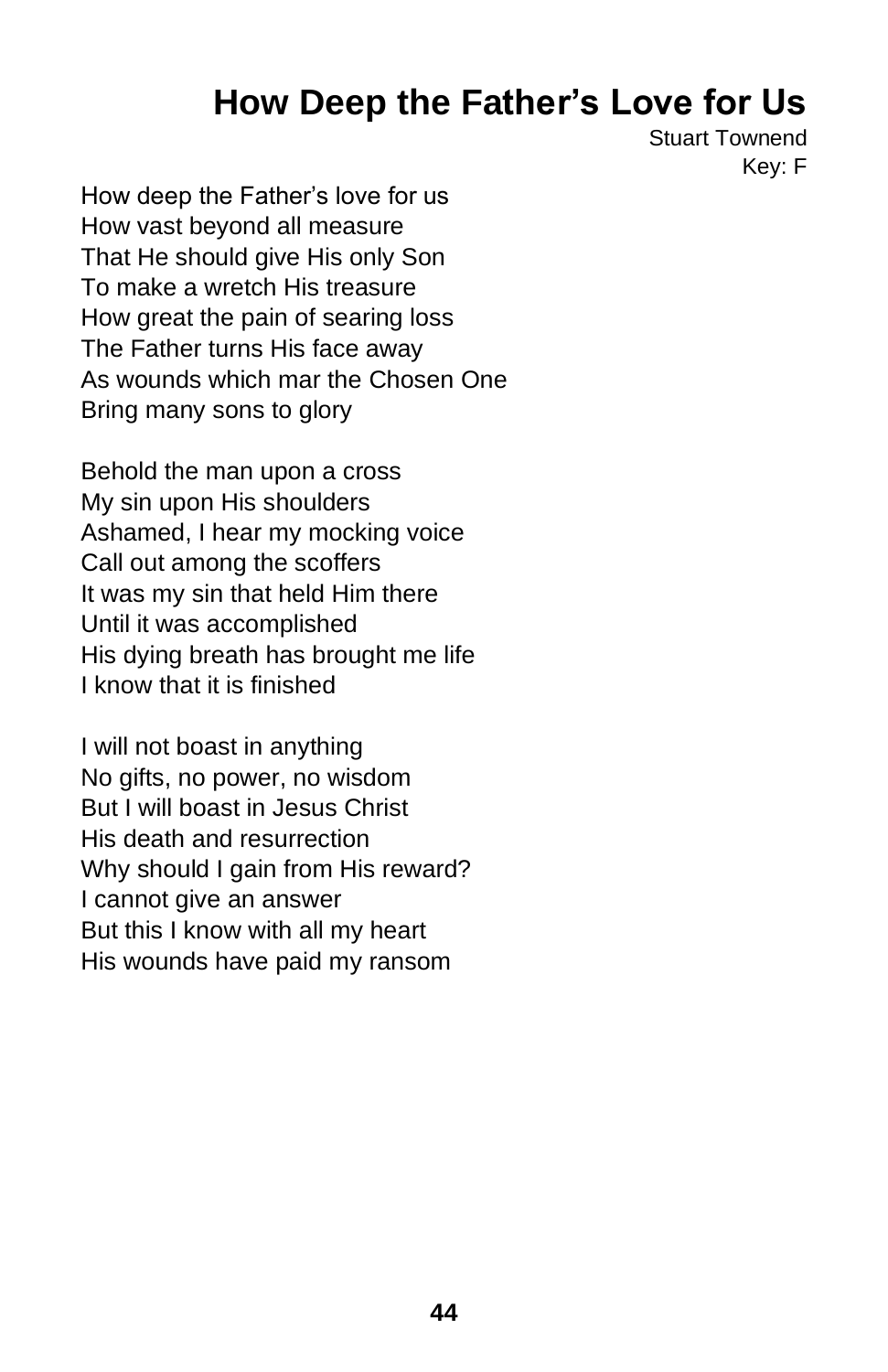## **How Firm a Foundation**

John Rippon / Joseph Funk Key: G

How firm a foundation, Ye saints of the Lord, Is laid for your faith In His excellent Word What more can He say Than to You He hath said? To You, who for refuge To Jesus hath fled

Fear not, I am with thee, oh, be not dismayed, For I am thy God, and will still give thee aid; I'll strengthen thee, help thee, and cause thee to stand, Upheld by My gracious, omnipotent hand

When through the deep waters I call thee to go. The rivers of sorrow shall not overflow; For I will be with thee thy trouble to bless, And sanctify to thee thy deepest distress

The soul that on Jesus doth lean for repose, I will not, I will not, desert to his foes; That soul, though all hell should endeavor to shake, I'll never, no never, no never forsake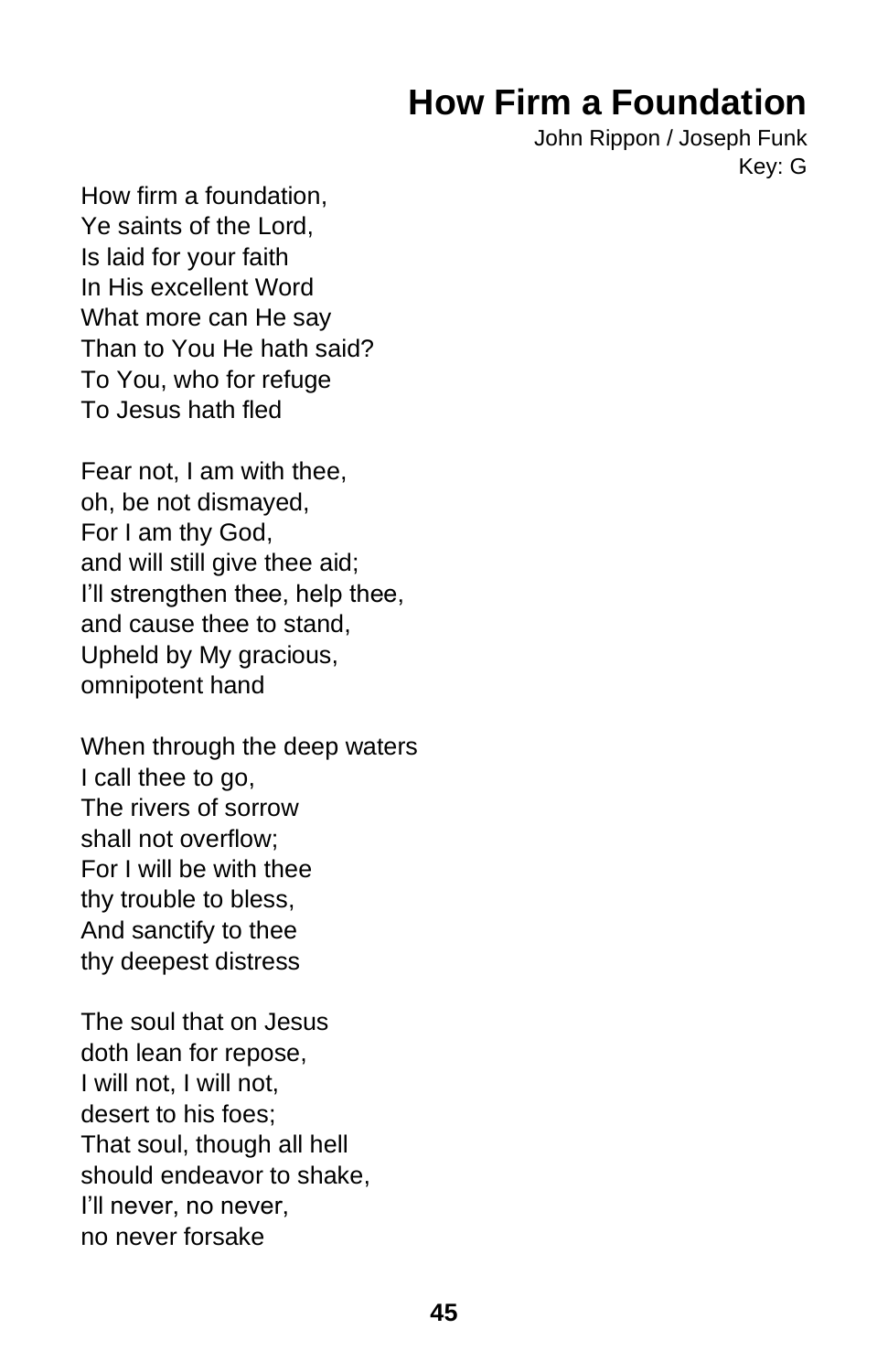## **How Great is Our God**

Chris Tomlin / Ed Cash / Jesse Reeves Key: Bb

The splendor of the King Clothed in majesty Let all the earth rejoice All the earth rejoice

He wraps Himself in light And darkness tries to hide And trembles at His voice Trembles at His voice

#### **Chorus**

*How great is our God Sing with me, How great is our God And all will sing How great, How great is our God*

Age to age He stands And time is in His hands Beginning and the end Beginning and the end

The Godhead Three in One Father Spirit Son The Lion and the Lamb The Lion and the Lamb

### **Chorus**

#### **Bridge**

*Name above all names, Worthy of all praise, My heart will sing How great, How great is our God*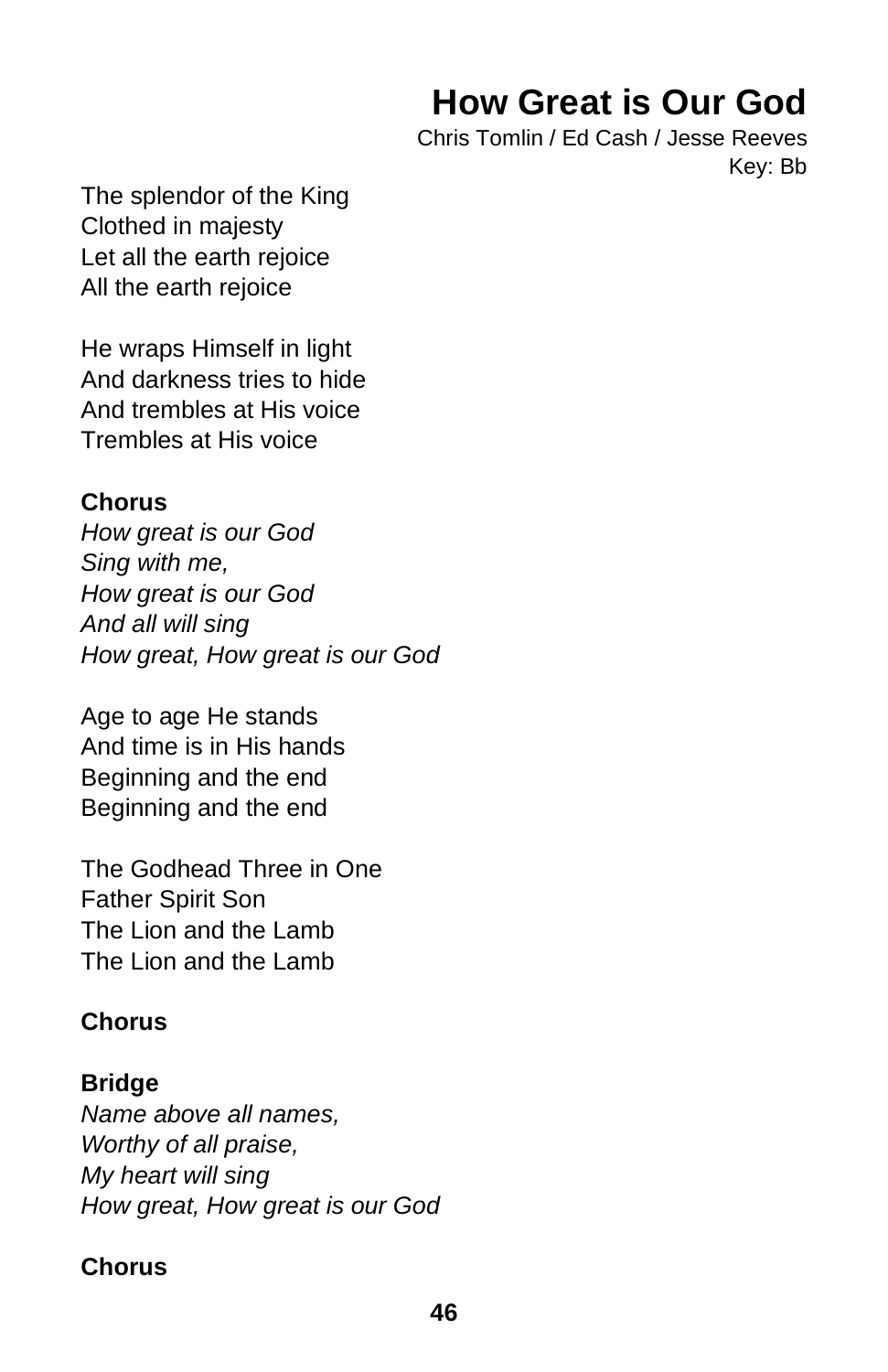## **How Great Thou Art**

Stuart Wesley / Keene Hine Key: D

Oh Lord, my God When I in awesome wonder Consider all the worlds Thy hands have made I see the stars, I hear the rolling thunder Thy pow'r throughout The universe displayed

#### **Chorus**

*Then sings my soul My Savior, God, to Thee How great Thou art Then sings my soul My Savior, God, to Thee How great Thou art How great Thou art!*

And when I think That God His Son not sparing Sent Him to die, I scarce can take it in That on the cross My burden gladly bearing, He bled and died to take away my sin

### **Chorus**

When Christ shall come With shout of acclamation And take me home What joy shall fill my heart Then I shall bow in humble adoration And there proclaim My God how great Thou art!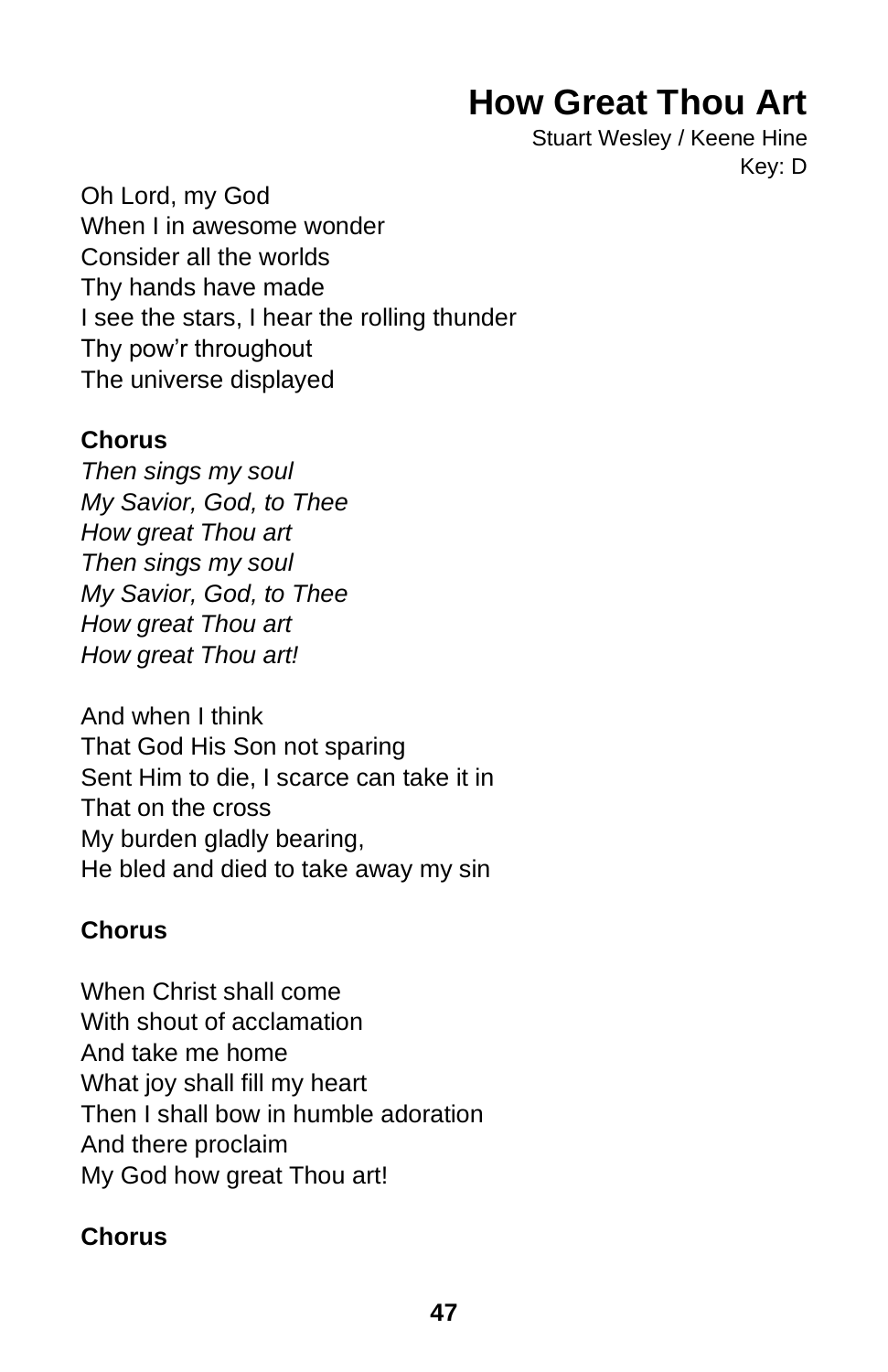## **How Rich a Treasure We Possess**

Matt Boswell / Matt Papa Key: C

How rich a treasure we possess, in Jesus Christ our Lord His blood our ransom and defense His glory our reward The sum of all created things are worthless in compare For our inheritance is Him whose praise angels declare

How free and costly was the love, displayed upon the cross While we were dead in untold sin the Sovereign purchased us The will of God the Father demonstrated through the Son The Spirit seals the greatest work the work which Christ has done

### **Chorus**

*For Yours' is the kingdom, And the power, And the glory,*

*Yours' is the kingdom, And the power, And the glory, Amen*

How vast and measureless the flood of mercy unrestrained The penalty was paid in full the spotless Lamb was slain Salvation, what a priceless gift received by grace through faith We stand in robes of righteousness, we stand in Jesus' name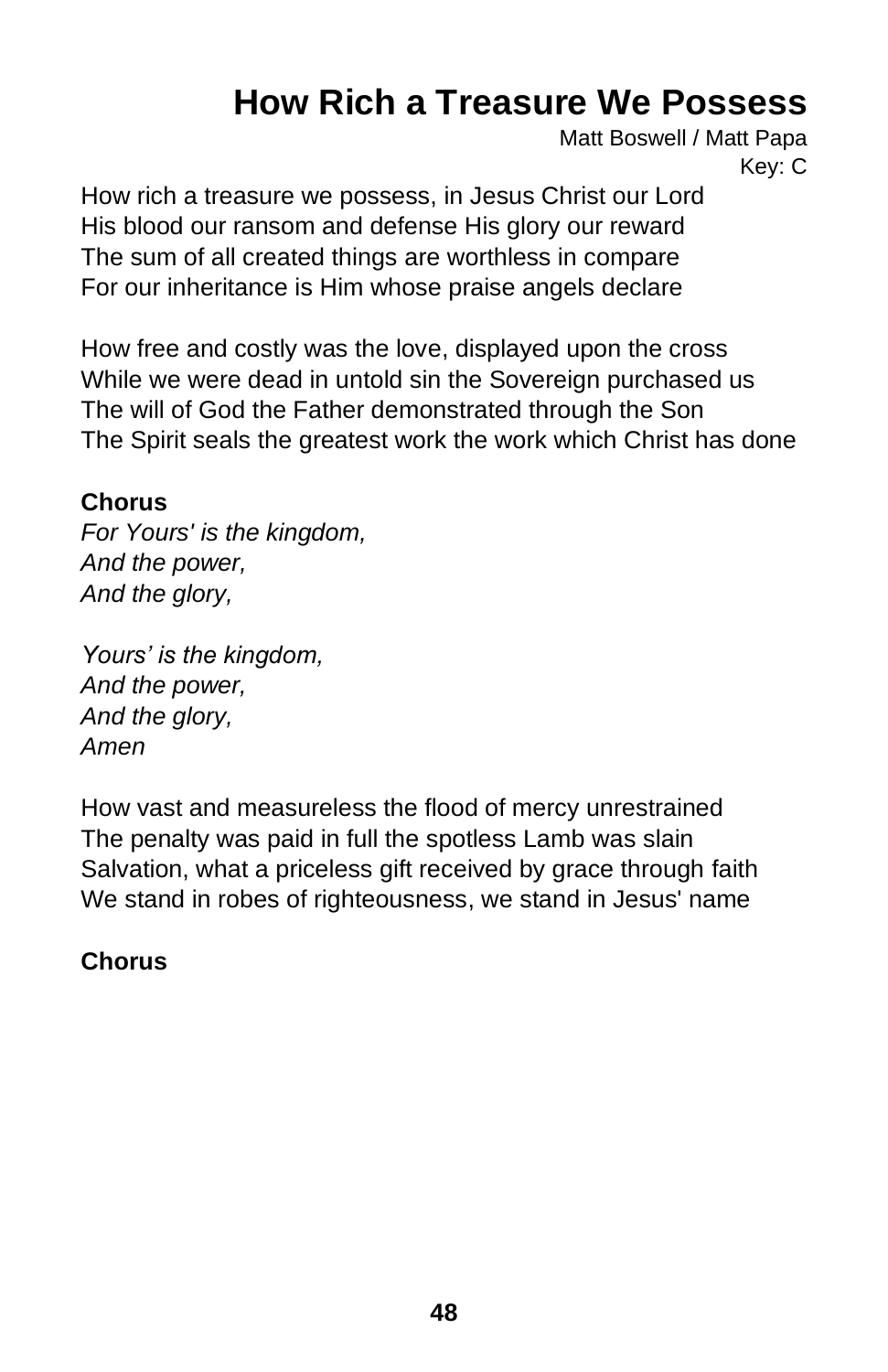# **I Run to Christ**

Chris Anderson / Greg Habegger Key: D

I run to Christ when chased by fear And find a refuge sure. "Believe in me," His voice I hear; His words and wounds secure

I run to Christ when torn by grief And find abundant peace. "I too had tears," He gently speaks; Thus joy and sorrow meet

I run to Christ when worn by life And find my soul refreshed. "Come unto Me," He calls through strife; Fatigue gives way to rest

I run to Christ when vexed by hell And find a mighty arm. "The Devil flees," the Scriptures tell; He roars, but cannot harm

I run to Christ when stalked by sin And find a sure escape. "Deliver me," I cry to Him; Temptation yields to grace

I run to Christ when plagued by shame And find my one defense. "I bore God's wrath," He pleads my case— My Advocate and Friend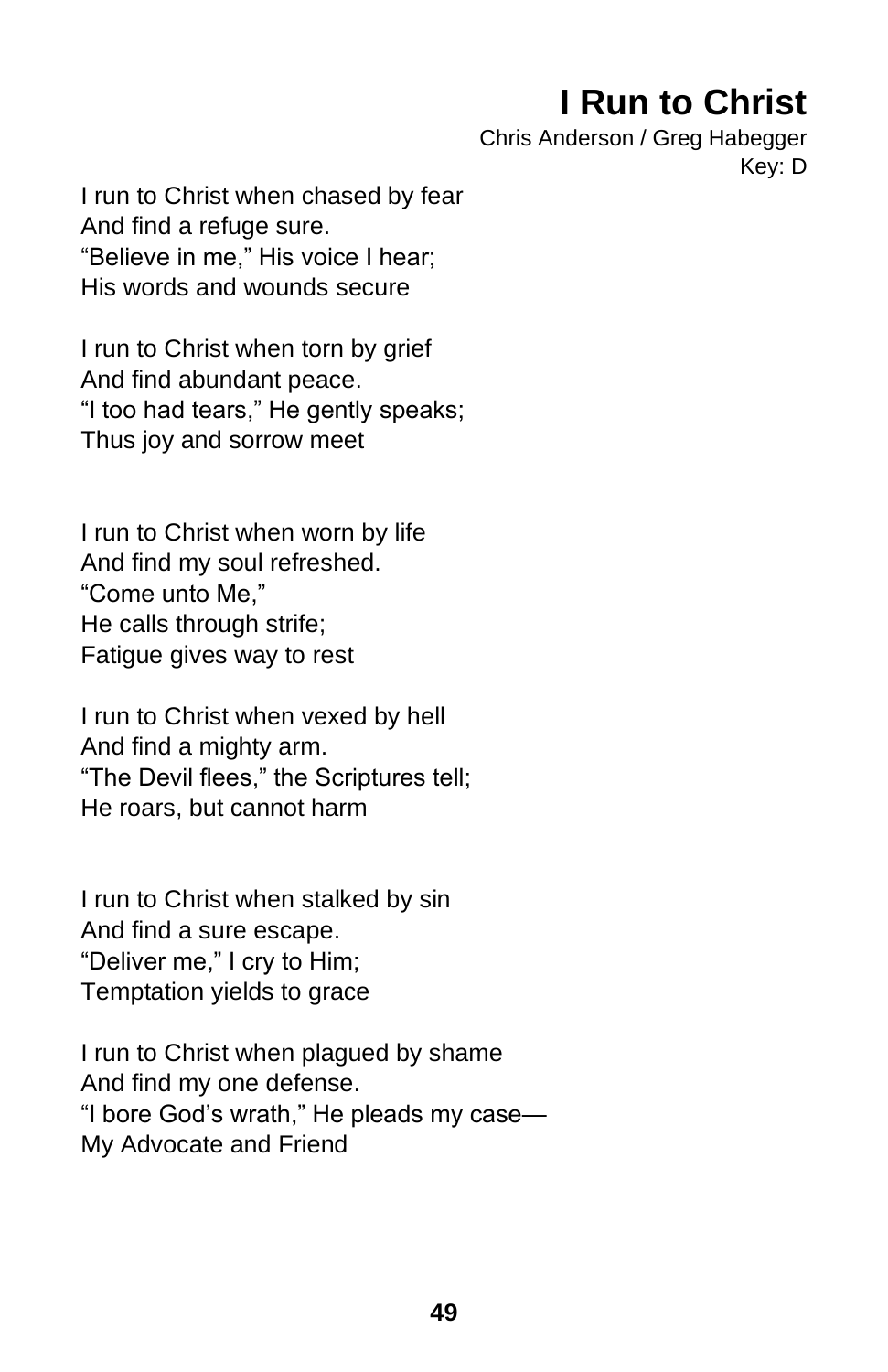# **I Stand Amazed**

Charles Hutchinson Gabriel Key: A

I stand amazed in the presence Of Jesus the Nazarene And wonder how He could love me A sinner, condemned, unclean

#### **Chorus**

*How marvellous, How wonderful And my song shall ever be How marvellous, How wonderful Is my Savior's love for me*

He took my sins and my sorrows, He made them His very own; He bore the burden to Calvary, And suffered and died alone

### **Chorus**

When with the ransomed in glory His face I at last shall see, 'Twill be my joy through the ages To sing of His love for me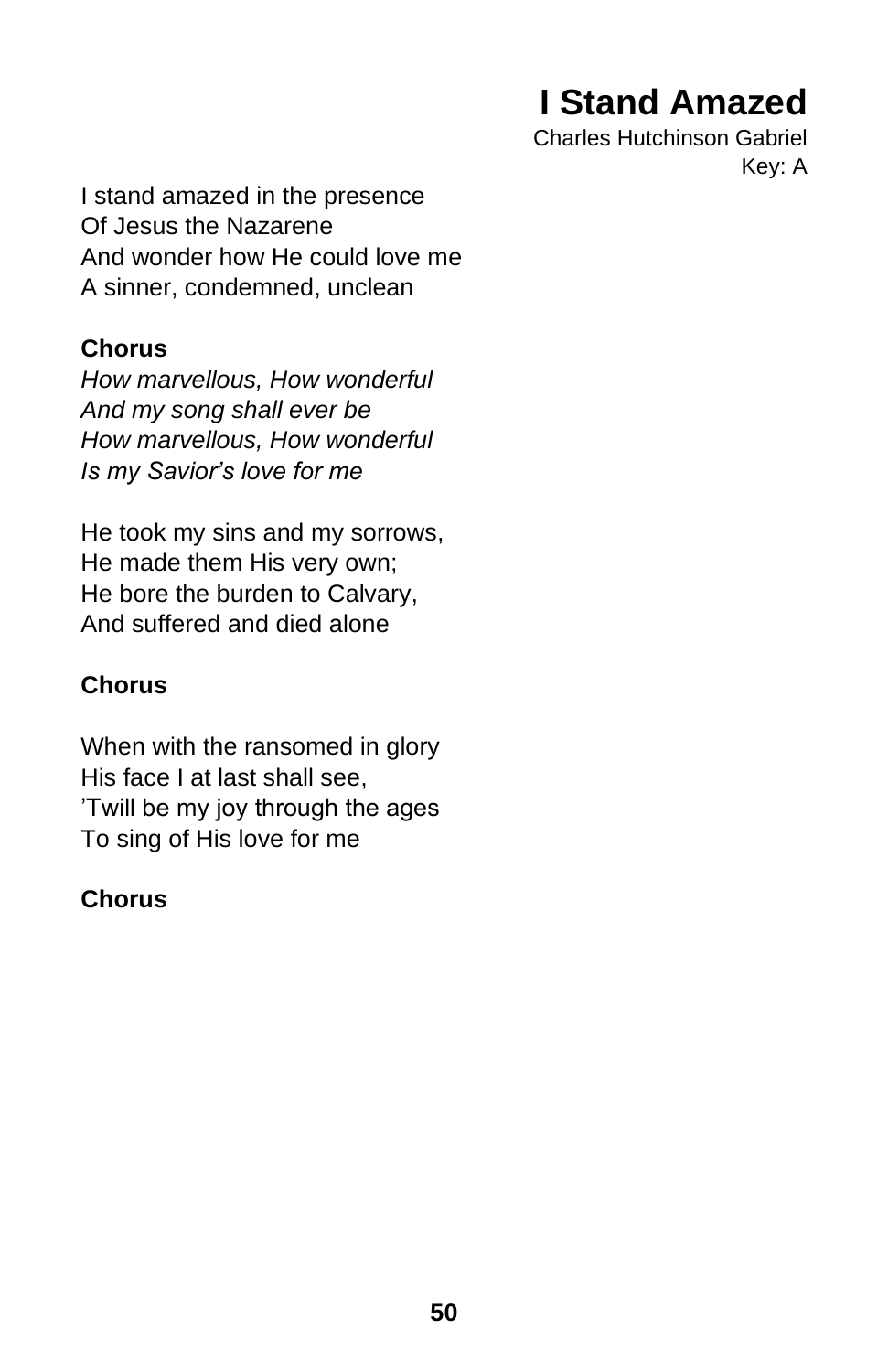# **I Stand in Awe**

Mark Altrogge Key: A

You are beautiful beyond description Too marvelous for words Too wonderful for comprehension Like nothing ever seen or heard

Who can grasp Your infinite wisdom? Who can fathom the depths of Your love? You are beautiful beyond description Majesty enthroned above

#### **Chorus**

*I stand, I stand in awe of You I stand, I stand in awe of You Holy God to whom all praise is due I stand in awe of You*

You are beautiful beyond description Yet God crushed You for my sin In agony and deep affliction Cut off that I might enter in

Who can grasp such tender compassion? Who can fathom mercy so free? You are beautiful beyond description Lamb of God who died for me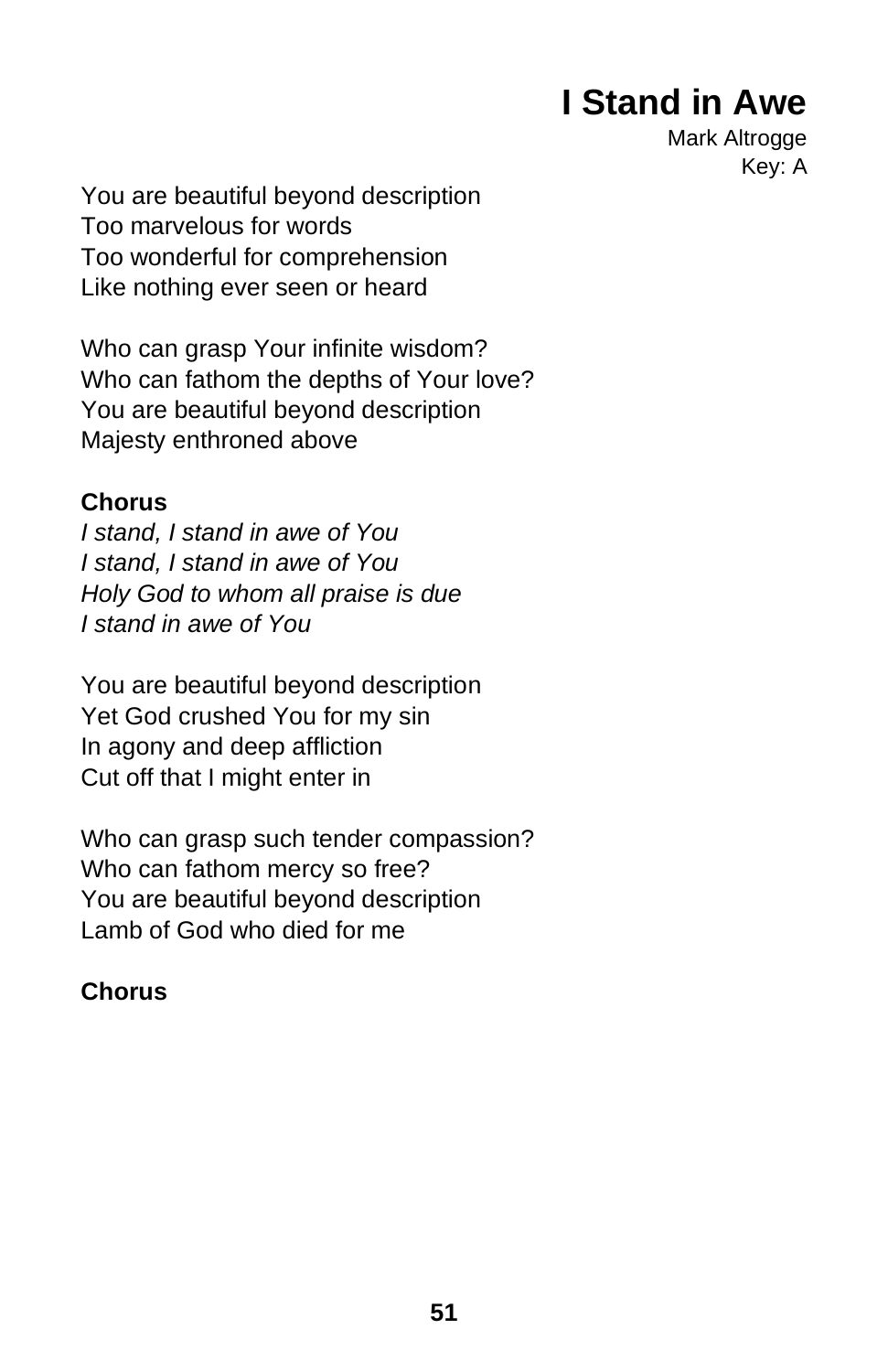# **I Will Glory in My Redeemer**

Steve Cook / Vikki Cook Key: C

I will glory in my Redeemer Whose priceless blood has ransomed me Mine was the sin that drove the bitter nails And hung Him on that judgment tree

I will glory in my Redeemer Who crushed the power of sin and death My only Savior before the Holy Judge The Lamb who is my righteousness The Lam who is my righteousness

I will glory in my Redeemer My life He bought, my life He owns I have no longings for another I'm satisfied in Him alone

I will glory in my Redeemer His faithfulness my standing place Though foes are mighty and rush upon me My feet are firm held by His grace My feet are firm held by His grace

I will glory in my Redeemer Who carries me on eagles' wings He crowns my life with lovingkindness His triumph song I'll ever sing

I will glory in my Redeemer Who waits for me at gates of gold And when He calls me it will be paradise His face forever to behold His face forever to behold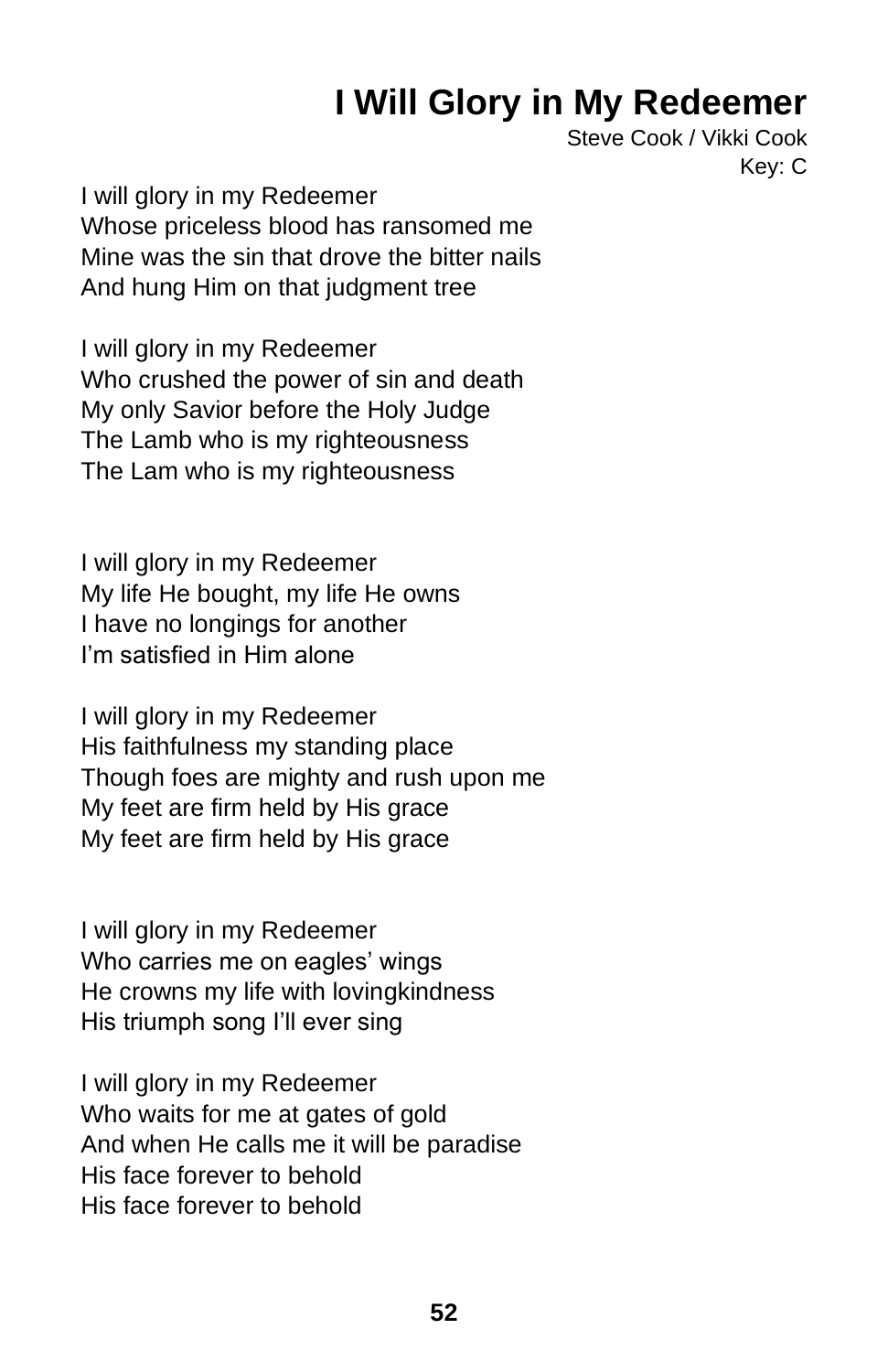# **In Christ Alone**

Keith Getty / Stuart Townend Key: D

In Christ alone my hope is found He is my light, my strength, my song This cornerstone, this solid ground Firm through the fiercest drought and storm What heights of love, what depths of peace When fears are stilled When striving cease My comforter, My all in all Here in the love of Christ I stand

In Christ alone who took on flesh Fullness of God in helpless babe This gift of love and righteousness Scorned by the ones He came to save Til on that cross as Jesus died The wrath of God was satisfied For every sin on Him was laid Here in the death of Christ I live

There in the ground His body lay Light of the world by darkness slain Then bursting forth in glorious day Up from the grave He rose again And as He stands in victory Sin's curse has lost its grip on me For I am His, and He is mine Bought with the precious blood of Christ

No guilt in life, no fear in death This is the pow'r of Christ in me From life's first cry to final breath Jesus commands my destiny No pow'r of Hell, no scheme of man Can ever pluck me from His hand Til He returns, or calls me home Here in the pow'r of Christ I'll stand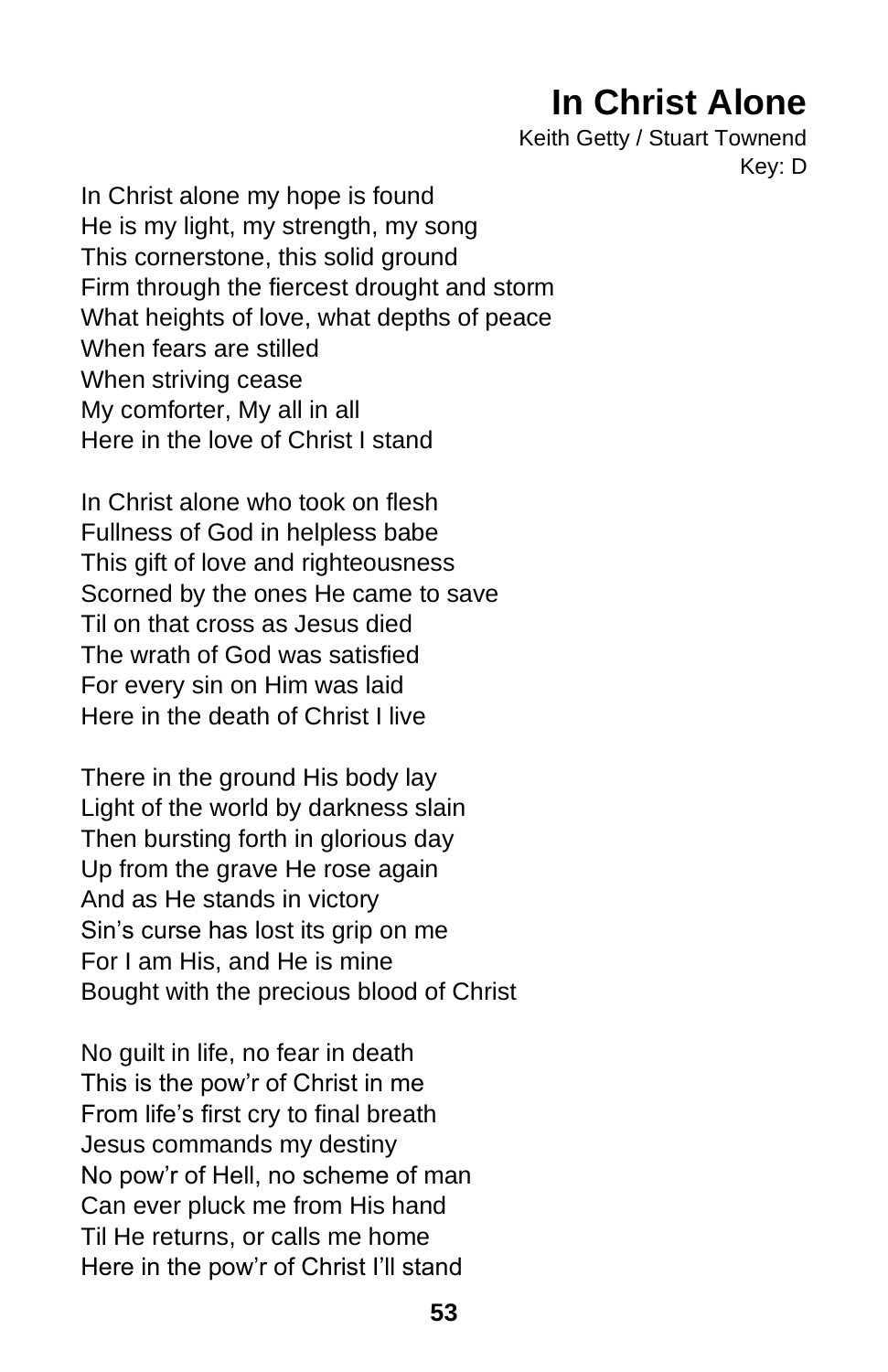## **Indescribable**

Jesse Reeves / Laura Story Key: Bb

From the highest of heights, to the depths of the sea Creation's revealing Your majesty From the colors of fall to the fragrance of spring Ev'ry creature's unique on the song that it sings All exclaiming

#### **Chorus**

*Indescribable! Uncontainable! You placed the stars in the sky And You know them by name You are amazing, God!*

*All-powerful! Untamable! Awestruck we fall to our knees As we humbly proclaim You are amazing, God!*

Who has told every lightning bolt where it should go Or seen heavenly storehouses laden with snow Who imagined the sun and gives source to its light Yet conceals it to bring us the coolness of night None can fathom

#### **Chorus**

#### **Final Chorus**

*Indescribable! Uncontainable! You placed the stars in the sky And You know them by name You are amazing, God!*

*Incomparable, unchangeable You see the depths of my heart And You love me the same You are amazing, God!*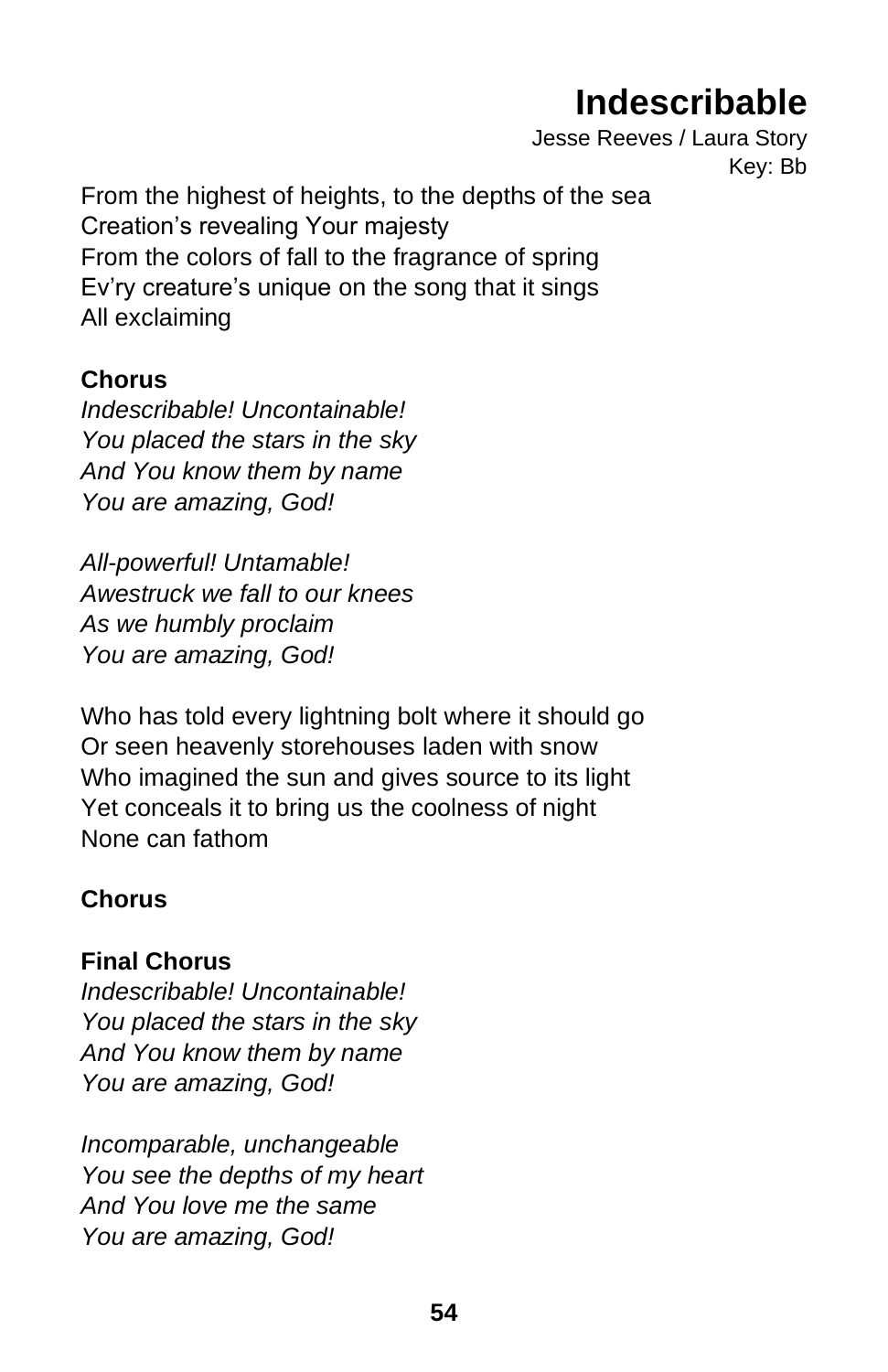# **It is Well With My Soul**

Horatio Gates Spafford / Philip Paul Bliss Key: C

When peace like a river Attendeth my way When sorrows like sea-billows roar Whatever my lot, Thou hast taught me to say It is well, it is well with my soul

Though Satan should buffet Though trials should come Let this blessed assurance control That Christ has regarded my helpless estate And hath shed His own blood for my soul

### **Chorus**

*It is well (It is well) With my soul (With my soul) It is well, It is well with my soul*

My sin, Oh the bliss of this glorious thought My sin, not in part but the whole Is nailed to the cross and I bear it no more Praise the Lord! Praise the Lord, Oh my soul

### **Chorus**

And Lord, haste the day When my faith shall be sight The clouds be rolled back as a scroll The trump shall resound And the Lord shall descend Even so, it is well with my soul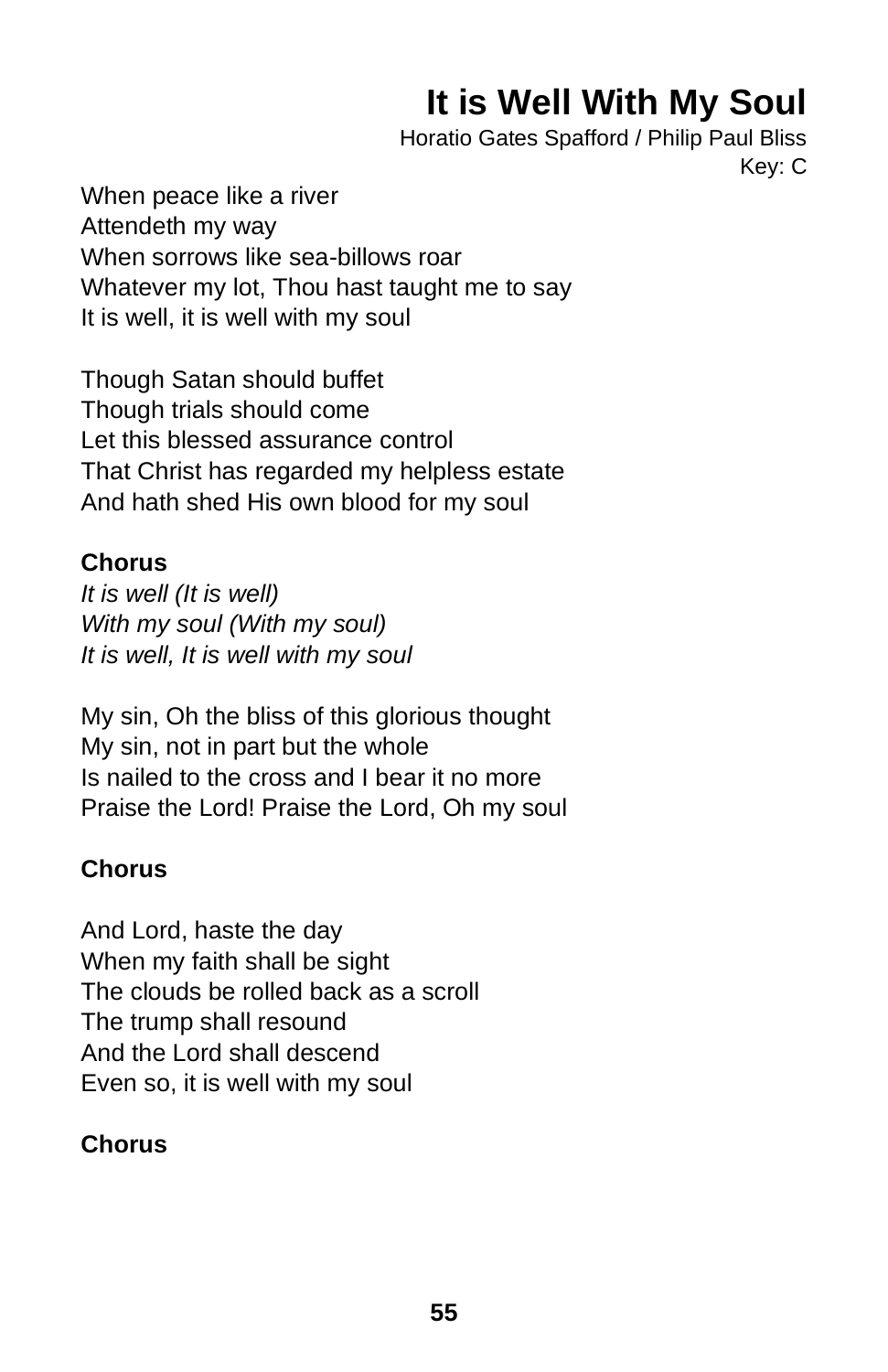## **Jesus Paid it All\***

Elvina Mabel Hall / John Thomas Grape / Alex Nifong Key: Bb

I hear the Savior say Thy strength indeed is small Child of weakness watch and pray Find in me thine all in all

#### **Chorus**

*Jesus paid it all, All to Him I owe Sin had left a crimson stain He washed it white as snow*

Lord, now indeed I find Thy pow'r, and Thine alone, Can change the leper's spots And melt the heart of stone.

### **Chorus**

#### **Bridge**

*Oh praise the One Who paid my debt And raised this life up from the dead*

And when before the throne I stand in Him complete, Jesus died my soul to save, My lips shall still repeat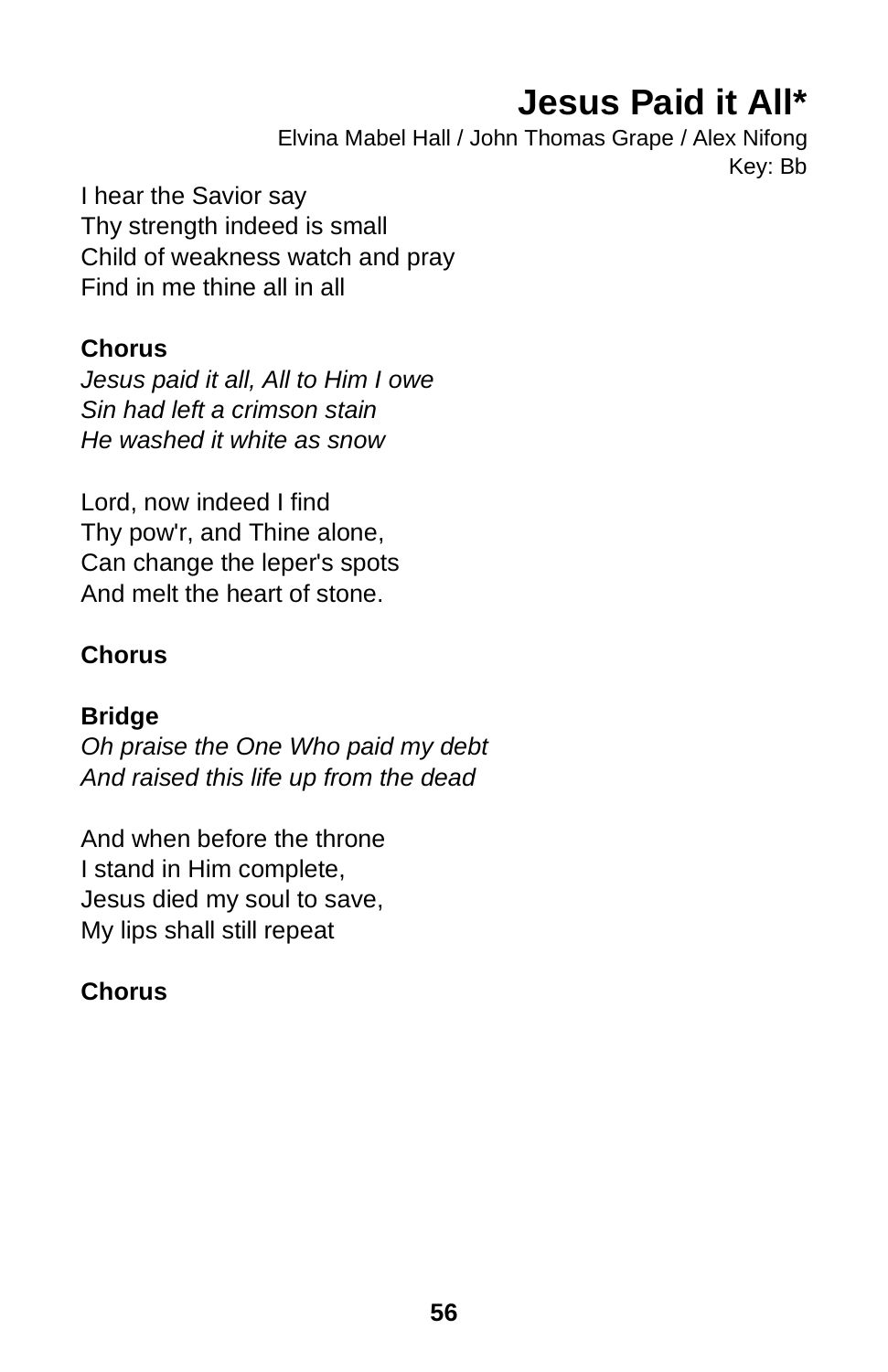## **Jesus Saves**

David Moffitt / Travis Cottrell Key: D

### **Chorus**

*Freedom's calling, chains are falling Hope is dawning bright and true Day is breaking, night is quaking God is making all things new Jesus Saves*

Hear the heart of heaven beating, Jesus saves, Jesus saves And the hush of mercy breathing, Jesus saves, Jesus saves Hear the host of angels sing, "Glory to the newborn King!" And the sounding joy repeating, "Jesus saves"

See the humblest hearts adore Him, Jesus saves, Jesus saves And the wisest bow before Him, Jesus saves, Jesus saves See the sky alive with praise, melting darkness in its blaze There is light forevermore in, "Jesus saves!"

He will live our sorrow sharing, Jesus saves, Jesus saves He will die our burden bearing, Jesus saves, Jesus saves "It is done," will shout the cross, Christ has paid redemption's cost While the empty tomb's declaring, "Jesus saves!"

#### **Chorus**

Oh to grace how great a debtor, Jesus saves, Jesus saves Are the saints who shout together, "Jesus saves, Jesus saves" Rising up so vast and strong, lifting up salvation's song The redeemed will sing forever, "Jesus saves!"

#### **Tag**

*Rising up so vast and strong Lifting up salvation's song The redeemed will sing forever Jesus saves*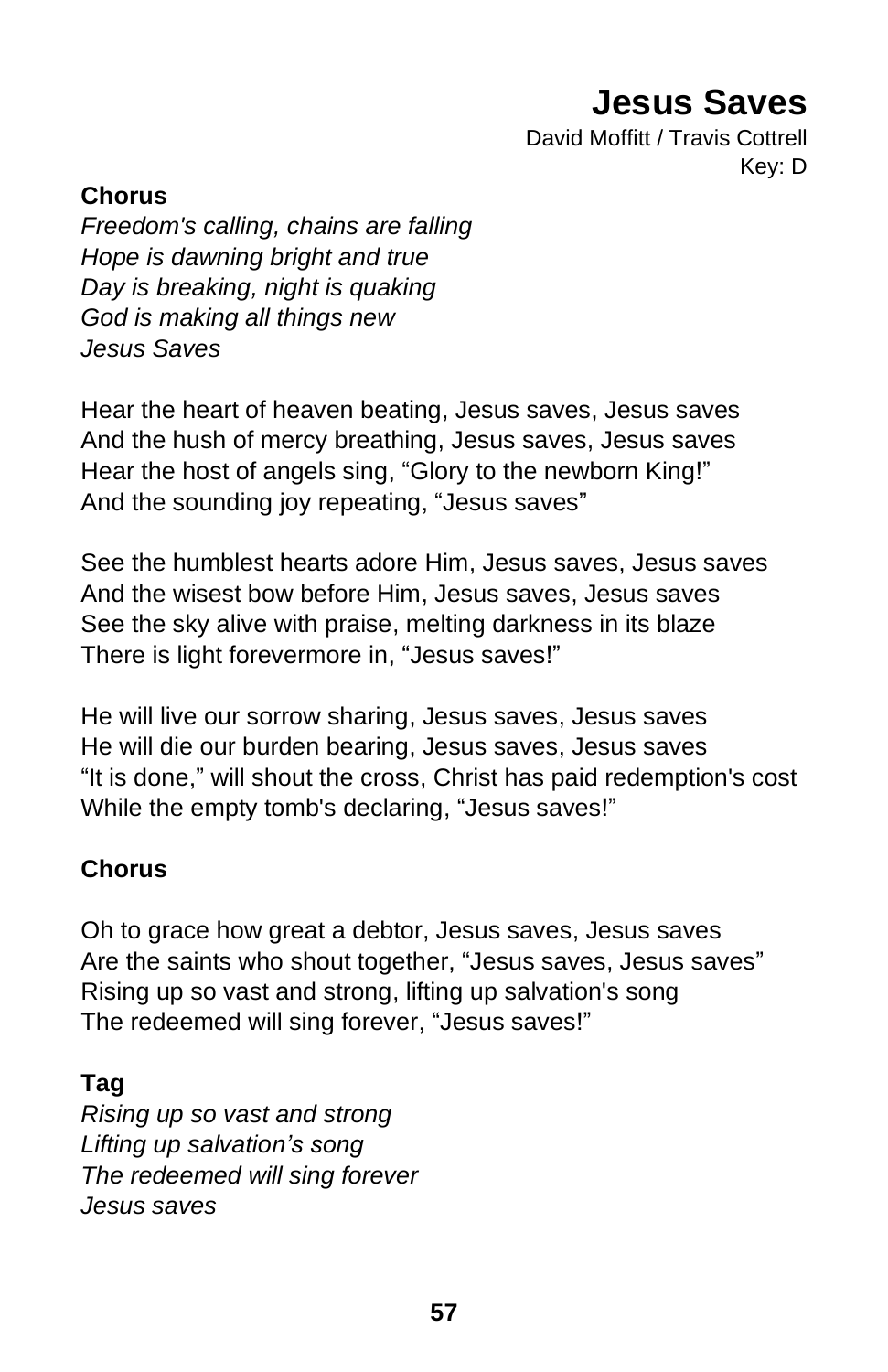## **Jesus, Thank You**

Pat Sczebel Key: G

The myst'ry of the cross I cannot comprehend The agonies of Calvary You, the perfect, holy One Crushed Your Son And drank the bitter cup reserved for me

### **Chorus**

*Your blood has washed away my sin Jesus, thank you The Father's wrath completely satisfied Jesus, thank you Once Your enemy, now seated at Your table Jesus, thank you*

By Your perfect sacrifice I've been brought near Your enemy you've made Your friend Pouring out the riches of Your glorious grace Your mercy and Your kindness know no end

### **Chorus**

#### **Bridge**

*Lover of my soul, I want to live for You Lover of my soul, I want to live for You* (Repeat)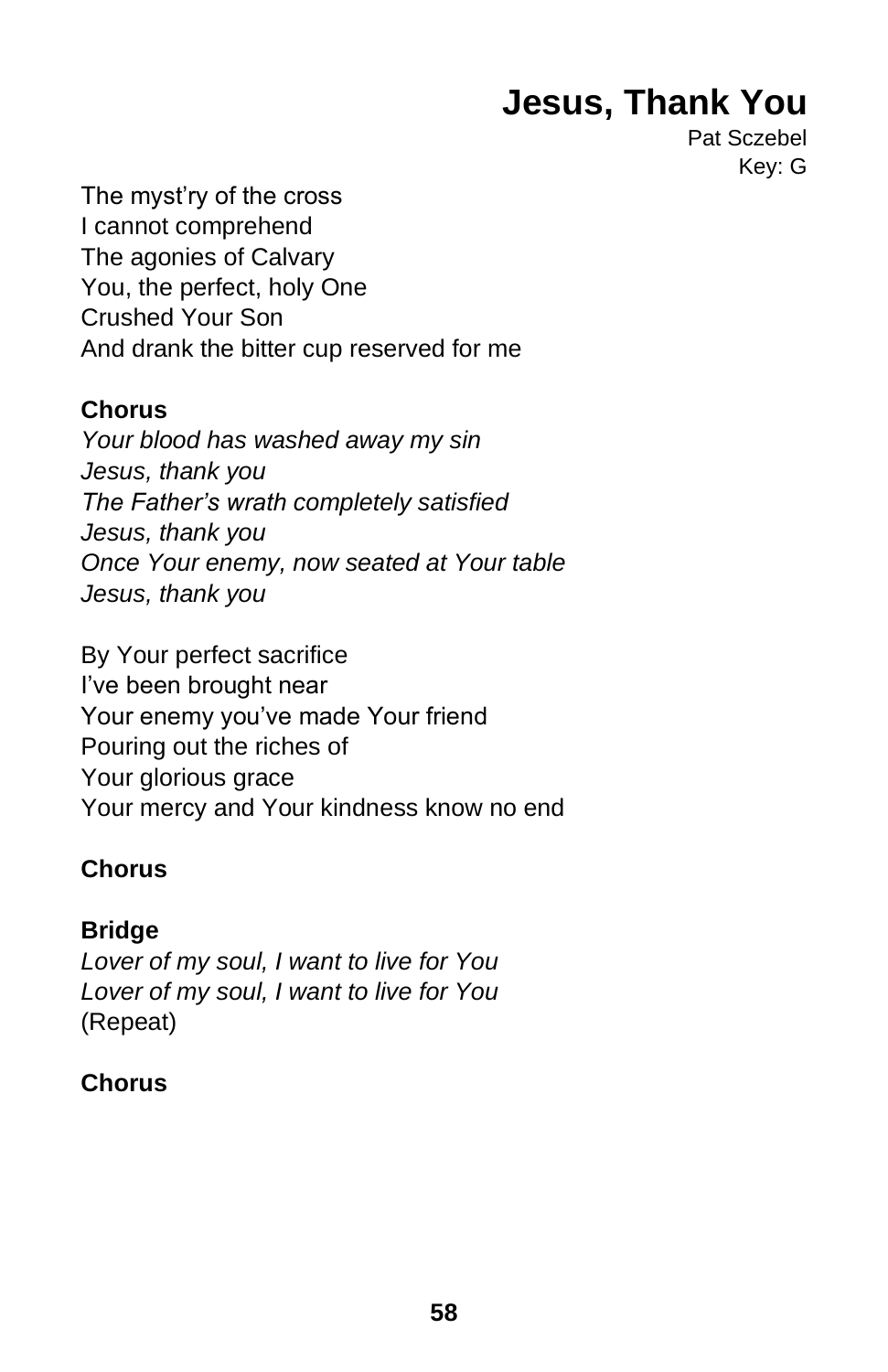## **Lamb of God**

Bob Kauflin / David LaChance, Jr. / Jason Hansen Key: Bb

O Lamb of God, all worlds obeyed Your will From dark and void their being came O Lamb of God, Your glories echo still Creation sings its Maker's praise Eternal God, One with the Father Before all time You dwelt in love Eternal God, unlike all others Yet You descended unto us

O Lamb of God, in filthy manger lay In humble dress You entered earth O Lamb of God, Creator bows to save The needy ones, helpless from birth Incarnate Word, gift of the Father To take our place and bear our sin Incarnate Word led to the slaughter You conquered death and rose again

O Lamb of God now reigning on the throne The Judge of all, faithful and true O Lamb of God, You'll make Your power known When all Your foes receive their due Victorious King, when history's fading You'll call Your Bride to take her place Victorious King, Creation's waiting For Your redeemed to see Your face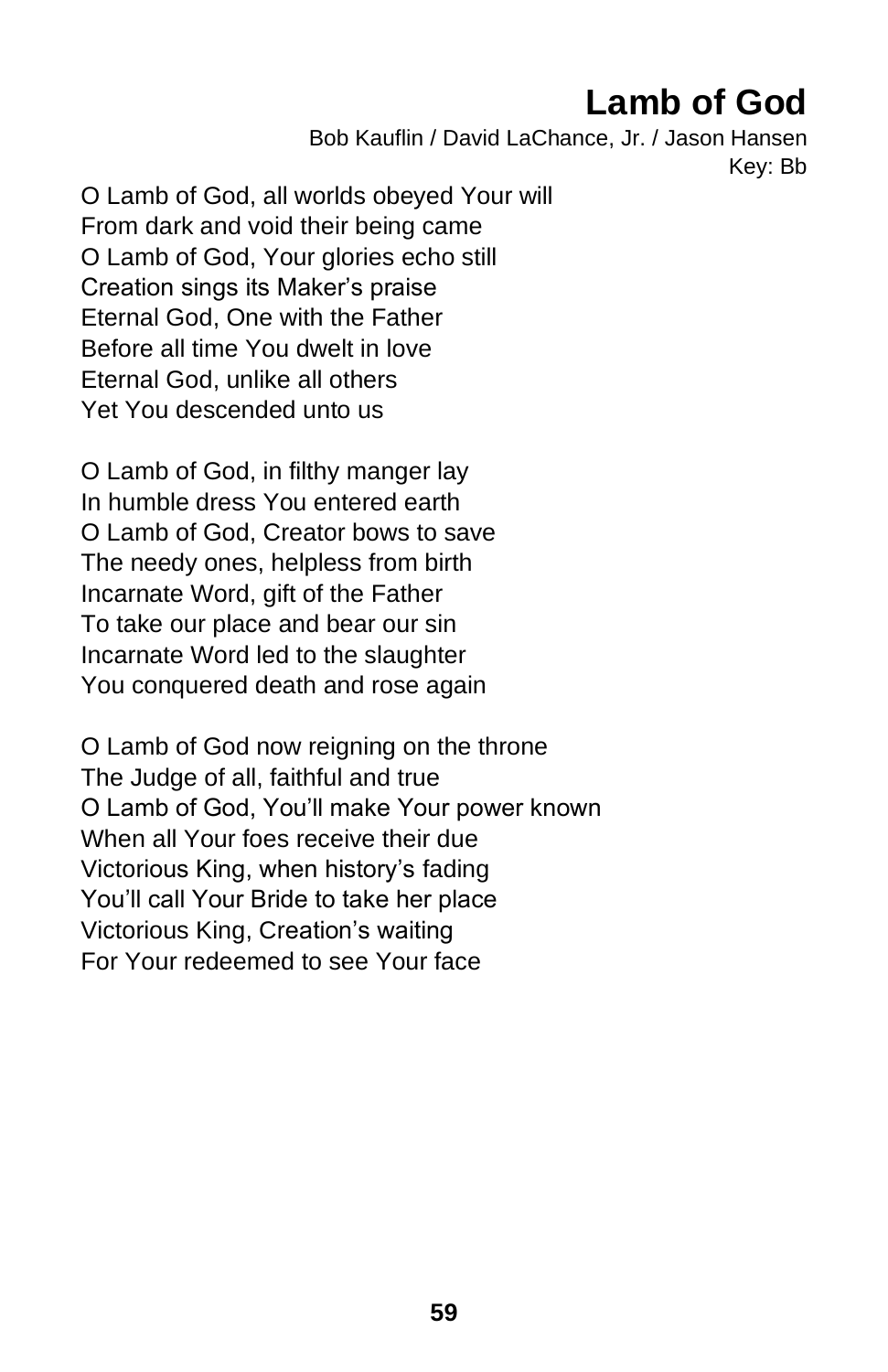## **Leaning on the Everlasting Arms**

Elisha A. Hoffman / Anthony J. Showalter Key: G

What a fellowship, what a joy divine, Leaning on the everlasting arms; What a blessedness, what a peace is mine, Leaning on the everlasting arms.

#### **Chorus**

*Leaning, leaning, Safe and secure from all alarms, Leaning, leaning, Leaning on the everlasting arms.*

Oh, how sweet to walk in this pilgrim way Leaning on the everlasting arms; Oh, how bright the path grows from day to day Leaning on the everlasting arms.

#### **Chorus**

What have I to dread, what have I to fear, Leaning on the everlasting arms? I have blessed peace with my Lord so near, Leaning on the everlasting arms.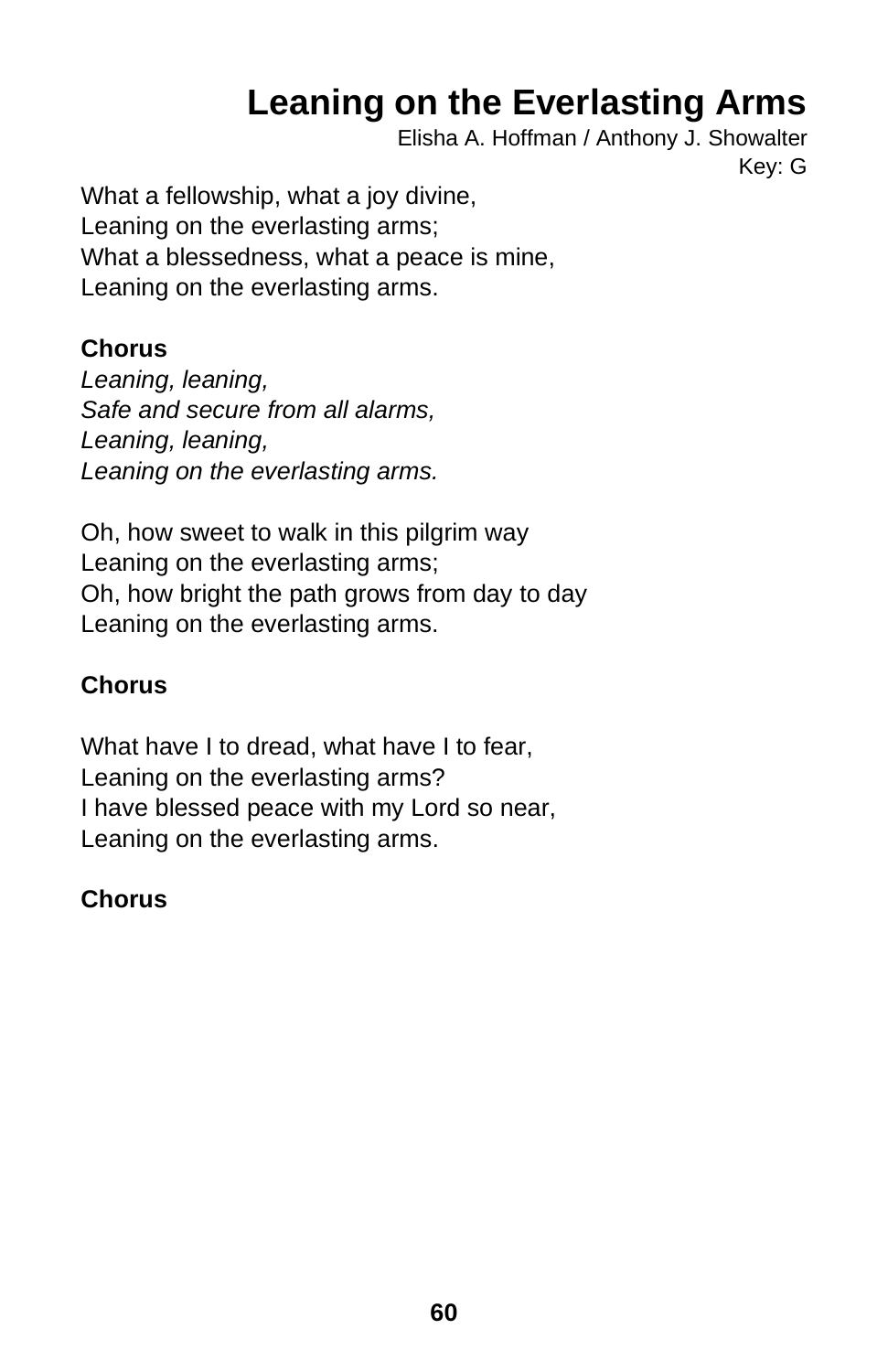## **Lord, Have Mercy**

Marc Willerton Key: C

O God, we come before Your throne And in our weakness we confess We go astray and sin each day We cast ourselves upon Your grace

*O Lord, have mercy on us Sinners in need of grace Forgive us our transgressions And lead us in Your righteous ways God, lead us in Your righteous ways*

The blood You shed has paid our debts Jesus, You've washed our sins away We trust Your grace, believe by faith In You we have all righteousness

*O Lord, You've shown us mercy Sinners are washed as saints You've shown Your loving-kindness Sons of disgrace are righteous made Sons of disgrace are righteous made*

We fix our eyes on You, our prize Jesus, the Author of our faith Till You return or bring us home You strengthen us to run the race

*O Lord, forever faithful All glory to Your Name! We have no other Savior Our great Redeemer, God and King Jesus, Redeemer, God and King*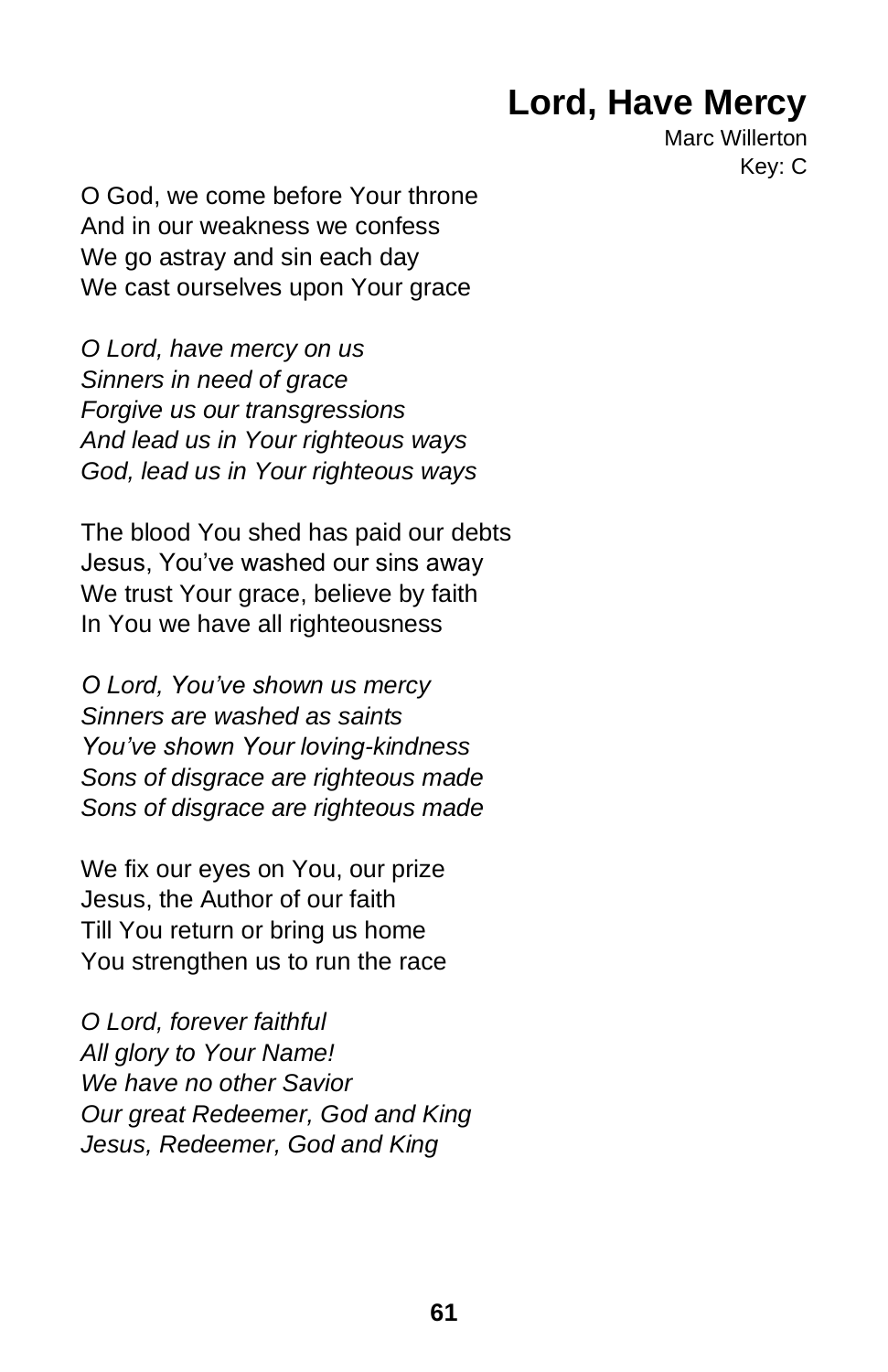## **Lord I Need You**

Matt Maher / Christy Nockels / Daniel Carson / Jesse Reeves / Kristian Stanfill Key: G

Lord, I come, I confess Bowing here I find my rest Without You I fall apart You're the One that guides my heart

#### **Chorus**

*Lord, I need You, oh, I need You Every hour I need You My one defense, my righteousness Oh God, how I need You*

Where sin runs deep Your grace is more Where grace is found is where You are And where You are, Lord I am free Holiness is Christ in me

#### **Chorus**

#### *Bridge*

*So teach my song to rise to You When temptation comes my way And when I cannot stand, I'll fall on You Jesus You're my hope and stay*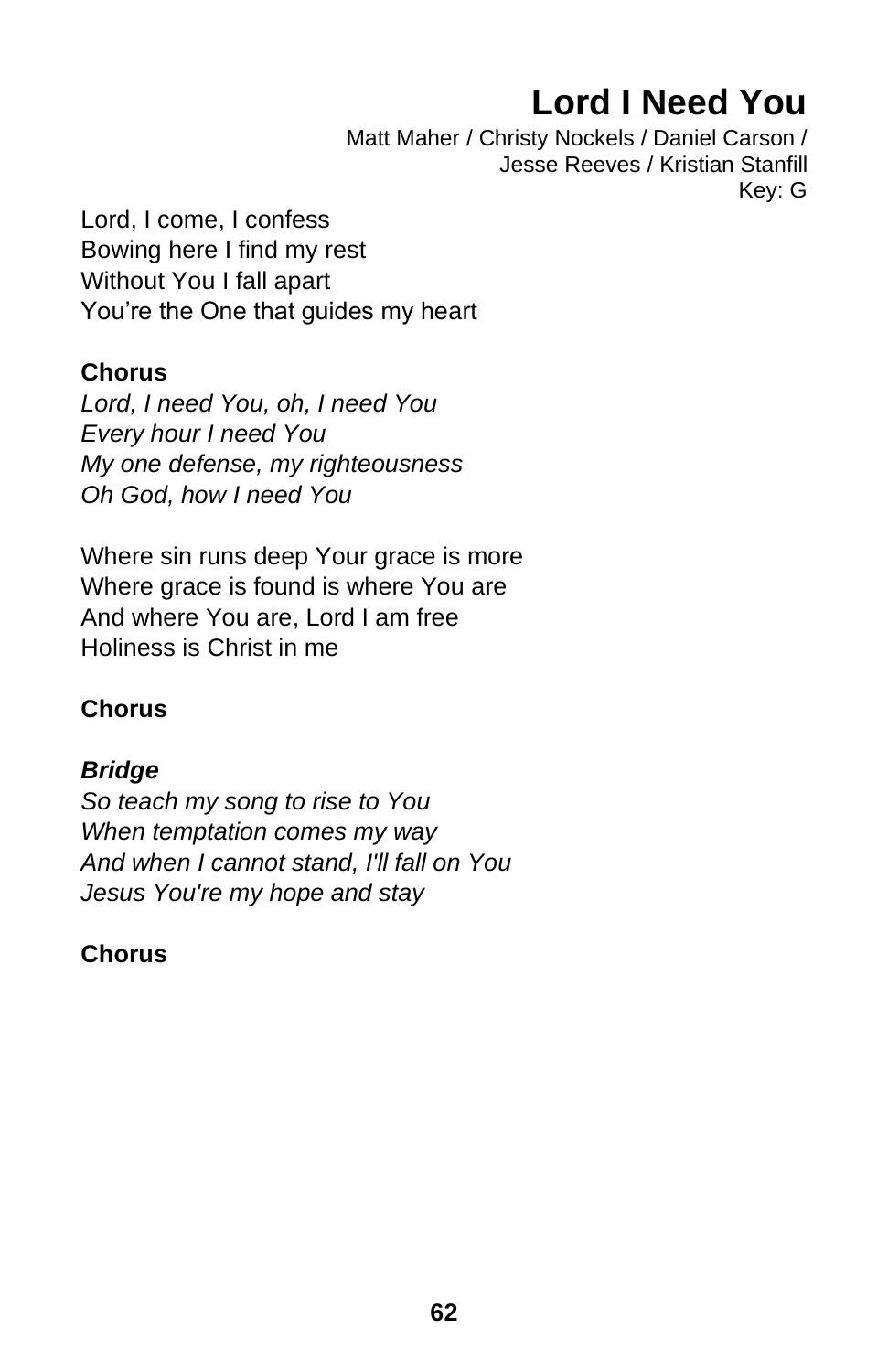# **My Faith has Found a Resting Place\***

E. E. Hewitt / Billy Foote Key: G

## **Tag\***

*My faith has found a resting place My faith has found a resting place*

My faith has found a resting place Not in my work or deed I trust the ever-living One His wounds for me shall plead

### **Chorus**

*I need no other argument I need no other plea It is enough that Jesus died And that He died for me*

Enough for me that Jesus saves This ends my fear and doubt A sinful soul I come to Him He'll never cast me out

My heart is leaning on the Word The living Word of God Salvation by my Savior's name Salvation through His blood

### **Chorus**

**Tag**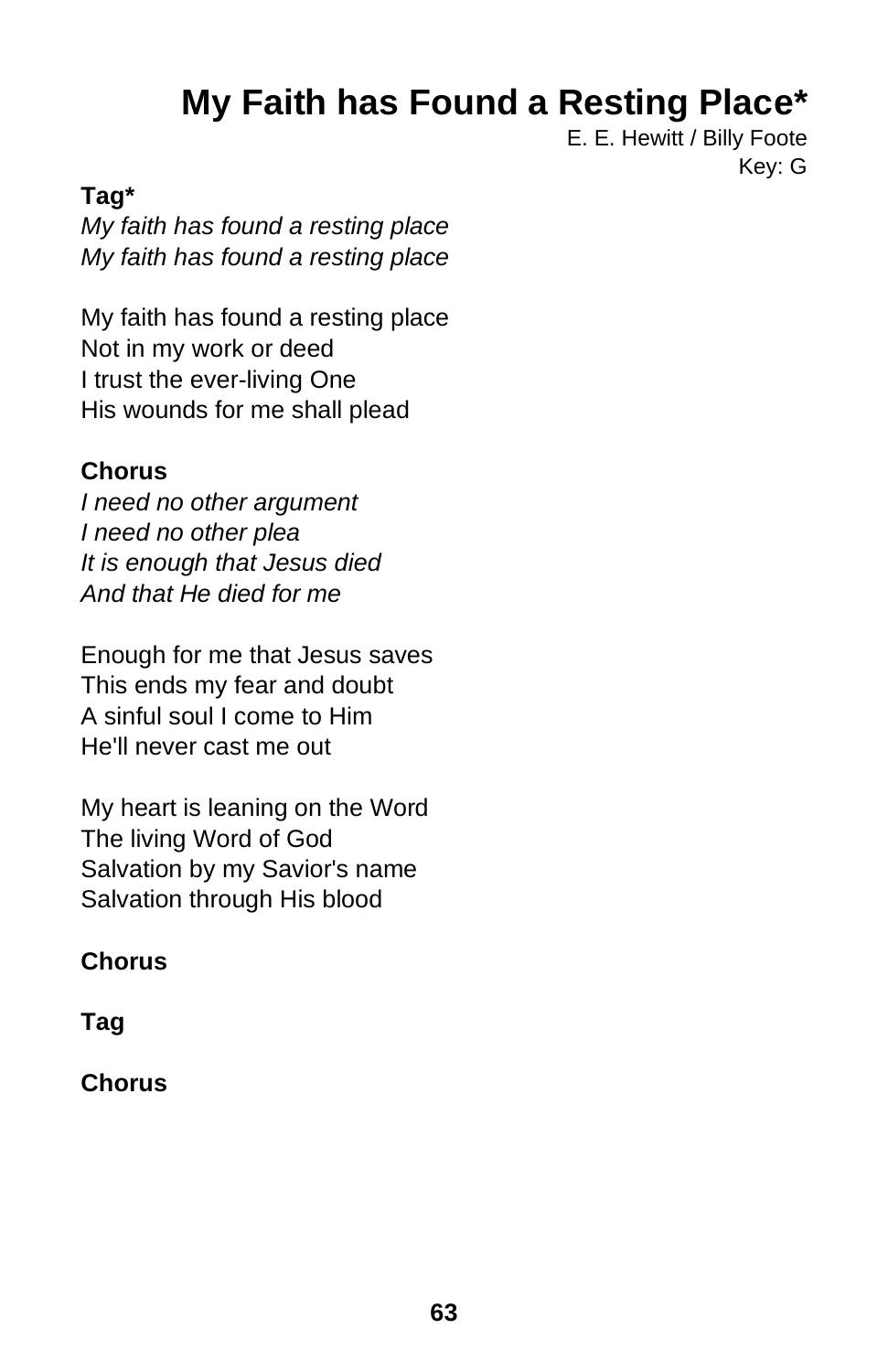# **My Worth is Not in What I Own**

Keith Getty / Kristyn Getty / Graham Kendrick Key: C

"My worth is not in what I own Not in the strength of flesh and bone But in the costly wounds of love At the cross

My worth is not in skill or name In win or lose, in pride or shame But in the blood of Christ that flowed At the cross

#### **Chorus**

*I rejoice in my Redeemer Greatest Treasure, Wellspring of my soul I will trust in Him, no other. My soul is satisfied in Him alone.*

As summer flowers we fade and die Fame, youth and beauty hurry by But life eternal calls to us At the cross

I will not boast in wealth or might Or human wisdom's fleeting light But I will boast in knowing Christ At the cross

### **Chorus**

Two wonders here that I confess My worth and my unworthiness My value fixed - my ransom paid At the cross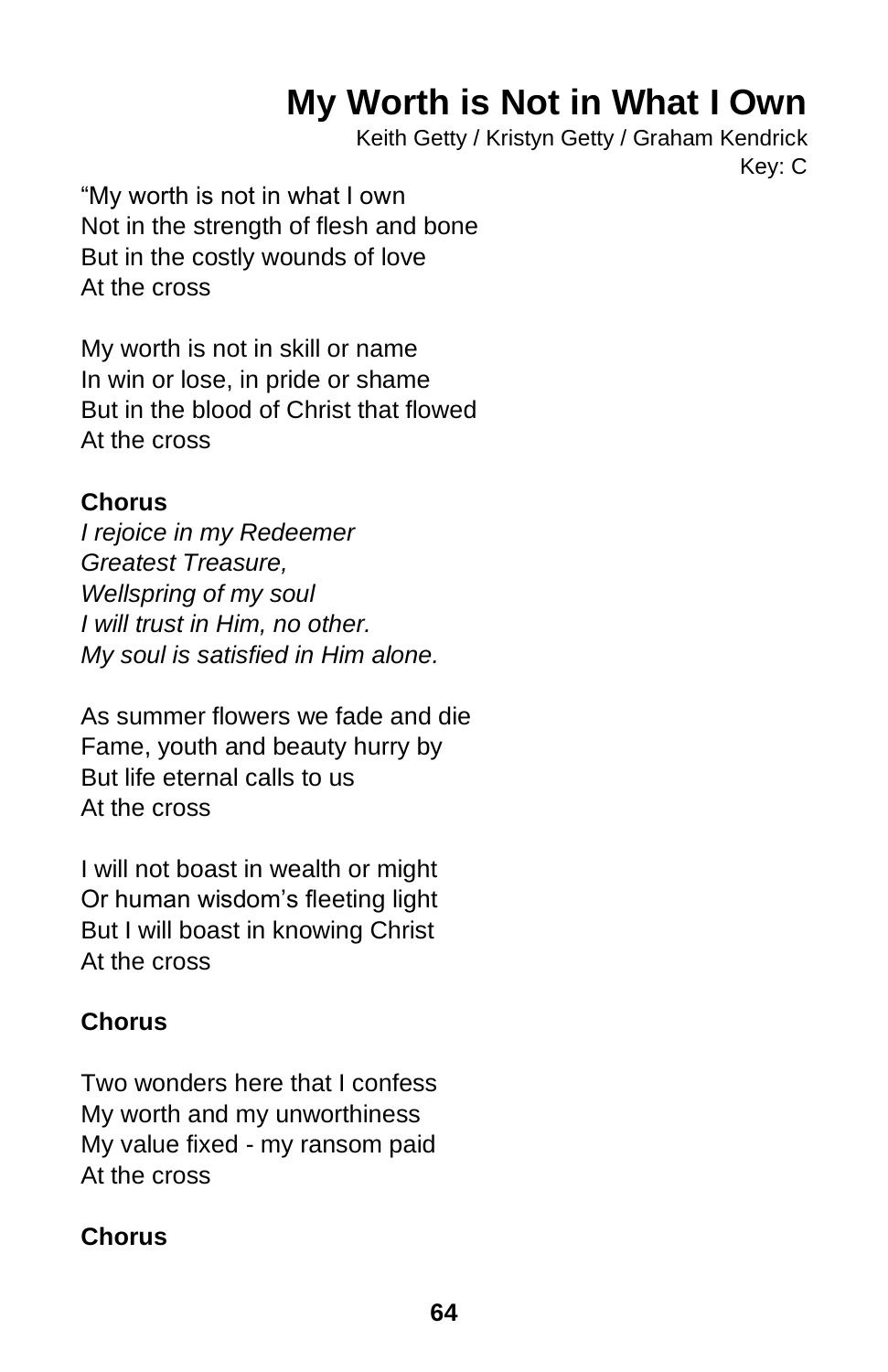# **O Church, Arise**

Keith Getty / Stuart Townend Key: C

O church arise and put your armor on Hear the call of Christ our Captain For now the weak can say that they are strong In the strength that God has given

With shield of faith and belt of truth We'll stand against the devil's lies An army bold whose battle cry is Love Reaching out to those in darkness

Our call to war to love the captive soul But to rage against the captor And with the sword that makes the wounded whole We will fight with faith and valor

When faced with trials on every side We know the outcome is secure And Christ will have the prize for which He died An inheritance of nations

So Spirit come put strength in every stride Give grace for every hurdle That we may run with faith to win the prize Of a servant good and faithful

As saints of old still line the way Retelling triumphs of His grace We hear their calls and hunger for the day When with Christ we stand in glory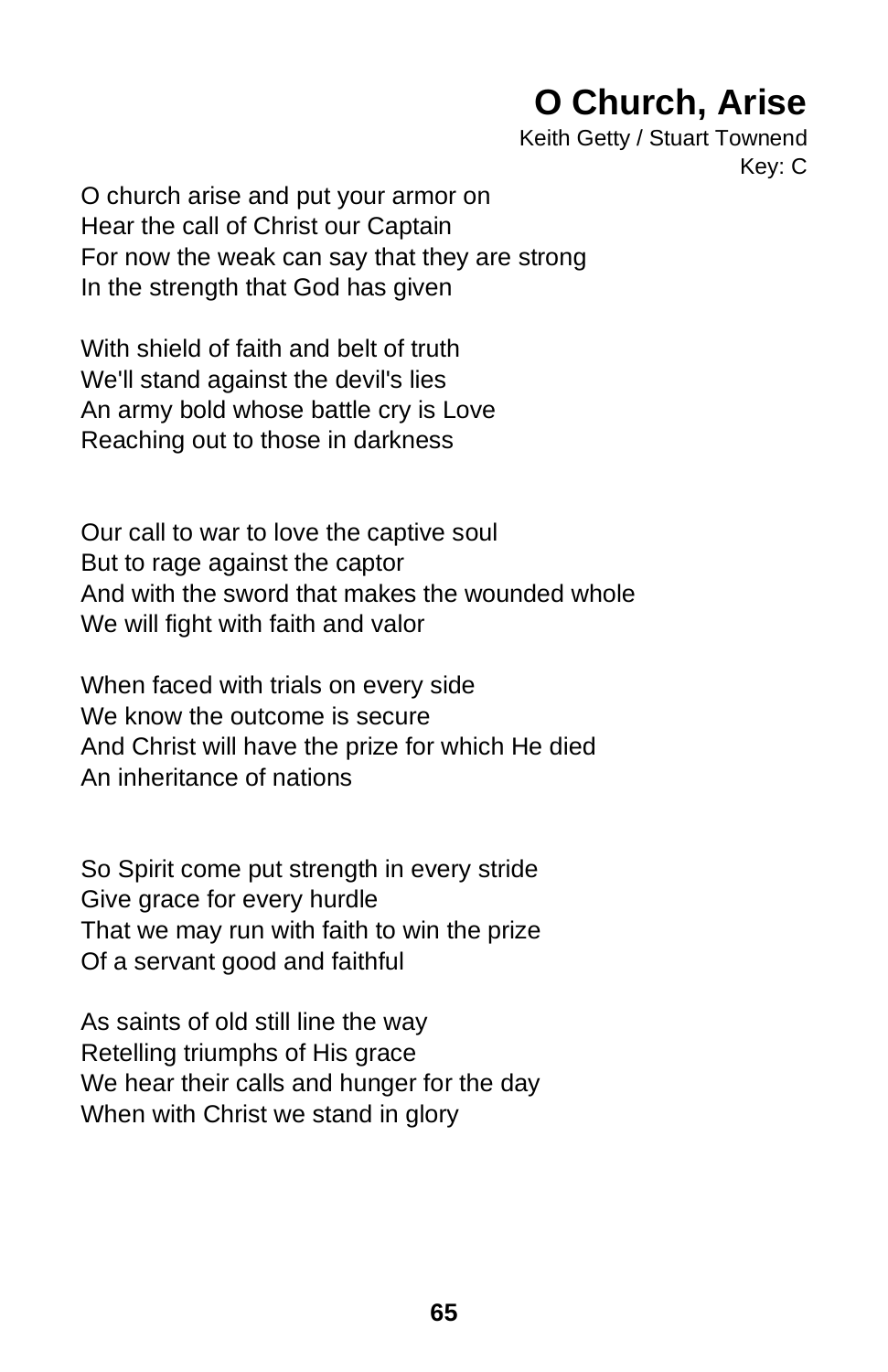## **O Great God**

Bob Kauflin Key: C

O great God of highest heav'n Occupy my lowly heart Own it all and reign supreme Conquer ev'ry rebel pow'r

Let no vice or sin remain That resists Your holy war You have loved and purchased me Make me Yours forever more

I was blinded by my sin Had no ears to hear Your voice Did not know Your love within Had no taste for heaven's joys

Then Your Spirit gave me life Opened up Your word to me Through the gospel of Your Son Gave me endless hope and peace

Help me now to live a life That's dependent on Your grace Keep my heart and guard my soul From the evils that I face

You are worthy to be praised With my ev'ry thought and deed O great God of highest heav'n Glorify Your Name through me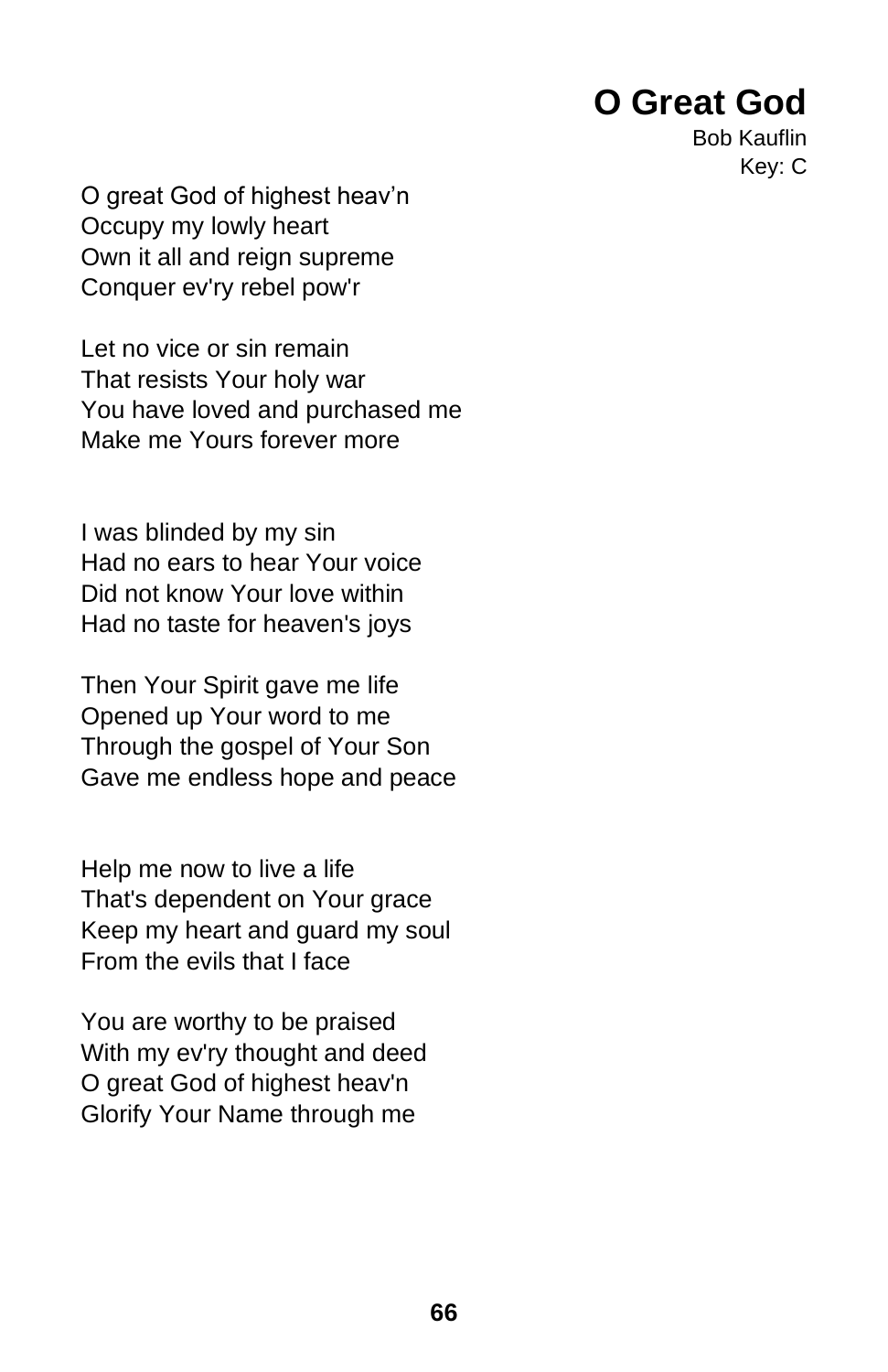## **O Praise the Name**

Benjamin Hastings / Dean Ussher Key: Bb

I cast my mind to Calvary Where Jesus bled and died for me I see His wounds His hands His feet My Saviour on that cursed tree

His body bound and drenched in tears They laid Him down in Joseph's tomb The entrance sealed by heavy stone Messiah still and all alone

### **Chorus**

*O praise the Name of the Lord our God O praise His Name forevermore For endless days we will sing Your praise Oh Lord oh Lord our God*

Then on the third at break of dawn The Son of heaven rose again O trampled death where is your sting The angels roar for Christ the King

### **Chorus**

He shall return in robes of white The blazing sun shall pierce the night And I will rise among the saints My gaze transfixed on Jesus' face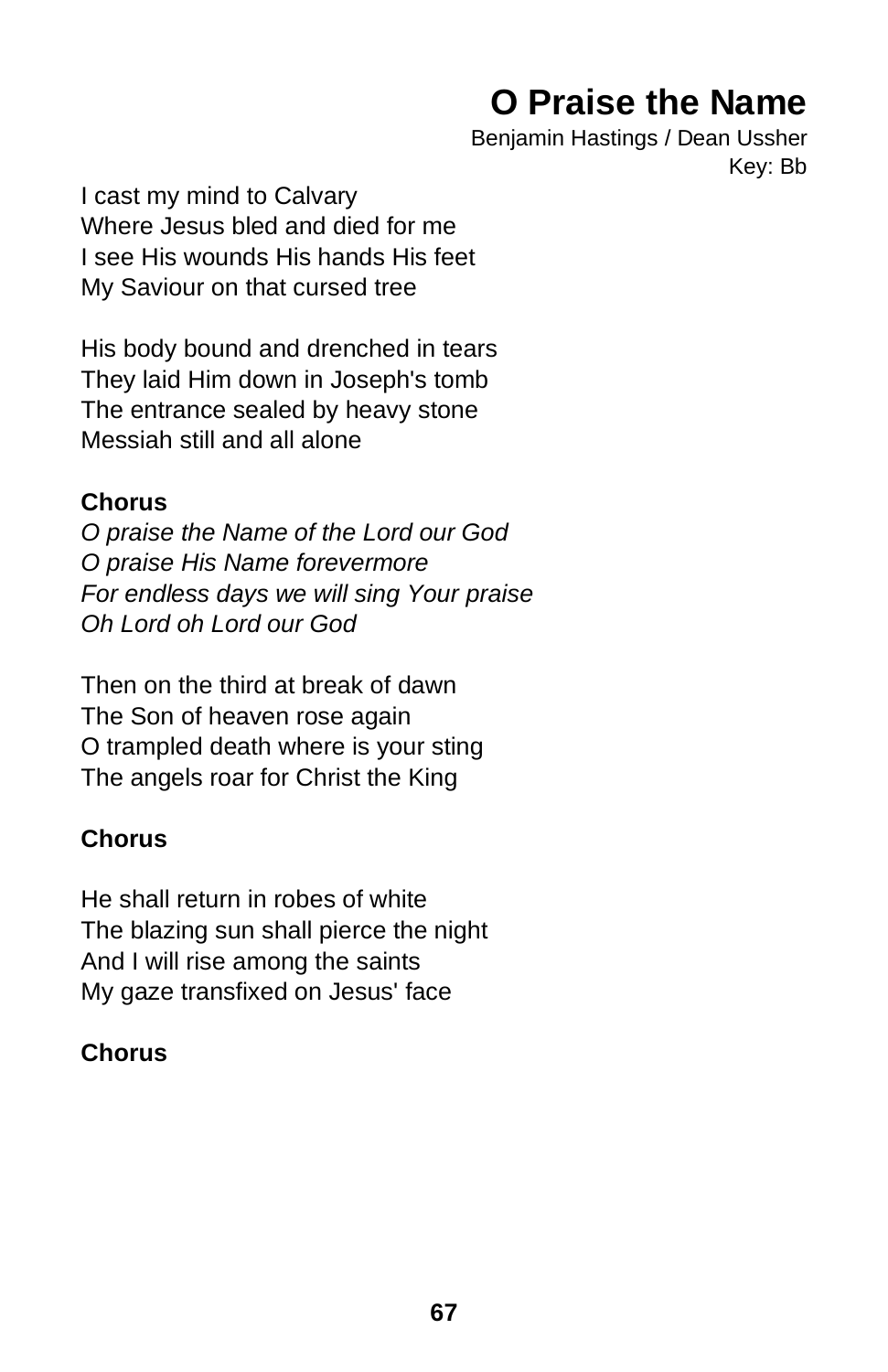## **Oh the Deep, Deep Love**

Samuel Francis / Thomas Williams/ Bob Kauflin Key: G

Oh the deep, deep love of Jesus Vast, unmeasured, boundless, free Rolling as a mighty ocean In its fullness over me Underneath me, all around me Is the current of Your love Leading onward, leading homeward To Your glorious rest above

#### **Chorus**

*Oh the deep, deep love All I need and trust Is the deep, deep love of Jesus*

Oh the deep, deep love of Jesus Spread His praise from shore to shore How He came to pay our ransom Through the saving cross He bore How He watches o'er His loved ones Those He died to make His own How for them He's interceding Pleading now before the throne

#### **Chorus**

Oh the deep, deep love of Jesus Far surpassing all the rest It's an ocean full of blessing In the midst of every test Oh the deep, deep love of Jesus Mighty Savior, precious Friend You will bring us home to glory Where Your love will never end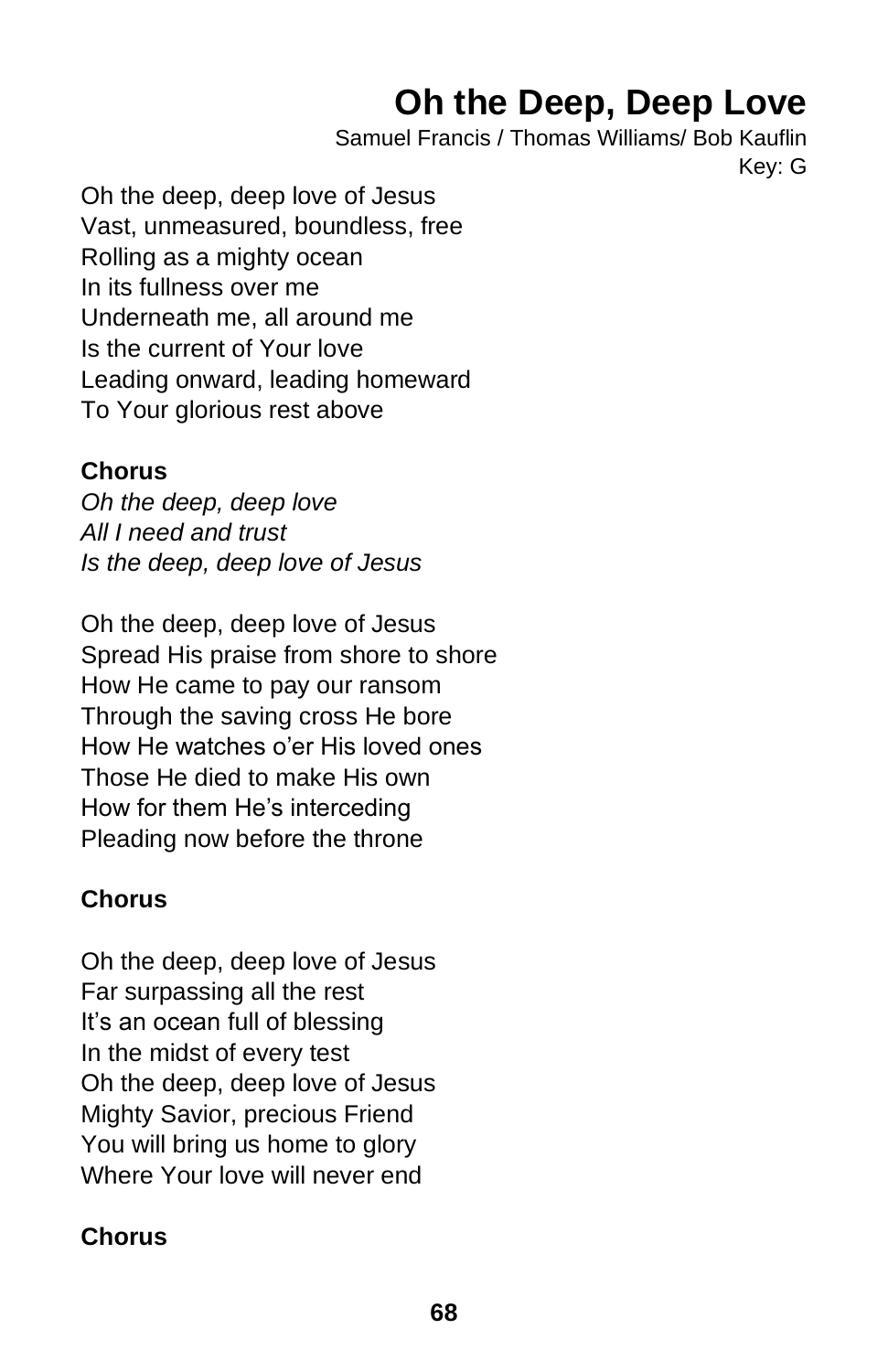## **Oh, How Good It Is**

Keith Getty / Kristyn Getty / Ross Holmes / Stuart Townend Key: C

Oh how good it is When the family of God Dwells together in spirit In faith and unity Where the bonds of peace Of acceptance and love Are the fruit of His presence Here among us

#### **Chorus**

*So with one voice we'll sing to the Lord And with one heart we'll live out His word Till the whole earth sees The Redeemer has come For He dwells in the presence of His people*

Oh how good it is On this journey we share To rejoice with the happy And weep with those who mourn For the weak find strength The afflicted find grace When we offer the blessing Of belonging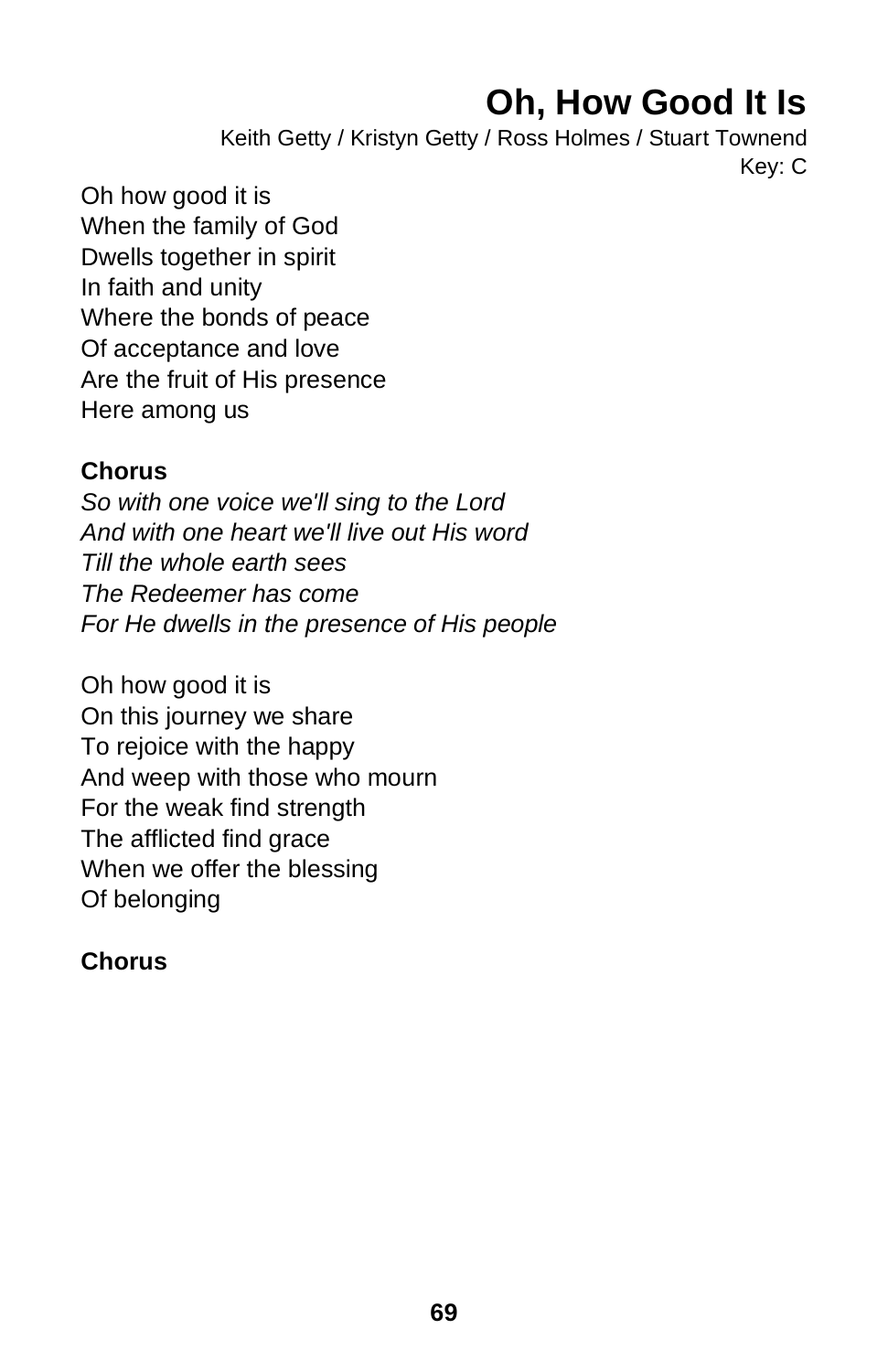## **Praise to the Lord the Almighty**

Catherine Winkworth / Joachim Neander / Christy and Nathan Nockels Key: C

Praise to the Lord, the Almighty The King of creation O my soul, praise Him For He is thy health and salvation All ye who hear, now to His temple draw near Praise Him in glad adoration

Praise to the Lord Who o'er all things so wonderfully reigneth Shelters thee under His wings Yea, so gently sustaineth Hast thou not seen how thy desires e'er have been Granted in what He ordaineth

### **Chorus**

*Hallelujah, Hallelujah, Hallelujah, Hallelujah!*

Praise to the Lord Who doth prosper they work and defend thee Surely His goodness and mercy here daily attend thee Ponder anew what the Almighty can do If with His love He befriend thee

Praise to the Lord, O let all that is in me adore Him All that hath life and breath Come now with praises before Him Let the Amen sound from His people again Gladly forever adore Him

#### **Tag**

*Let the Amen sound from His people again Gladly forever adore Him*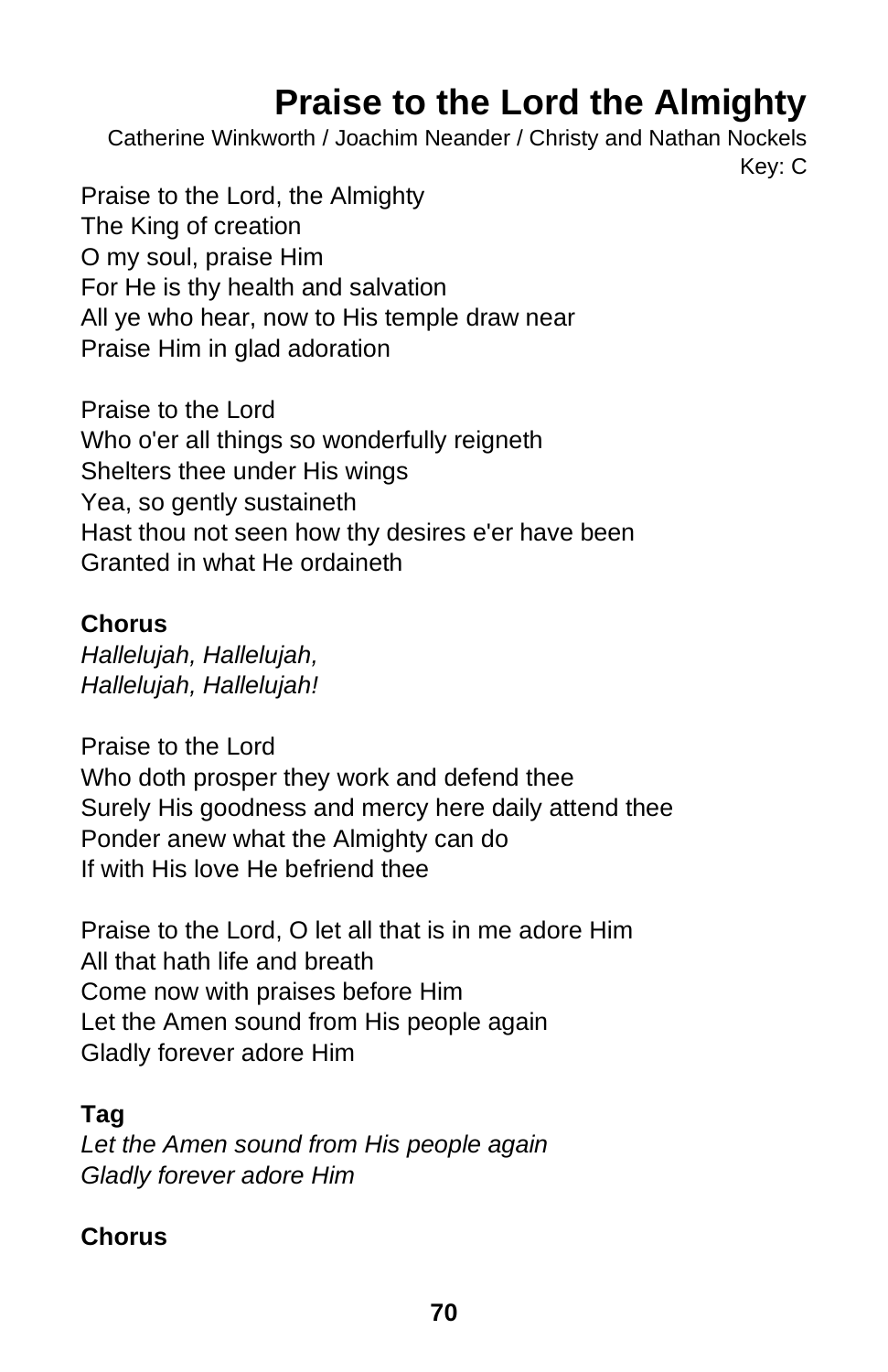## **Redeemed**

Fanny Jane Crosby / William Kirkpatrick Key: C

Redeemed how I love to proclaim it Redeemed by the blood of the Lamb Redeemed thru His infinite mercy His child and forever I am

#### **Chorus**

*Redeemed, redeemed Redeemed by the blood of the Lamb Redeemed through His infinite mercy His child and forever I am*

Redeemed and so happy in Jesus No language my rapture can tell I know that the light of His presence With me doth continually dwell

### **Chorus**

I think of my blessed Redeemer I think of Him all the day long I sing for I cannot be silent His love is the theme of my song

### **Chorus**

I know I shall see in His beauty The King in whose law I delight Who lovingly guardeth my footsteps And giveth me songs in the night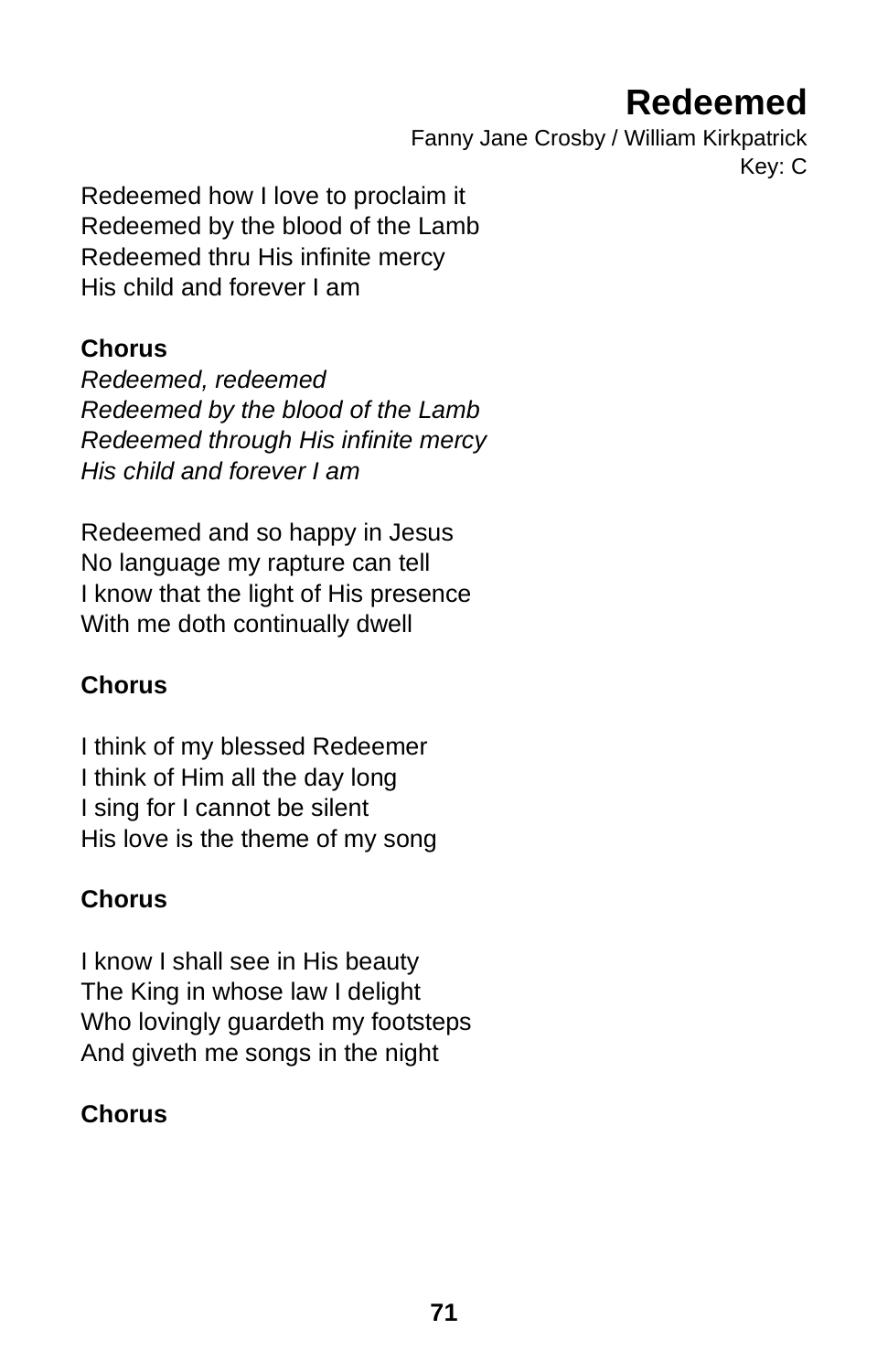# **Revelation Song**

Jennie Lee Riddle Key: Bb

Worthy is the Lamb who was slain Holy, holy is He Sing a new song to Him Who sits on Heaven's mercy seat

Worthy is the Lamb who was slain Holy, holy is He Sing a new song to Him Who sits on Heaven's mercy seat

#### **Chorus**

*Holy, holy, holy Is the Lord God Almighty Who was and is and is to come With all creation I sing Praise to the King of kings You are my ev'rything And I will adore You*

Clothed in rainbows of living color Flashes of lightning rolls of thunder Blessing and honor strength and glory And power be to You the only wise King

#### **Chorus**

Filled with wonder awestruck wonder At the mention of Your name Jesus Your name is power breath and living water Such a marv'lous mystery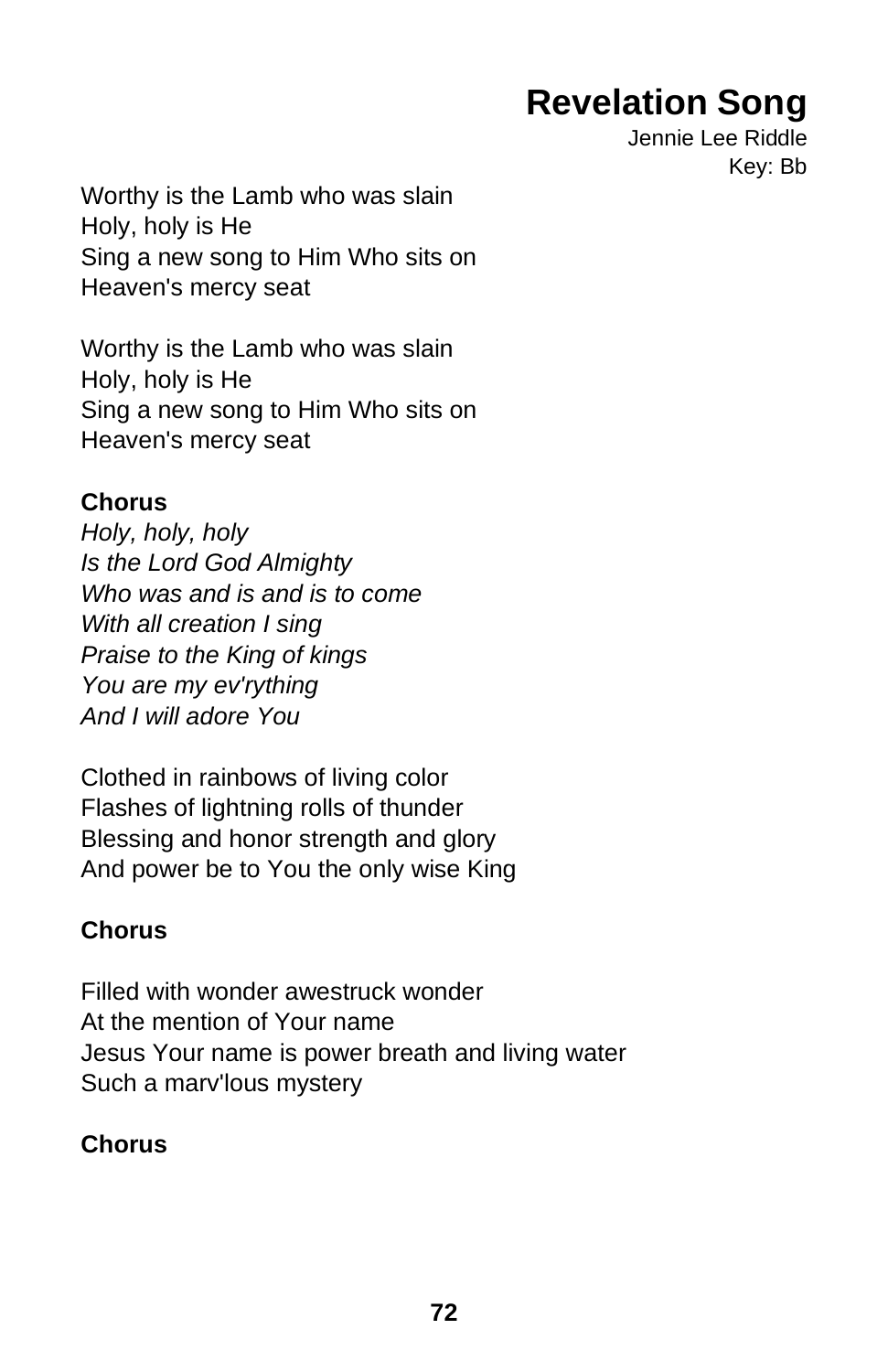### **See the Destined Day Arise**

Venantius Fortunatus / tr. Richard Mant / Matthew Merker Key: F

See the destined day arise! See a willing sacrifice! Jesus, to redeem our loss, Hangs upon the shameful cross; Jesus, who but You could bear Wrath so great and justice fair? Every pang and bitter throe, Finishing Your life of woe?

### **Chorus**

*Hallelujah! Hallelujah! Lamb of God for sinners slain! Hallelujah! Hallelujah! Jesus Christ, we praise Your name!*

Who but Christ had dared to drain, Steeped in gall, the cup of pain And with tender body bear Thorns and nails and piercing spear? Slain for us, the water flowed, Mingled from Your side with blood; Sign to all attesting eyes Of the finished sacrifice.

### **Chorus**

Holy Jesus, grant us grace In that sacrifice to place All our trust for life renewed, Pardoned sin, and promised good. Grant us grace to sing Your praise 'Round Your throne through endless days, Ever with the sons of light: "Blessing, honor, glory, might!"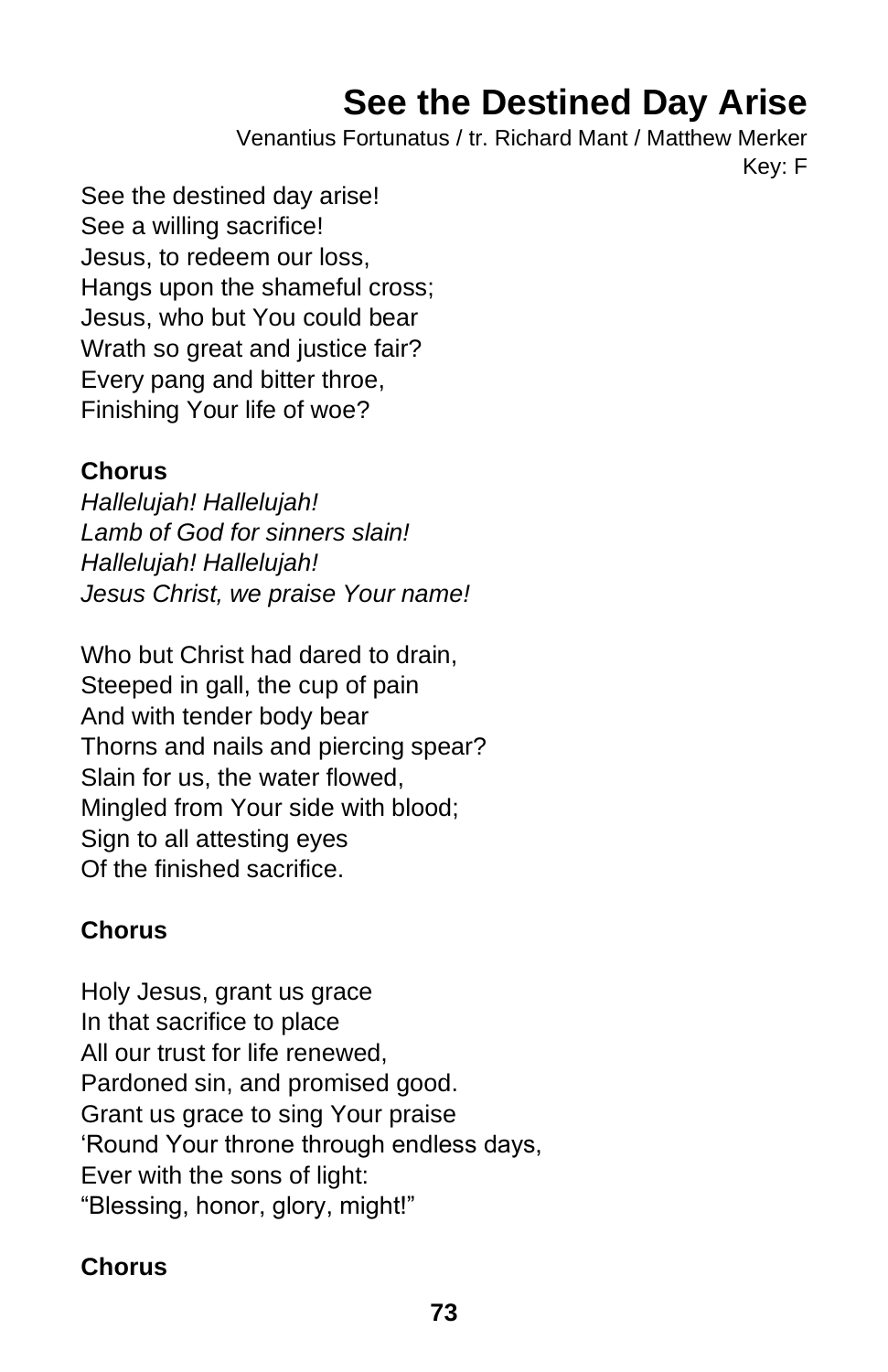# **Shout to the Lord**

Darlene Zschech Key: C

My Jesus my Savior Lord there is none like You All of my days I want to praise The wonders of Your mighty love My comfort my shelter Tower of refuge and strength Let every breath all that I am Never cease to worship You

#### **Chorus**

*Shout to the Lord All the earth let us sing Power and majesty Praise to the King Mountains bow down And the seas will roar At the sound of Your name*

*I sing for joy At the work of Your hands Forever I'll love You Forever I'll stand Nothing compares to the promise I have in You*

My Jesus my Savior Lord there is none like You All of my days I want to praise The wonders of Your mighty love My comfort my shelter Tower of refuge and strength Let every breath all that I am Never cease to worship You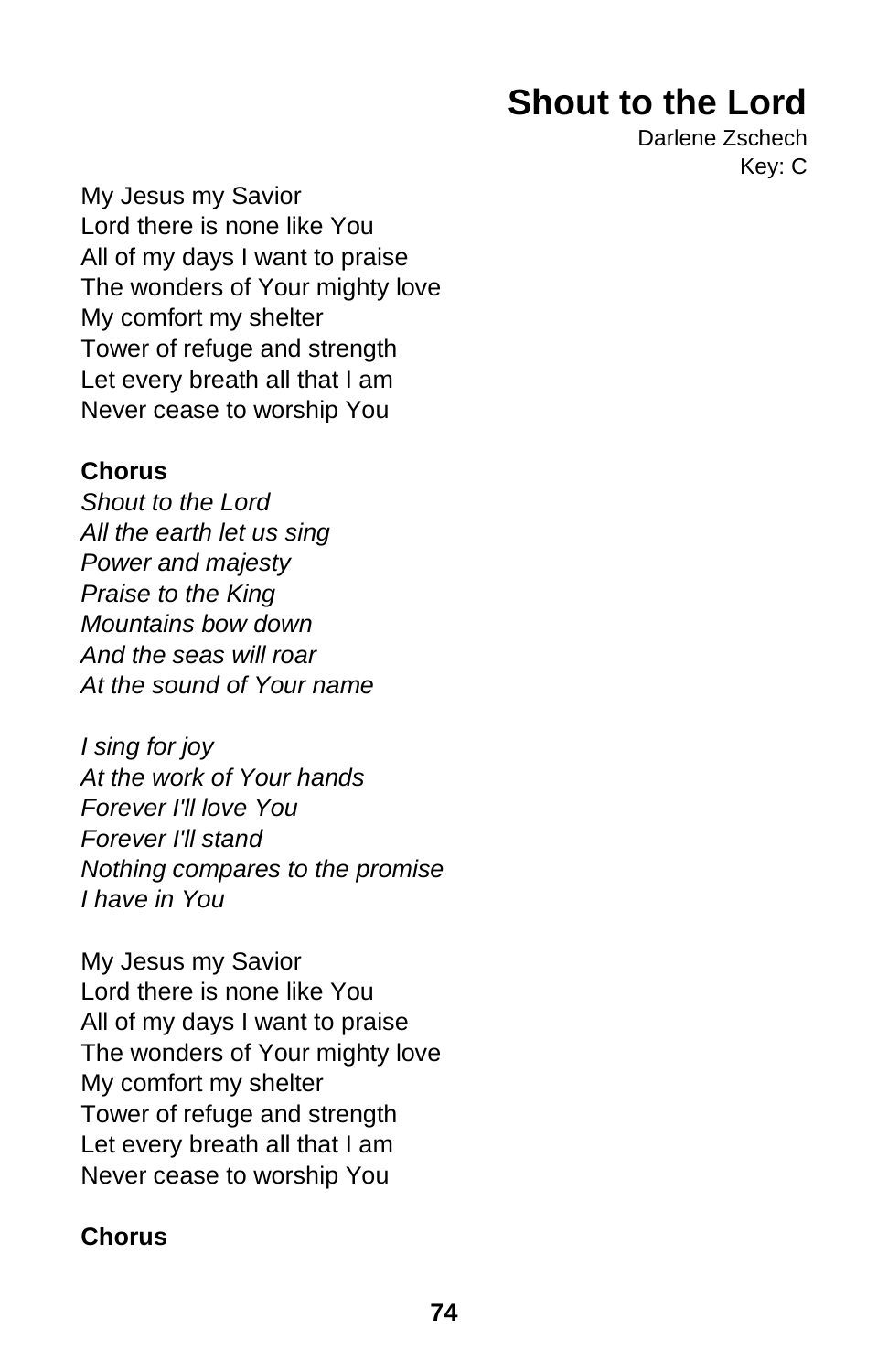# **Show Us Christ**

Bob Kauflin/ Doug Plank Key: Bb

Prepare our hearts, O God Help us to receive Break the hard and stony ground Help our unbelief Plant Your Word down deep in us Cause it to bear fruit Open up our ears to hear Lead us in Your truth

### **Chorus**

*Show us Christ show us Christ O God reveal Your glory Through the preaching of Your Word Until every heart confesses Christ is Lord*

Your Word is living light Upon our darkened eyes Guards us through temptations Makes the simple wise Your Word is food for famished ones Freedom for the slave Riches for the needy soul Come speak to us today

### **Chorus**

#### **Bridge**

*Where else can we go, Lord, Where else can we go? You have the words of eternal life*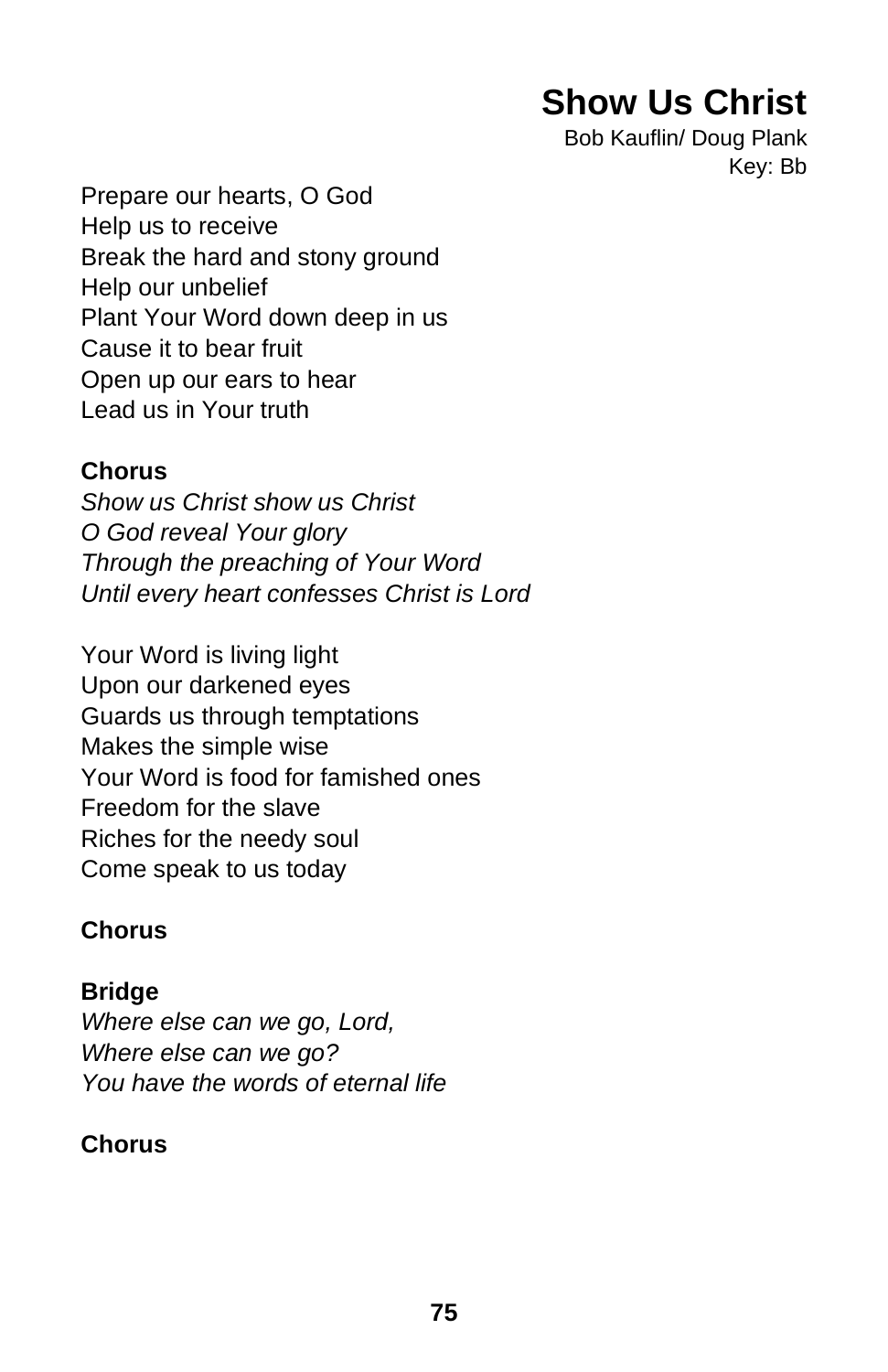# **Sovereign Over Us**

Aaron Keyes / Bryan Brown Key: C

There is strength within the sorrow There is beauty in our tears And You meet us in our mourning With a love that casts out fear

You are working in our waiting Sanctifying us When beyond our understanding You're teaching us to trust

### **Chorus**

*Your plans are still to prosper You've not forgotten us You're with us in the fire and the flood Faithful forever perfect in love You are sov'reign over us*

You are wisdom unimagined Who could understand Your ways Reigning high above the heavens Reaching down in endless grace

### **Chorus**

### **Bridge**

*Even what the enemy means for evil You turn it for our good You turn it for our good And for Your glory Even in the valley You are faithful You're working for our good You're working for our good And for Your glory*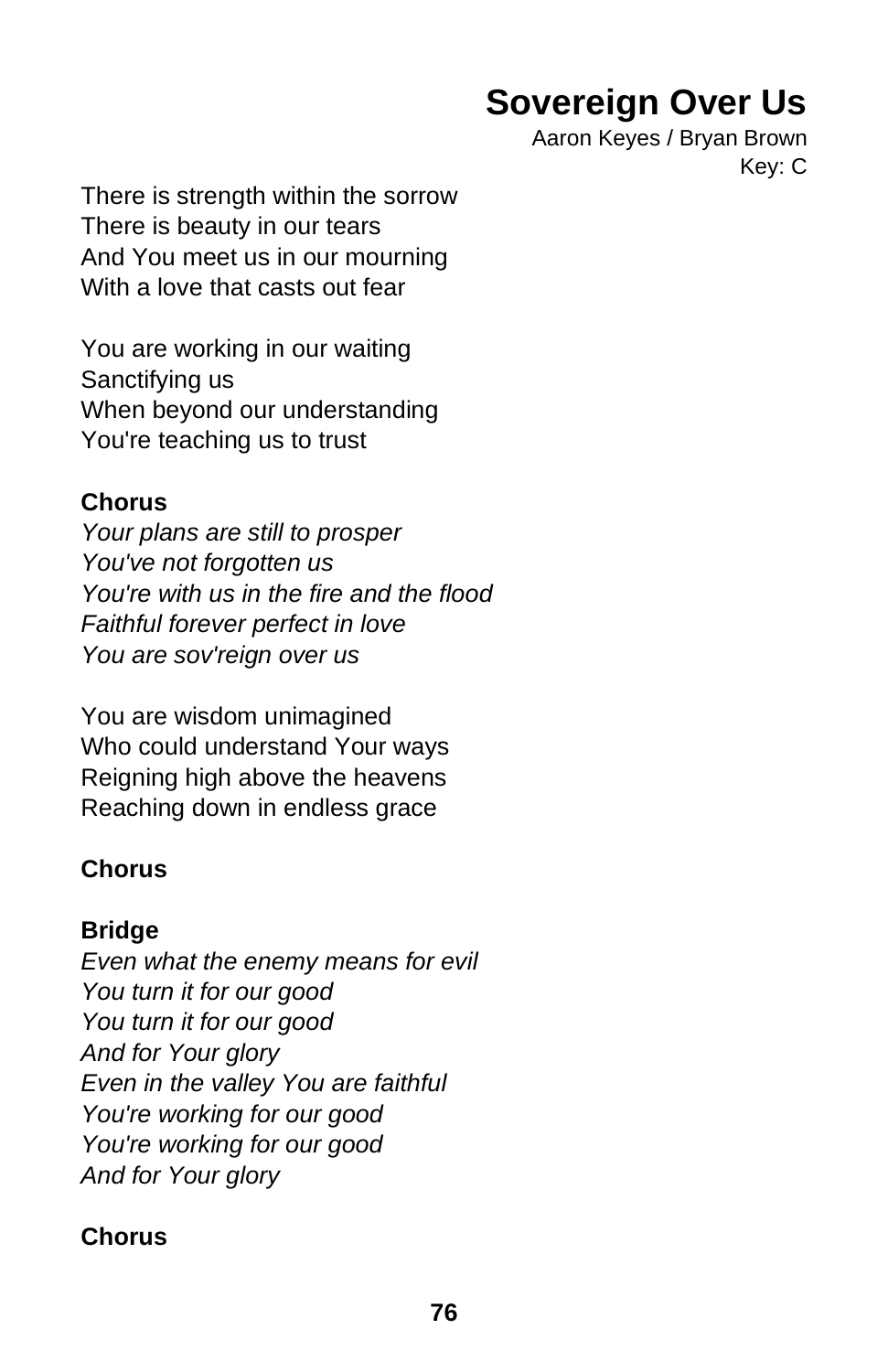# **Speak, O Lord**

Keith Getty / Stuart Townend Key: D

Speak O Lord as we come to You To receive the food of Your holy word Take Your truth plant it deep in us Shape and fashion us in Your likeness That the light of Christ might be seen today In our acts of love and our deeds of faith Speak O Lord and fulfill in us All Your purposes for Your glory

Teach us Lord full obedience Holy reverence true humility Test our thoughts and our attitudes In the radiance of Your purity Cause our faith to rise Cause our eyes to see Your majestic love and authority Words of power that can never fail Let their truth prevail over unbelief

Speak O Lord and renew our minds Help us grasp the heights of Your plans for us Truths unchanged from the dawn of time That will echo down through eternity And by grace we'll stand on Your promises And by faith we'll walk as You walk with us Speak O Lord till Your church is built And the earth is filled with Your glory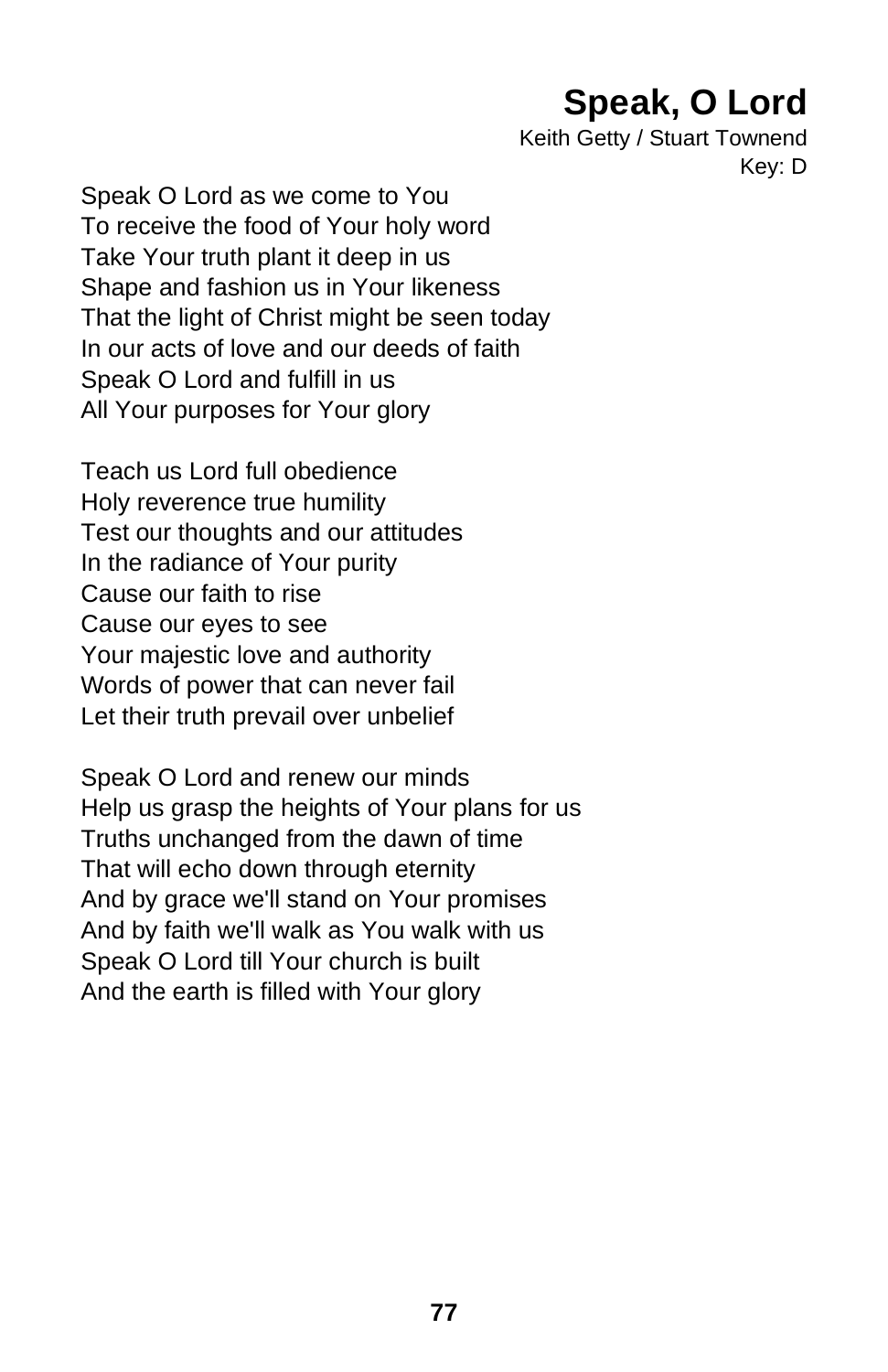# **Standing on the Promises**

Russell Kelso Carter Key: G

Standing on the promises of Christ my King Through eternal ages let His praises ring Glory in the highest I will shout and sing Standing on the promises of God

### **Chorus**

*Standing, standing Standing on the promises of God my Savior Standing, standing I'm standing on the promises of God*

Standing on the promises that cannot fail When the howling storms of doubt and fear assail By the living Word of God I shall prevail Standing on the promises of God

### **Chorus**

Standing on the promises of Christ the Lord Bound to Him eternally by love's strong cord Overcoming daily with the Spirit's Sword Standing on the promises of God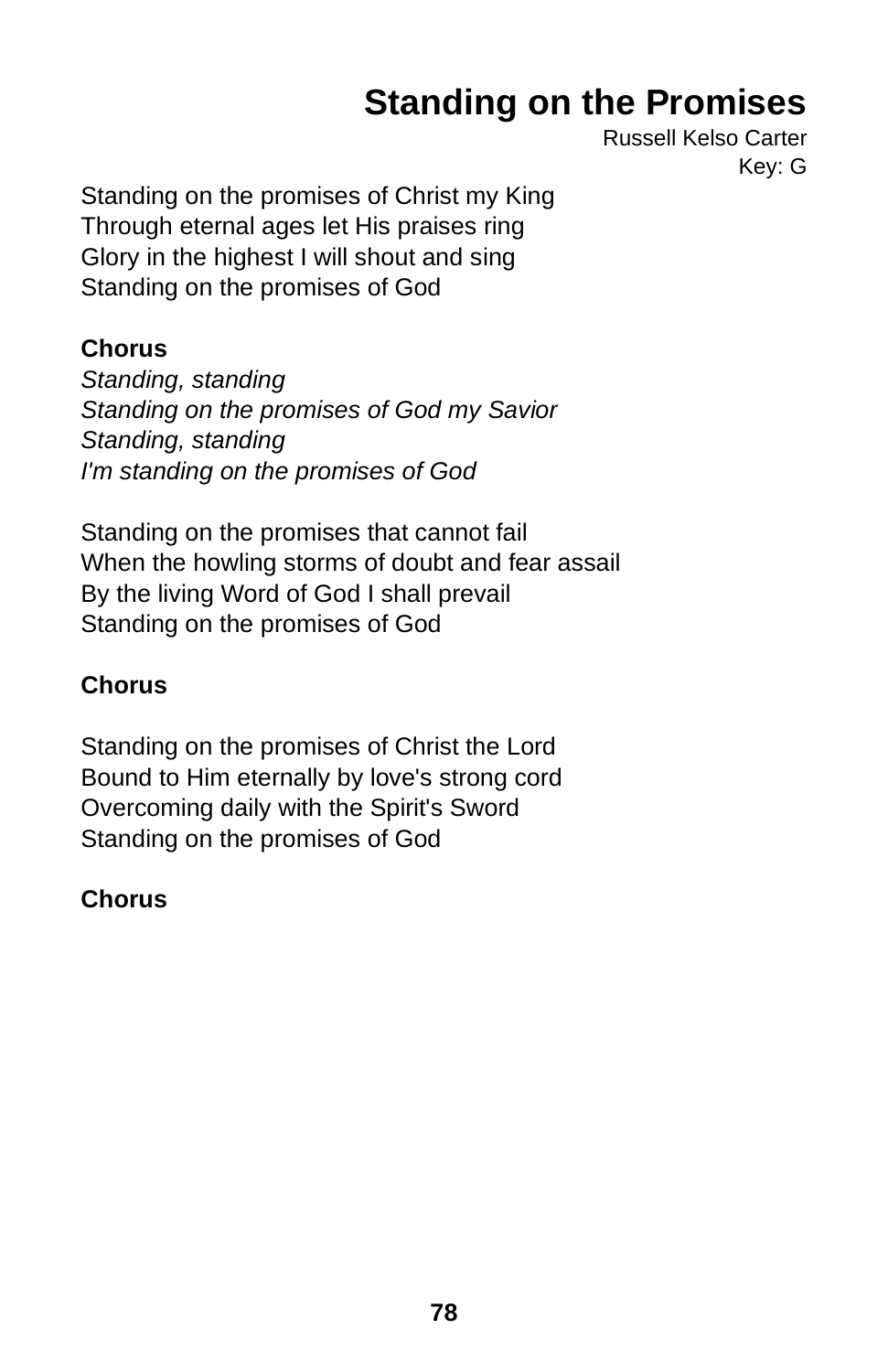# **Still, My Soul, Be Still**

Keith and Kristyn Getty / Stuart Townend Key: Bb

Still my soul be still and do not fear Though winds of change may rage tomorrow God is at your side no longer dread The fires of unexpected sorrow

### **Chorus**

*God You are my God And I will trust in You and not be shaken Lord of peace renew A steadfast spirit within me To rest in You alone*

Still my soul be still do not be moved By lesser lights and fleeting shadows Hold on to His ways with shield of faith Against temptation's flaming arrows

### **Chorus**

Still my soul be still do not forsake The truth you learned in the beginning Wait upon the Lord and hope will rise As stars appear when day is dimming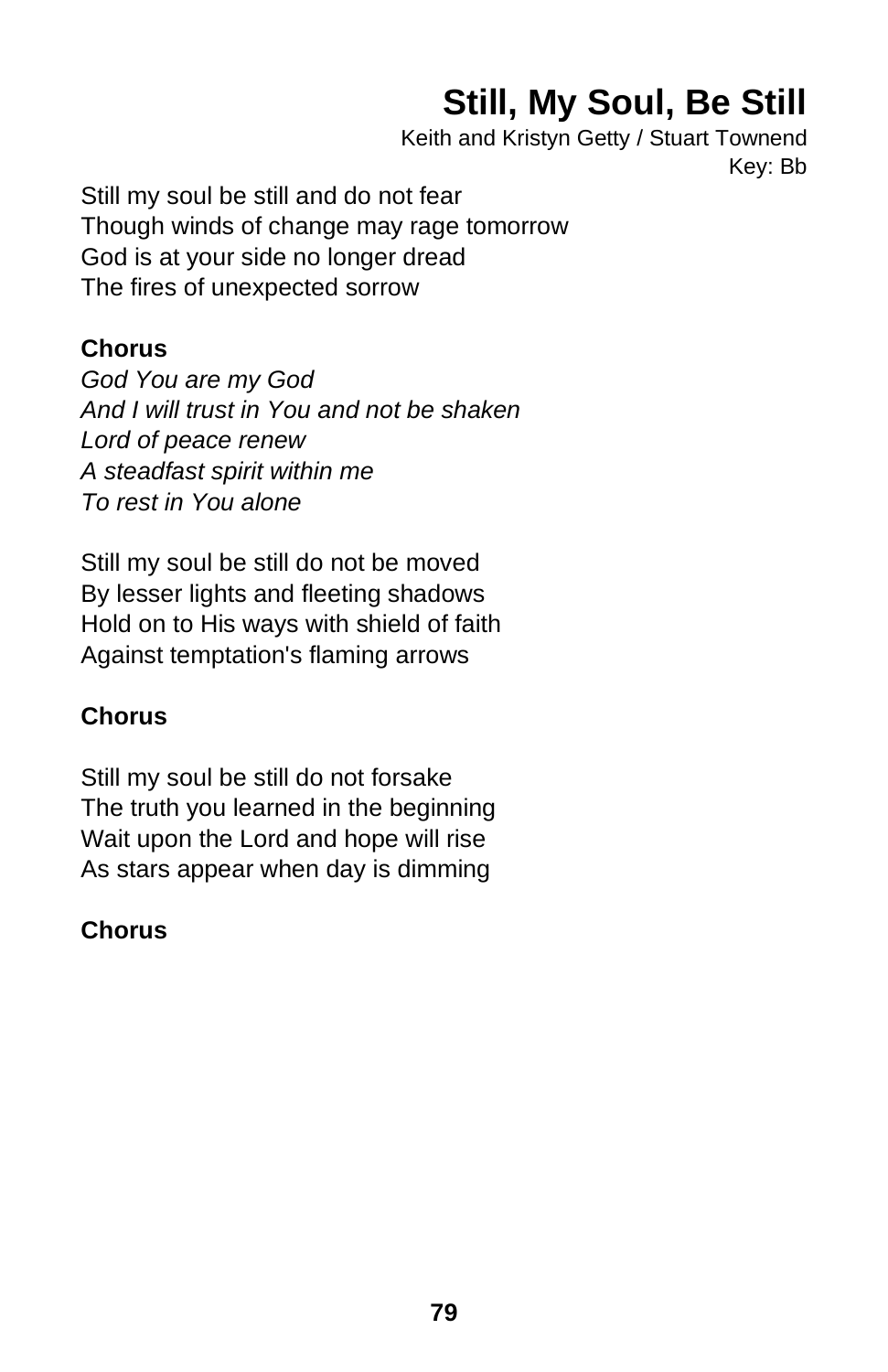# **The Lord is My Salvation**

Keith Getty / Kristyn Getty / Nathan Nockels / Jonas Myrin Key: Bb

The grace of God has reached for me And pulled me from the raging sea And I am safe on this solid ground The Lord is my salvation

I will not fear when darkness falls His strength will help me scale these walls I'll see the dawn of the rising sun The Lord is my salvation

### **Chorus**

*Who is like the Lord our God? Strong to save, faithful in love My debt is paid and the vict'ry won The Lord is my salvation*

My hope is hidden in the Lord He flow'rs each promise of His Word When winter fades I know spring will come The Lord is my salvation

In times of waiting, times of need When I know loss, when I am weak I know His grace will renew these days The Lord is my salvation

### **Chorus**

And when I reach my final day He will not leave me in the grave But I will rise, He will call me home The Lord is my salvation

### **Chorus**

*Glory be to God the Father Glory be to God the Son Glory be to God the Spirit The Lord is our salvation*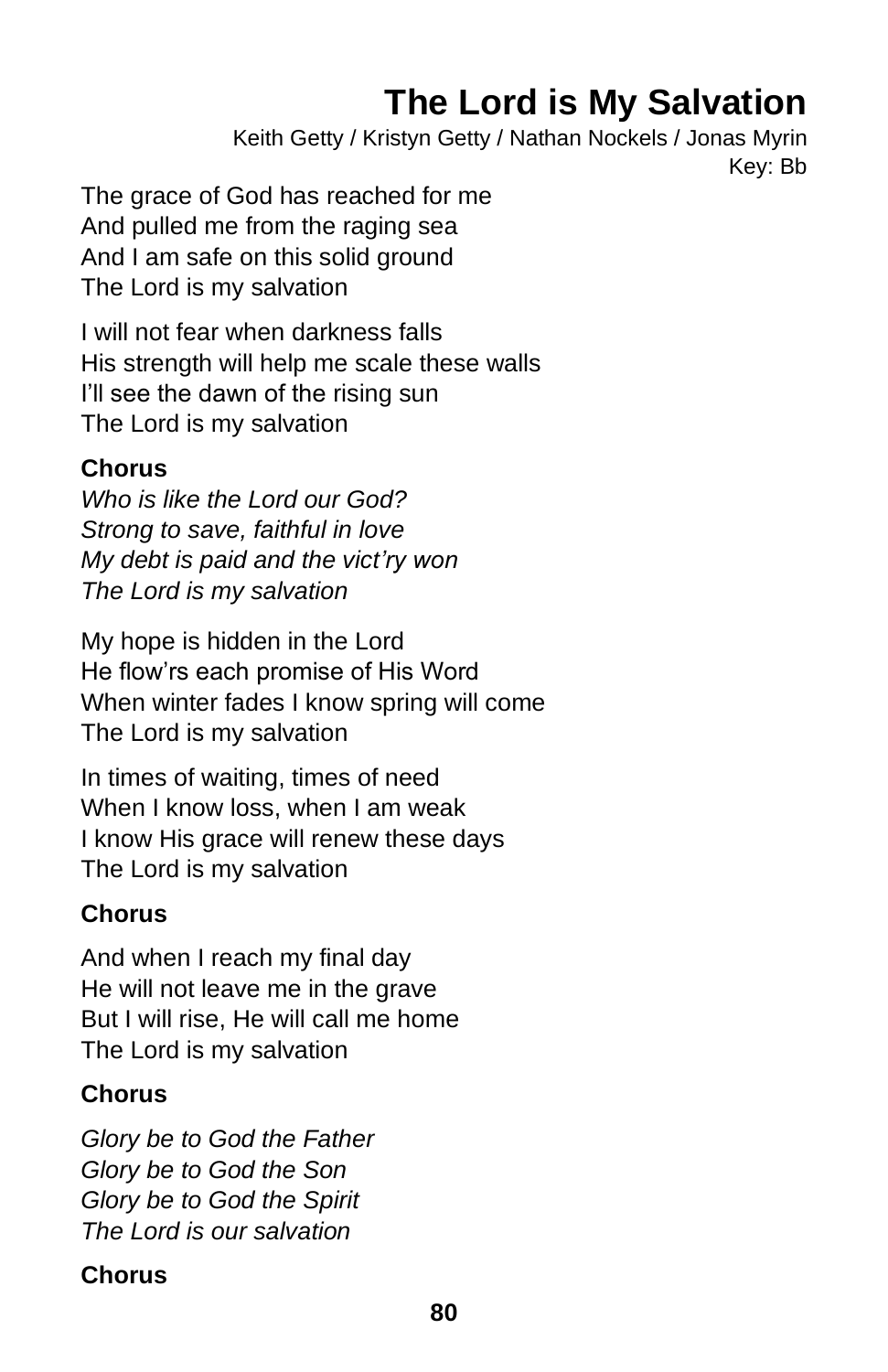# **The Power of the Cross**

Keith Getty / Stuart Townend Key: C

Oh to see the dawn of the darkest day Christ on the road to Calvary Tried by sinful men, torn and beaten then Nailed to a cross of wood

Oh to see the pain written on Your face Bearing the awesome weight of sin Ev'ry bitter thought, ev'ry evil deed Crowning Your bloodstained brow

#### **Chorus**

*This the pow'r of the cross Christ became sin for us Took the blame, bore the wrath We stand forgiven at the cross*

Now the daylight flees, now the ground beneath Quakes as its Maker bows His head Curtain torn in two, dead are raised to life Finished the vict'ry cry

### **Chorus**

Oh to see my name written in the wounds For through Your suff'ring I am free Death is crushed to death, life is mine to live Won through Your selfless love

### *Final Chorus*

*This, the pow'r of the cross Son of God—slain for us. What a love! What a cost! We stand forgiven at the cross*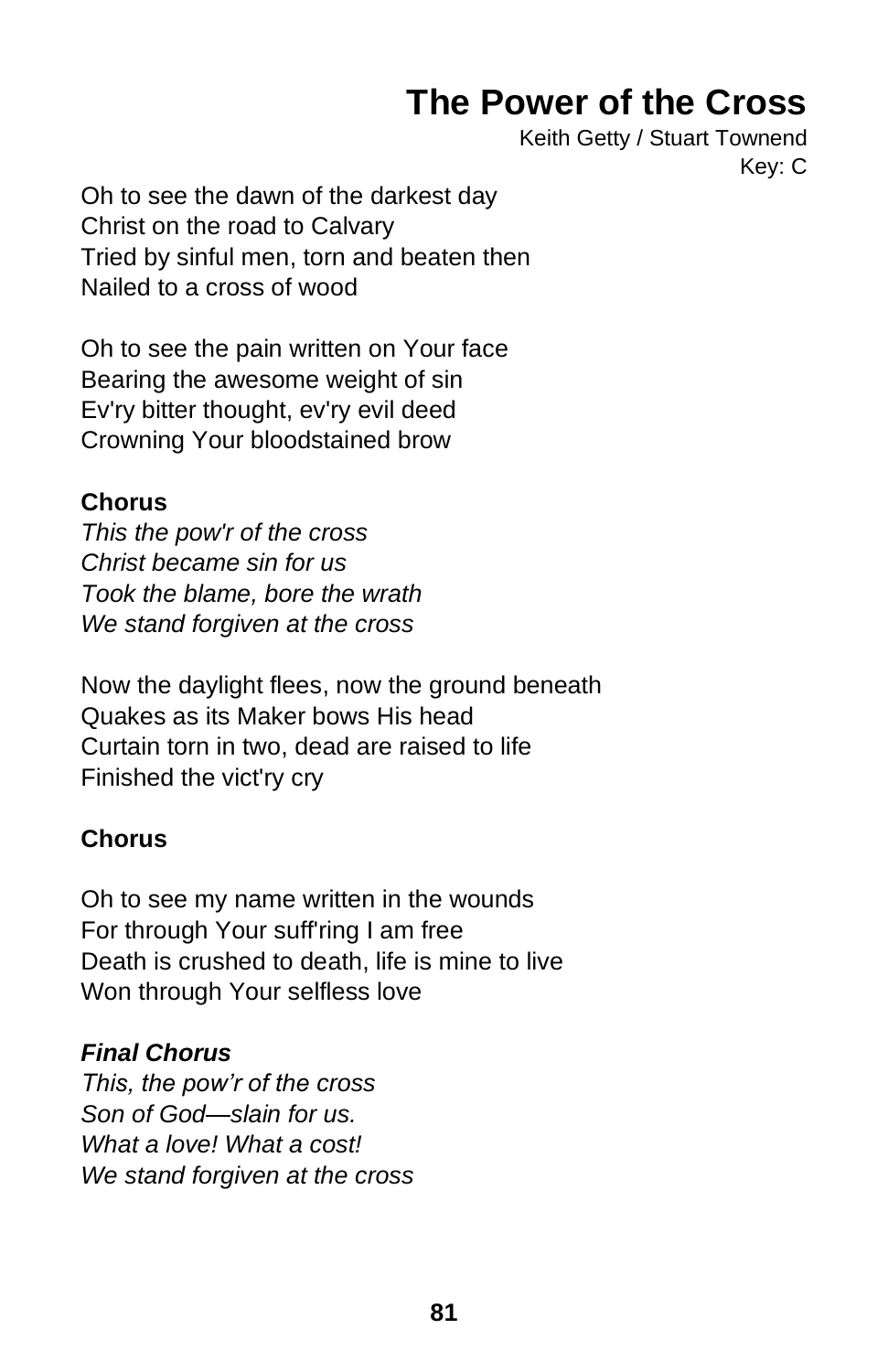# **There is a Higher Throne**

Keith Getty / Kristyn Getty Key: Bb

There is a higher throne Than all this world has known Where faithful ones from ev'ry tongue Will one day come Before the Son we'll stand Made faultless through the Lamb Believing hearts find promised grace Salvation comes

#### **Chorus**

*Hear heaven's voices sing Their thund'rous anthem rings Through em'rald courts and sapphire skies Their praises rise All glory, wisdom, pow'r, Strength, thanks, and honor are To God our King who reigns on high Forevermore*

And there we'll find our home Our life before the throne We'll honor Him in perfect song Where we belong He'll wipe each tear-stained eye As thirst and hunger die The Lamb becomes our Shepherd King We'll reign with Him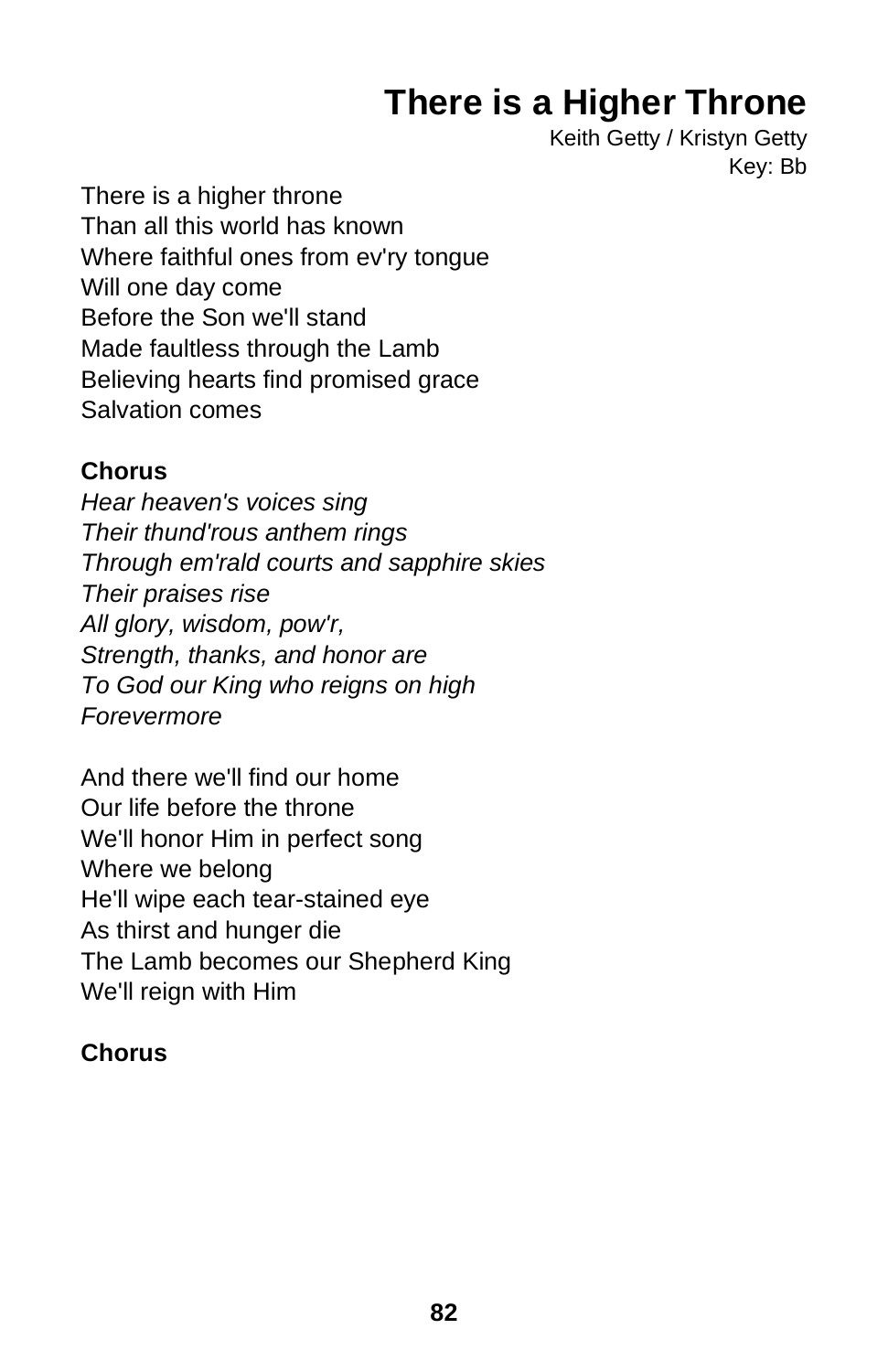### **There is a Redeemer**

Melody Green Key: C

There is a Redeemer, Jesus God's own Son Precious Lamb of God, Messiah, Holy One

### **Chorus**

*Thank You O my Father For giving us Your Son And leaving Your Spirit Till the work on earth is done*

Jesus my Redeemer name above all names Precious Lamb of God, Messiah, O for sinners slain

### **Chorus**

When I stand in glory I will see His face There I'll serve my King forever In that holy place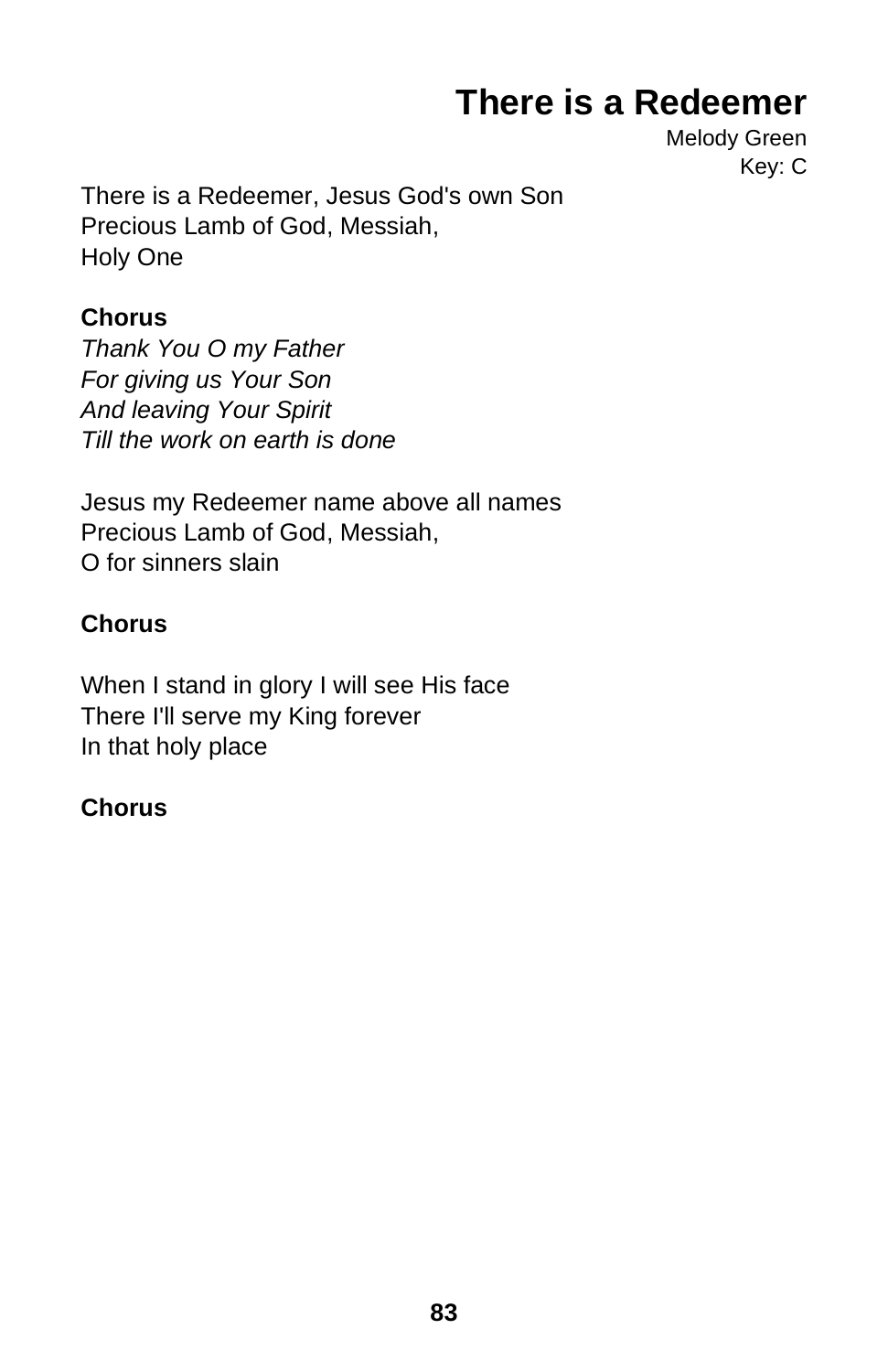# **Thy Mercy**

John Stocker / Sandra McCracken Key: C

Thy mercy, my God, is the theme of my song, The joy of my heart, and the boast of my tongue; Thy free grace alone, from the first to the last, Hath won my affections, and bound my soul fast.

Without Thy sweet mercy I could not live here; Sin would reduce me to utter despair; But, through Thy free goodness, my spirits revive, And He that first made me still keeps me alive.

Thy mercy is more than a match for my heart, Which wonders to feel its own hardness depart; Dissolved by Thy goodness, I fall to the ground, And weep to the praise of the mercy I've found.

Great Father of mercies, Thy goodness I own, And the covenant love of Thy crucified Son; All praise to the Spirit, Whose whisper divine Seals mercy, and pardon, and righteousness mine.

### **Tag**

*All praise to the Spirit, Whose whisper divine Seals mercy, and pardon, and righteousness mine.*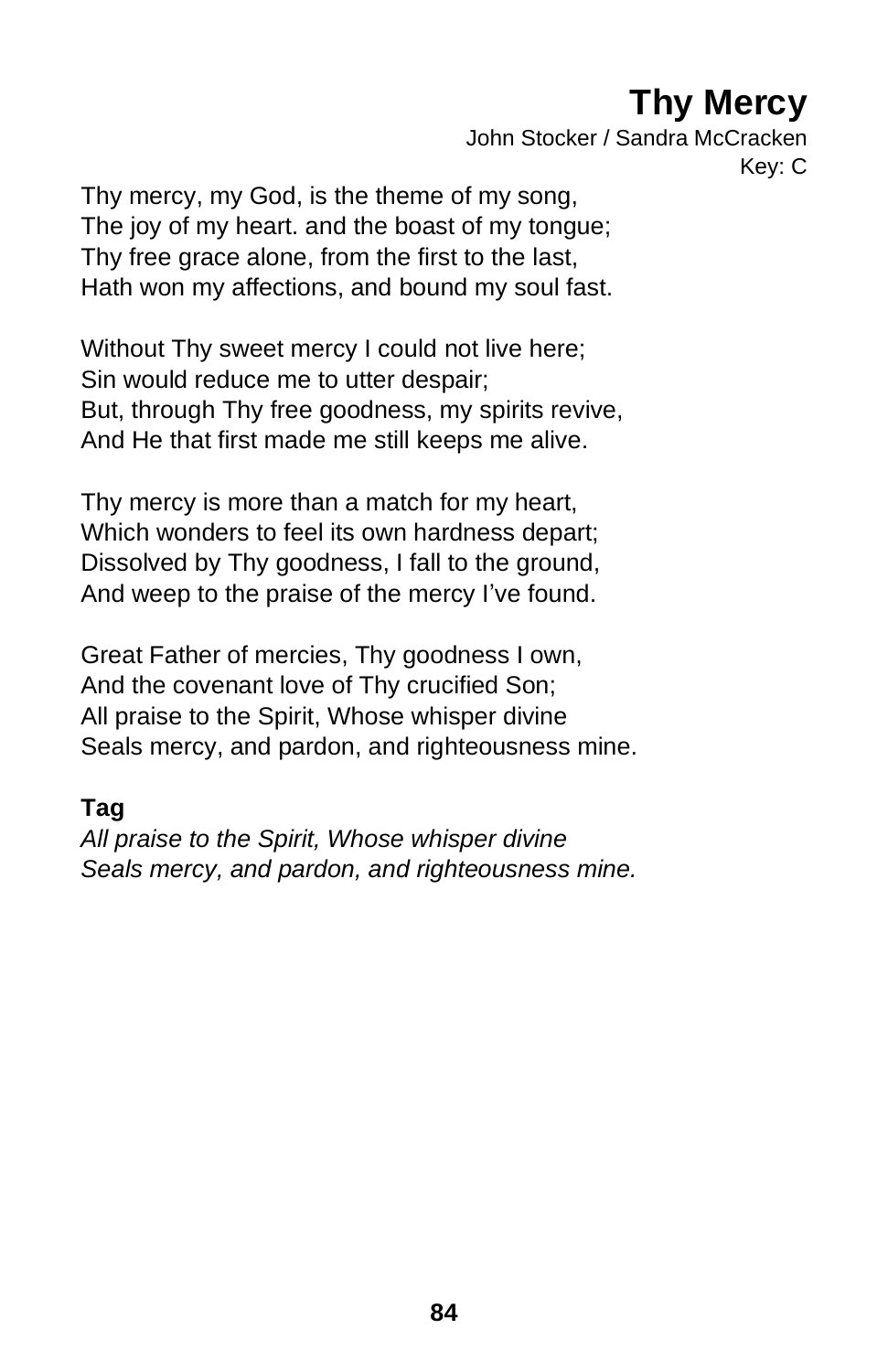# **Tis So Sweet**

Louisa M. R. Stead / William Kirkpatrick Key: D

'Tis so sweet to trust in Jesus Just to take Him at His word Just to rest upon His promise And to know thus saith the Lord

### **Chorus**

*Jesus, Jesus how I trust Him How I've proved Him o'er and o'er Jesus, Jesus precious Jesus O for grace to trust Him more*

O how sweet to trust in Jesus Just to trust His cleansing blood Just in simple faith to plunge me 'Neath the healing cleansing flood

### **Chorus**

Yes, 'tis sweet to trust in Jesus Just from sin and self to cease Just from Jesus simply taking Life and rest and joy and peace

### **Chorus**

I'm so glad I learned to trust Thee Precious Jesus Savior Friend And I know that Thou art with me Wilt be with me to the end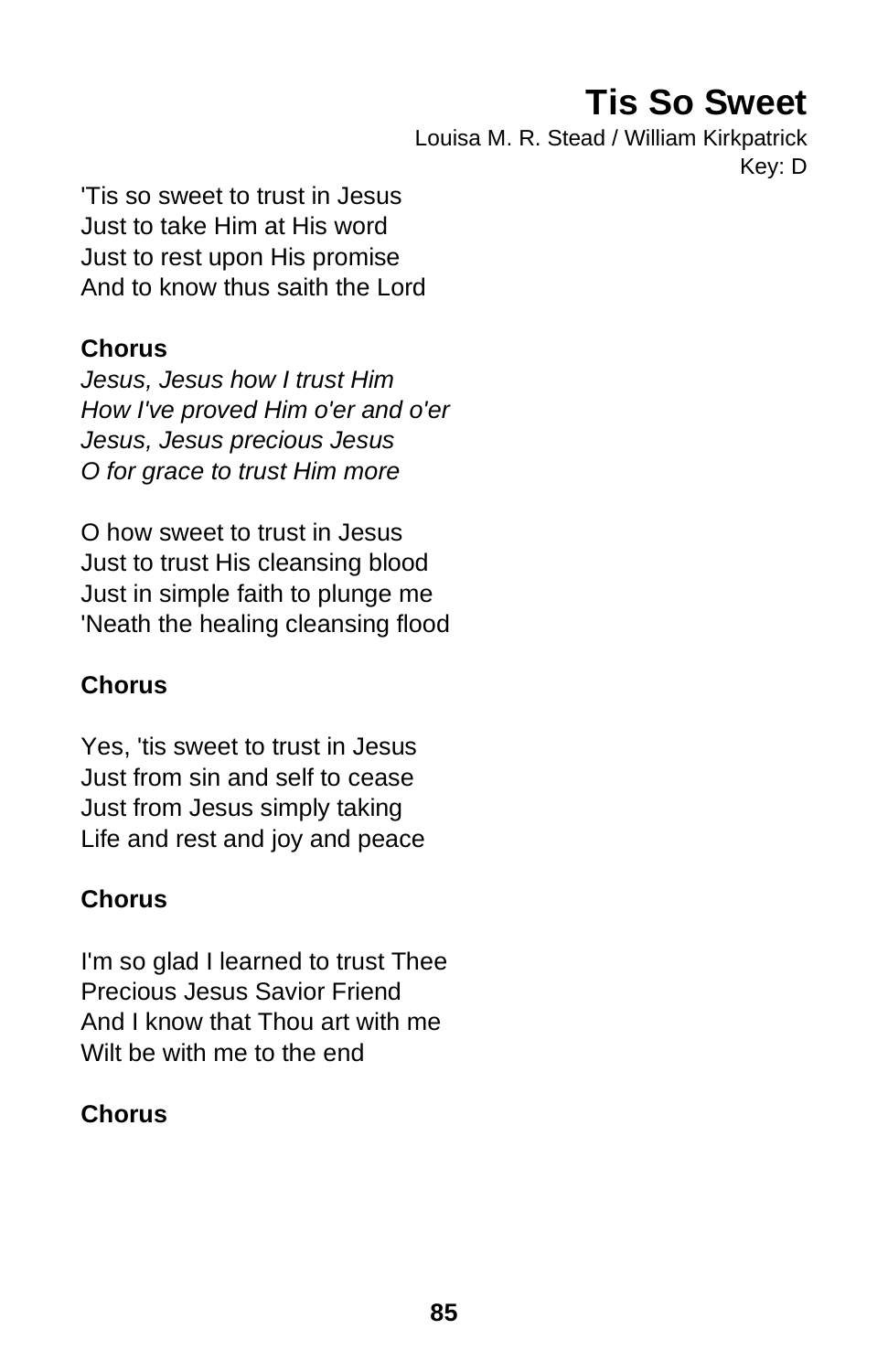# **Unto Thee, O Lord**

Charles Monroe / Psalm 25 (Sung as a round) Key: C

Unto Thee O Lord Do I lift up my soul Unto Thee O Lord Do I lift up my soul

### **Chorus**

*O my God I trust in Thee Let me not be ashamed Let not mine enemies Triumph over me*

Yea let none that wait On Thee be ashamed Yea let none that wait On Thee be ashamed

### **Chorus**

Remember not The sins of my youth Remember not The sins of my youth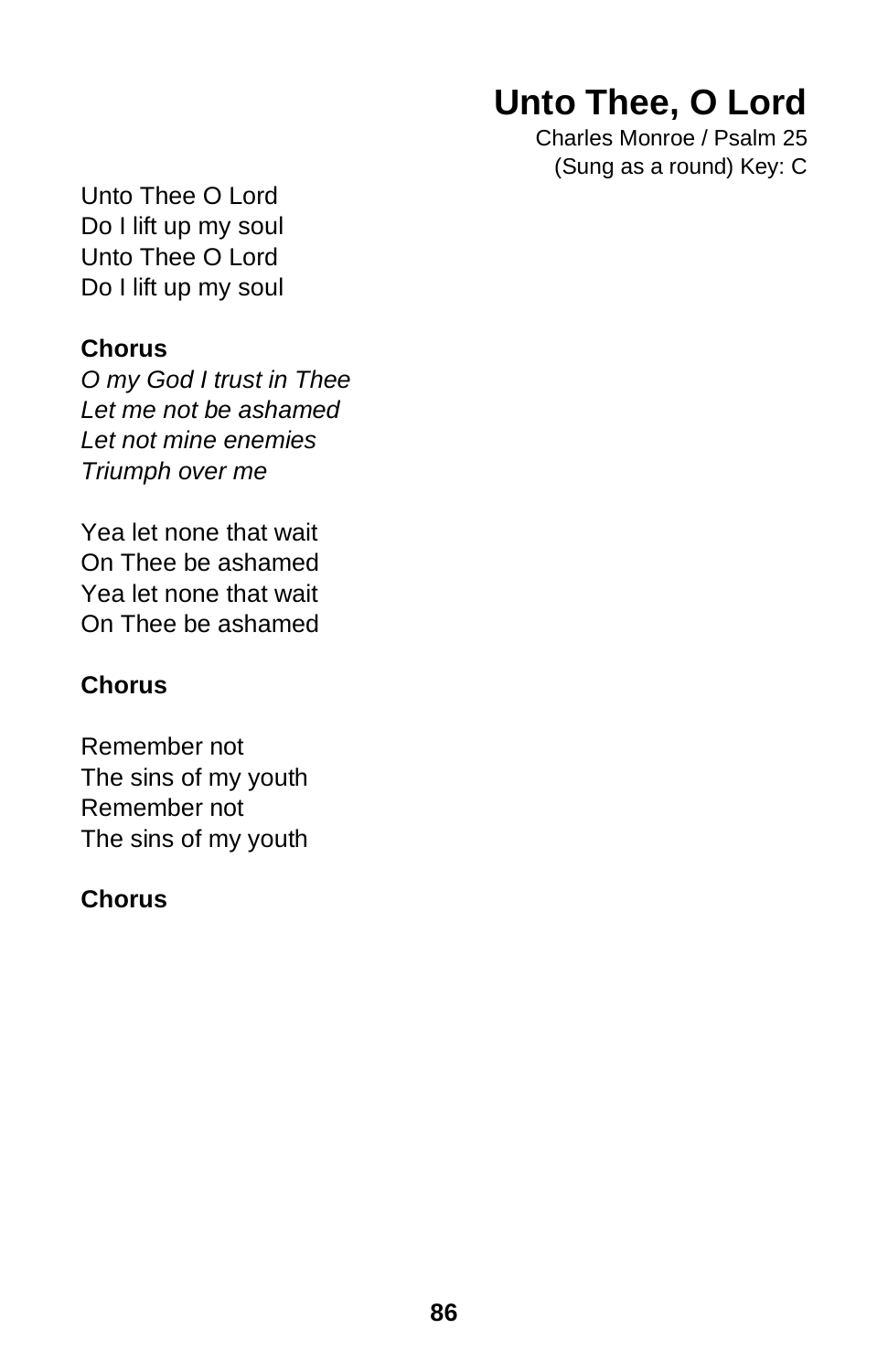# **Victory in Jesus**

Eugene M. Bartlett Key: G

I heard an old old story How a Savior came from glory How He gave His life on Calvary To save a wretch like me I heard about His groaning Of His precious blood's atoning Then I repented of my sins and won the victory

### **Chorus**

*O victory in Jesus, my Savior forever He sought me and bought me With His redeeming blood He loved me ere I knew Him And all my love is due Him He plunged me to victory Beneath the cleansing flood*

I heard about His healing Of His cleansing pow'r revealing How He made the lame to walk again And caused the blind to see And then I cried dear Jesus Come and heal my broken spirit And somehow Jesus came and brought to me the victory

### **Chorus**

I heard about a mansion He has built for me in glory And I heard about the streets of gold Beyond the crystal sea About the angels singing And the old redemption story And some sweet day I'll sing up there the song of victory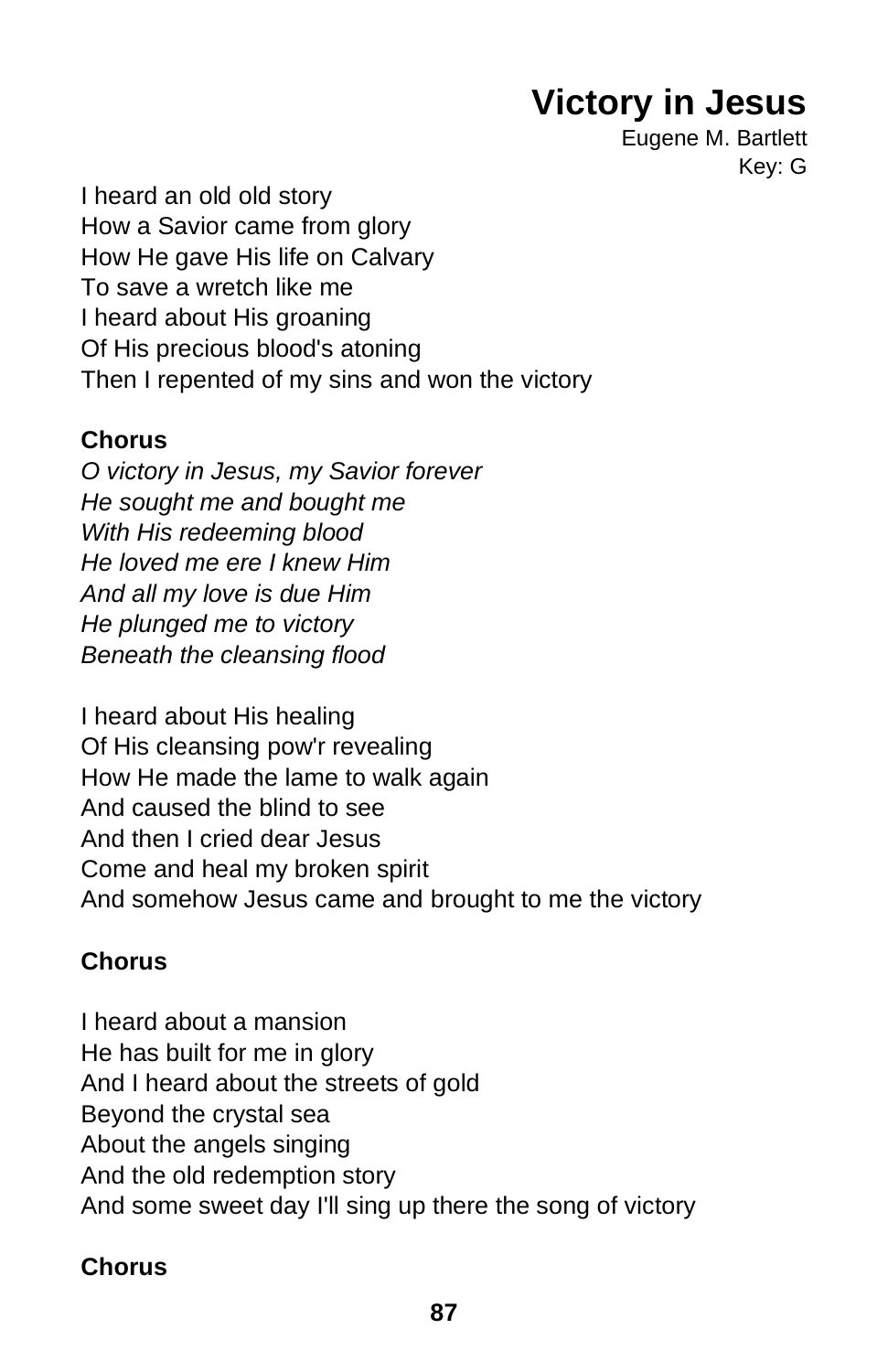### **We Bow Down**

Twila Paris Key: A

You are Lord of creation And Lord of my life Lord of the land and the sea You were Lord of the heavens Before there was time And Lord of all lords You will be

#### **Chorus 1**

*We bow down And we worship You Lord We bow down And we worship You Lord We bow down And we worship You Lord Lord of all lords You will be*

You are King of creation And King of my life King of the land and the sea You were King of the heavens Before there was time And King of all kings You will be

### **Chorus 2**

*We bow down And we crown You the King We bow down And we crown You the King We bow down And we crown You the King King of all kings You will be*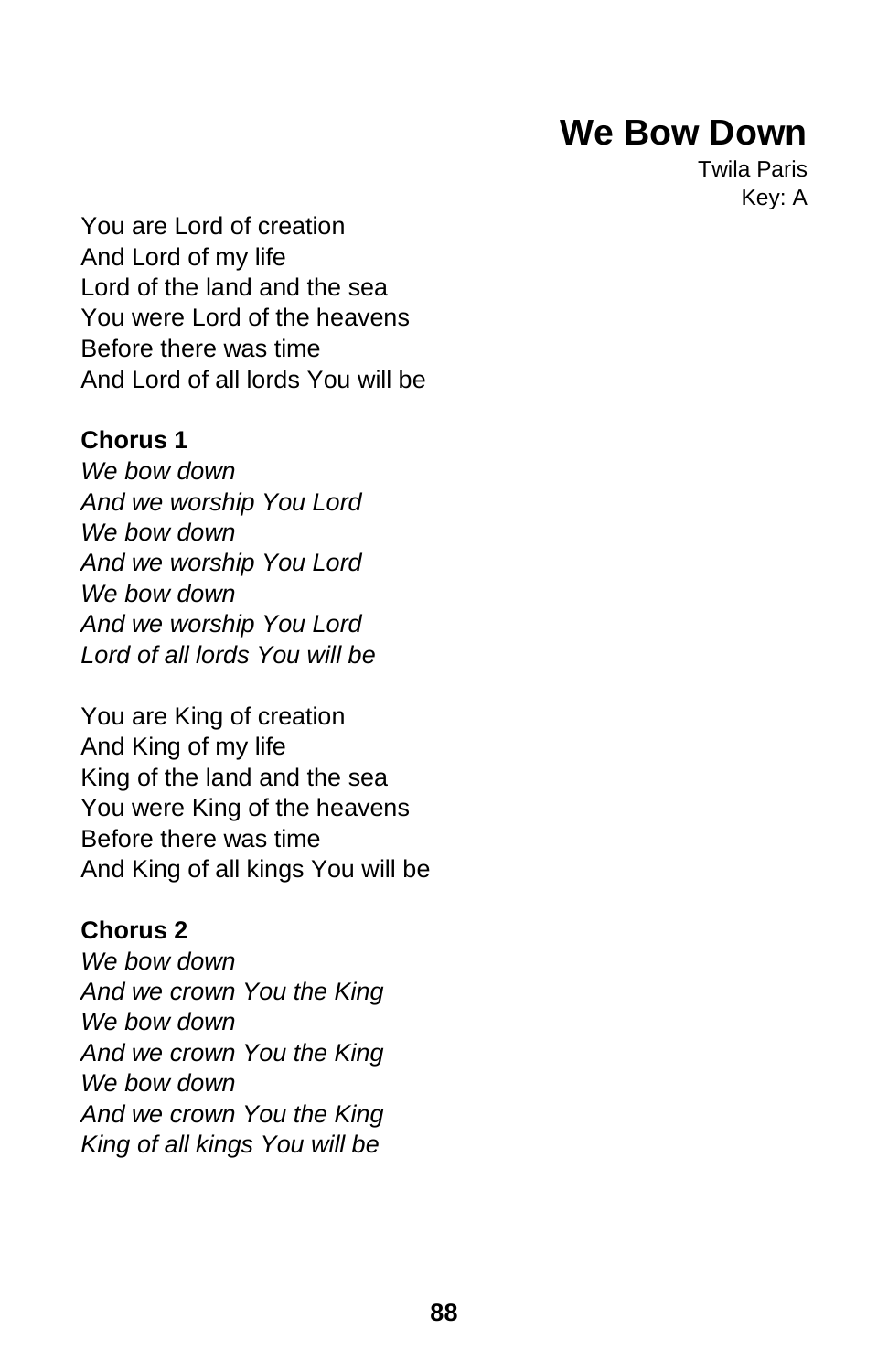### **We Will Glorify**

Twila Paris Key: C

We will glorify the King of kings We will glorify the Lamb We will glorify the Lord of lords Who is the great I Am

Lord Jehovah reigns in majesty We will bow before His throne We will worship Him in righteousness We will worship Him alone

He is Lord of heaven, Lord of earth He is Lord of all who live He is Lord above the universe All praise to Him we give

Hallelujah to the King of kings Hallelujah to the Lamb Hallelujah to the Lord of lords Who is the great I Am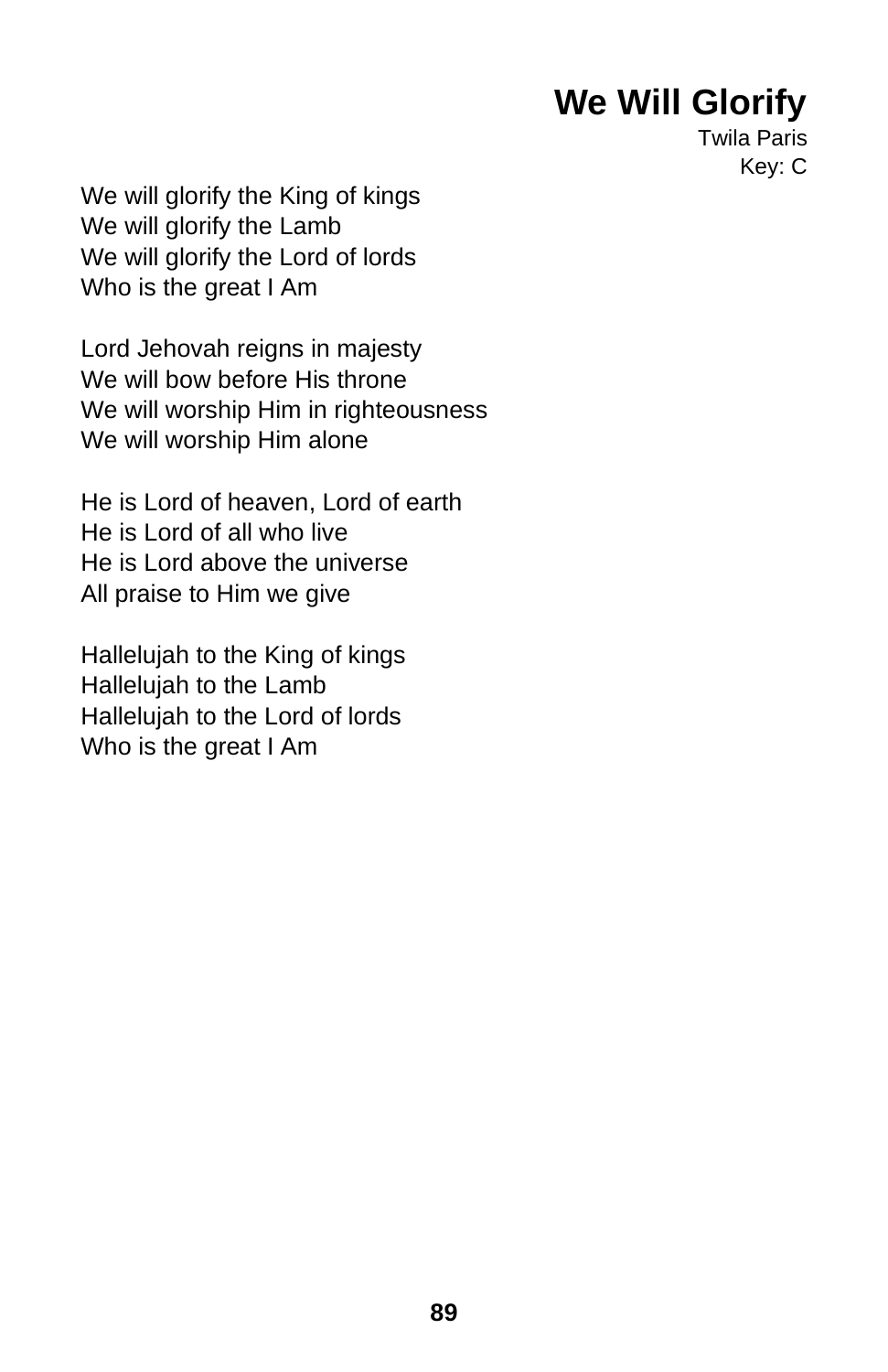## **Whate'er My God Ordains Is Right**

Samuel Rodigast / Jeff Bourque Key: C

Whate'er my God ordains is right: His holy will abideth; I will be still whate'er he doth; And follow where he guideth. He is my God: though dark my road. He holds me that I shall not fall. And so to him I leave it all, He holds me that I shall not fall.

Whate'er my God ordains is right: He never will deceive me. He leads me by the proper path; I know he will not leave me. I take, content, what he hath sent. His hand can turn my griefs away, And patiently I wait his day, His hand can turn my griefs away.

Whate'er my God ordains is right, Though now this cup, in drinking, May bitter seem to my faint heart, I take it all, unshrinking. My God is true; each morn anew. Sweet comfort yet shall fill my heart, And pain and sorrow shall depart, Sweet comfort yet shall fill my heart.

Whate'er my God ordains is right. Here shall my stand be taken. Though sorrow, need, or death be mine, Yet am I not forsaken. My Father's care is round me there. He holds me that I shall not fall, And so to him I leave it all, He holds me that I shall not fall.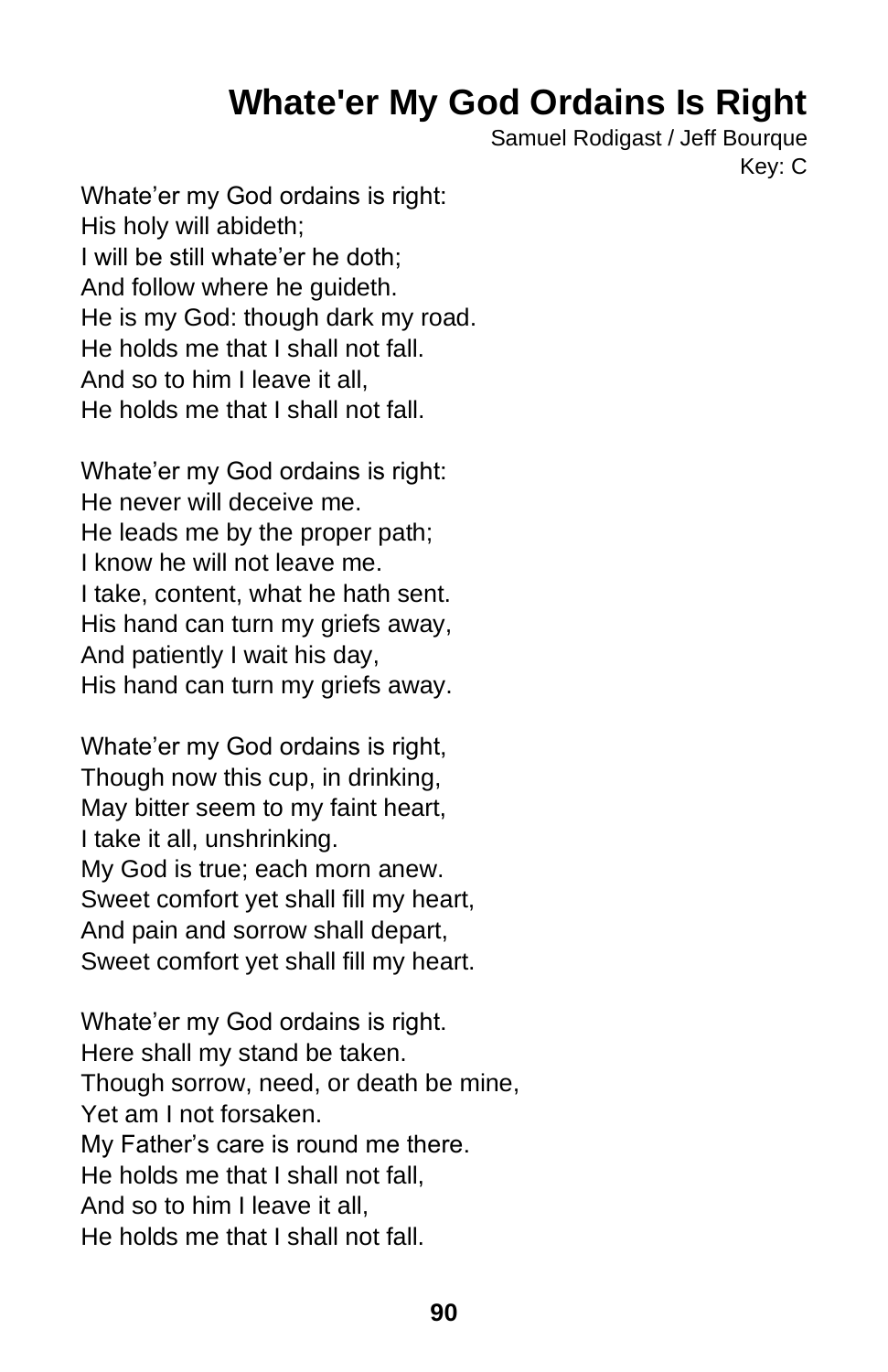### **When I Survey the Wondrous Cross\***

Isaac Watts / Lowell Mason / Chris Tomlin / Jesse Reeves Key: C

When I survey the wondrous cross On which the Prince of Glory died My richest gain I count but loss And pour contempt on all my pride

Forbid it, Lord, that I should boast Save in the death of Christ, my God All the vain things that charm me most I sacrifice them to His blood

See from His head His hands His feet Sorrow and love flow mingled down Did e'er such love and sorrow meet Or thorns compose so rich a crown

#### **Chorus**\*

*O the wonderful cross O the wonderful cross Bids me come and die and find That I may truly live O the wonderful cross O the wonderful cross All who gather here by grace Draw near and bless Your name*

Were the whole realm of nature mine That were an offering far too small Love so amazing so divine Demands my soul my life my all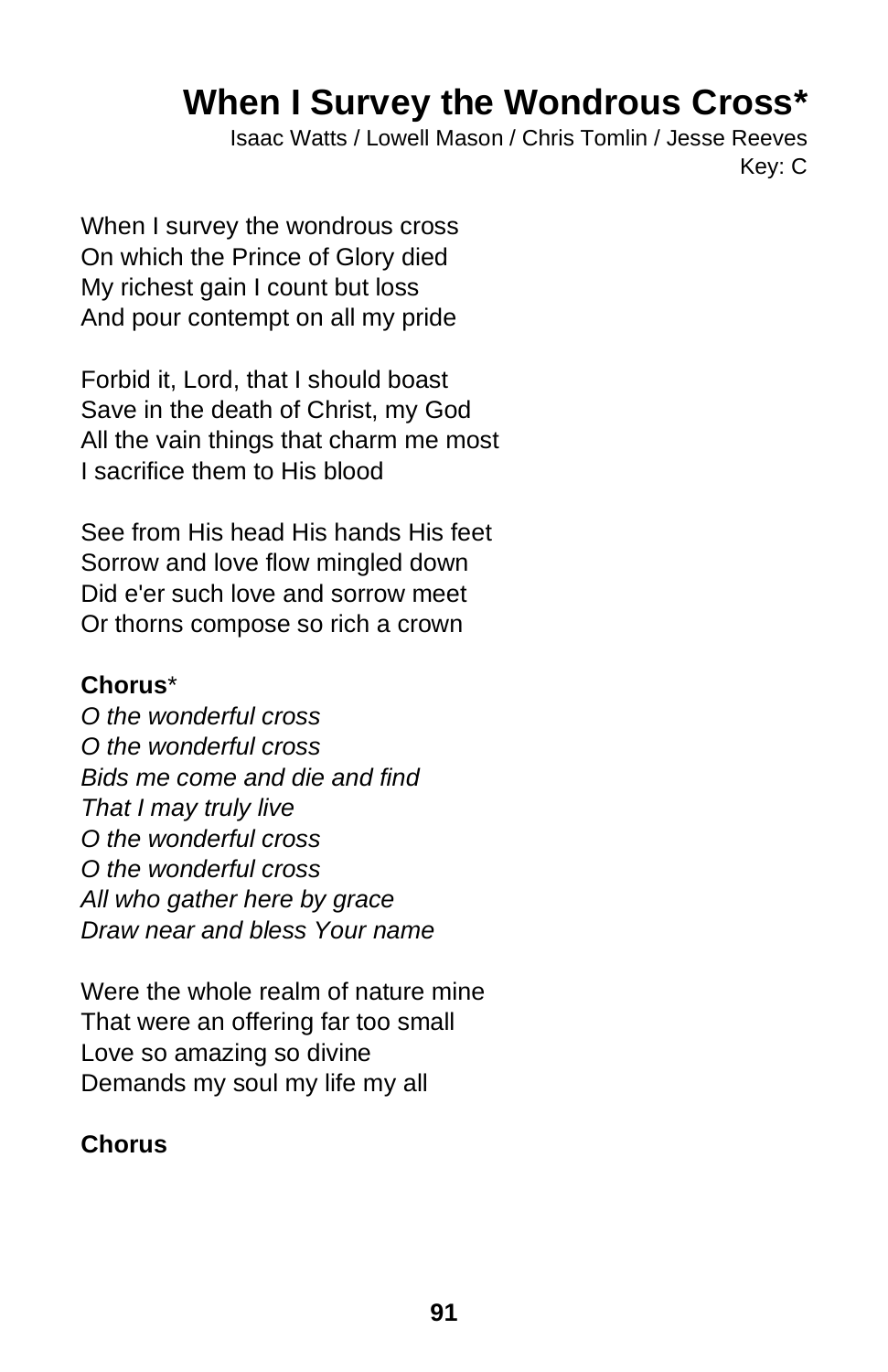### **When Trials Come**

Keith Getty / Kristyn Getty Key: A

When trials come no longer fear For in the pain our God draws near To fire a faith worth more than gold And there His faithfulness is told And there His faithfulness is told

Within the night I know Your peace The breath of God brings strength to me And new each morning mercy flows As treasures of the darkness grow As treasures of the darkness grow

I turn to wisdom not my own For ev'ry battle You have known My confidence will rest in You Your love endures Your ways are good Your love endures Your ways are good

When I am weary with the cost I see the triumph of the cross So in its shadow I shall run Till You complete the work begun Till You complete the work begun

One day all things will be made new I'll see the hope You called me to And in Your kingdom paved with gold I'll praise Your faithfulness of old I'll praise Your faithfulness of old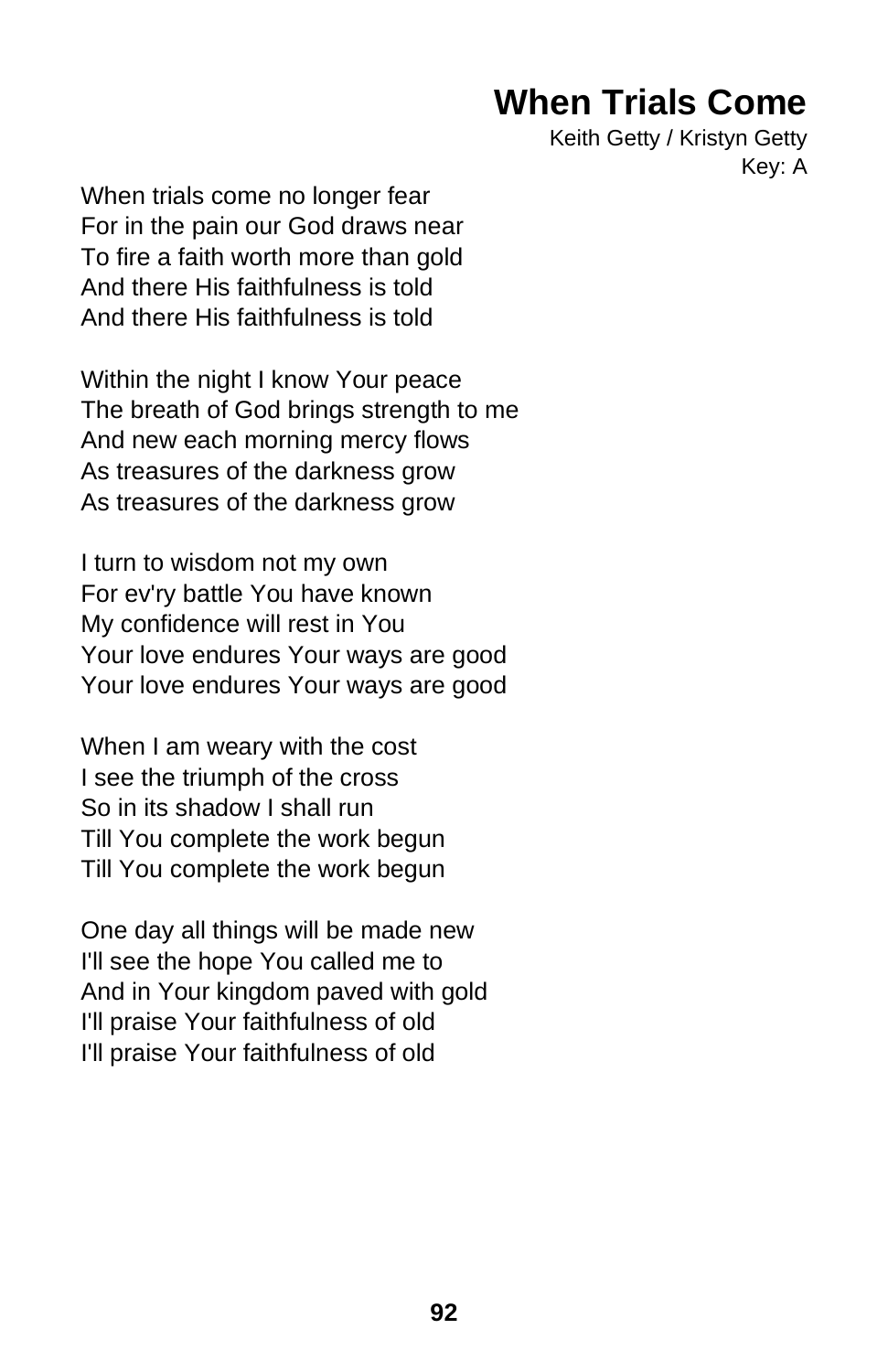# **Wonderful Merciful Savior**

Dawn Rodgers / Eric Wyse Key: C

Wonderful merciful Savior Precious Redeemer and Friend Who would have thought that a Lamb Could rescue the souls of men Oh, You rescue the souls of men

Counselor Comforter Keeper Spirit we long to embrace You offer hope when our hearts Have hopelessly lost the way Oh, we hopelessly lost the way

### **Chorus**

*You are the One that we praise You are the One we adore You give the healing and grace Our hearts always hunger for Oh, our hearts always hunger for*

Almighty infinite Father Faithfully loving Your own Here in our weakness You find us Falling before Your throne Oh, we're falling before Your throne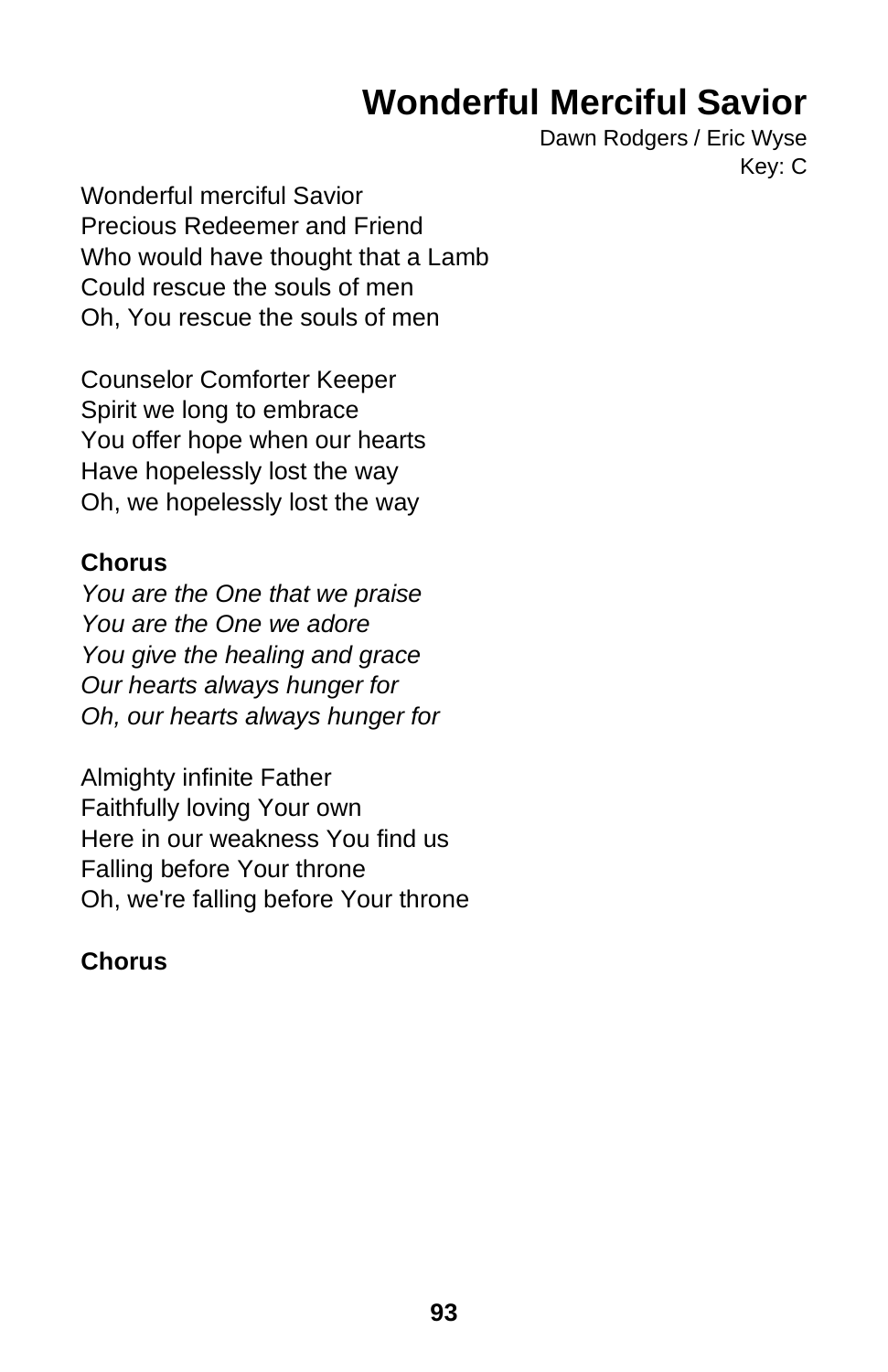# **Yet Not I, But Through Christ in Me**

Jonny Robinson / Rich Thompson / Michael Farren Key: C

What gift of grace is Jesus my Redeemer There is no more for heaven now to give He is my joy, my righteousness, and freedom My steadfast love, my deep and boundless peace

*To this I hold, my hope is only Jesus For my life is wholly bound to his Oh how strange and divine, I can sing: all is mine! Yet not I, but through Christ in me*

The night is dark but I am not forsaken For by my side, the Saviour He will stay I labour on in weakness and rejoicing For in my need, His power is displayed

*To this I hold, my Shepherd will defend me Through the deepest valley He will lead Oh the night has been won, and I shall overcome! Yet not I, but through Christ in me*

No fate I dread, I know I am forgiven The future sure, the price it has been paid For Jesus bled and suffered for my pardon And He was raised to overthrow the grave

*To this I hold, my sin has been defeated Jesus now and ever is my plea Oh the chains are released, I can sing: I am free! Yet not I, but through Christ in me*

With every breath I long to follow Jesus For He has said that He will bring me home And day by day I know He will renew me Until I stand with joy before the throne

*To this I hold, my hope is only Jesus All the glory evermore to Him When the race is complete, still my lips shall repeat: Yet not I, but through Christ in me!*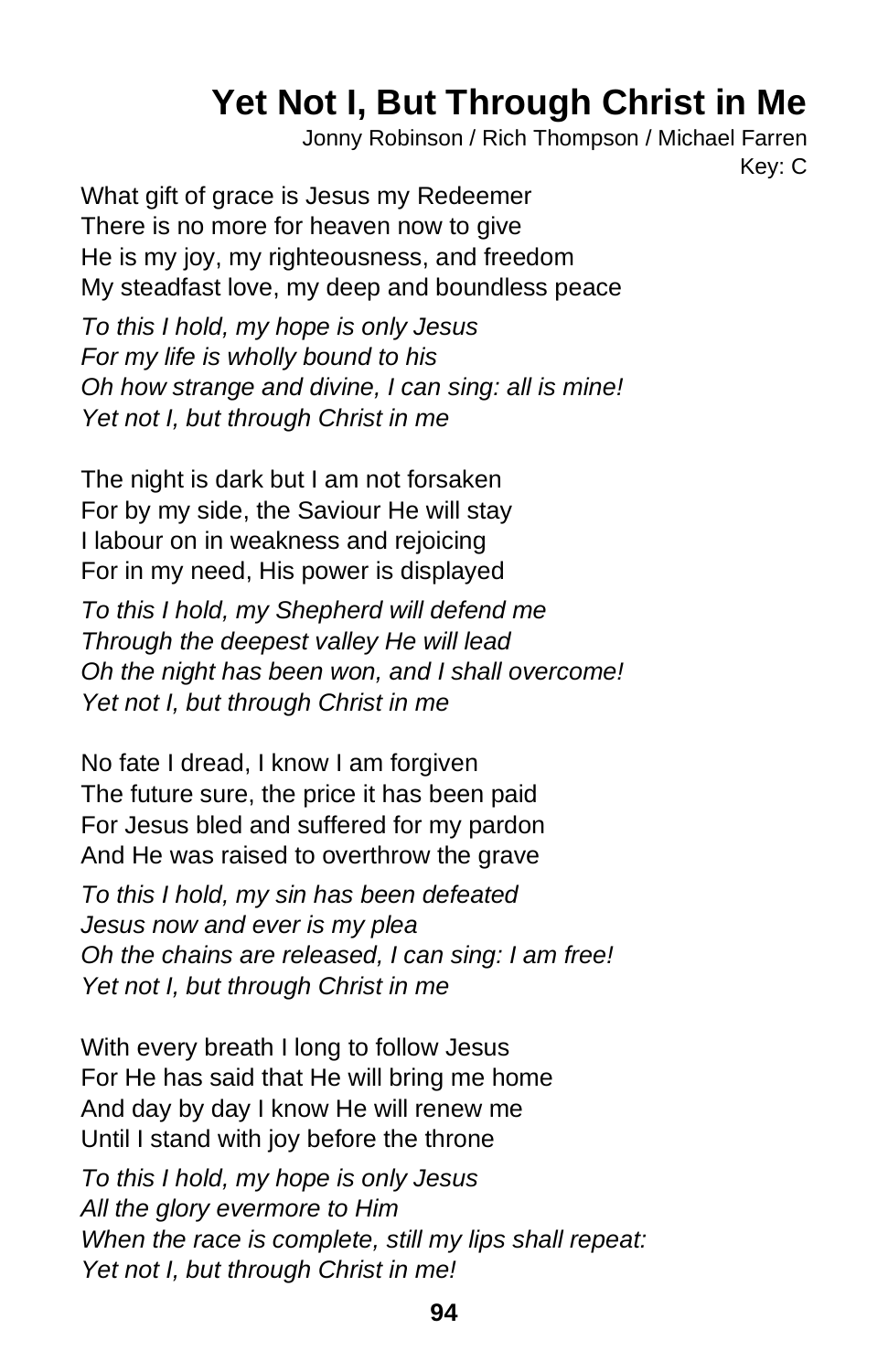# **Your Name**

Paul Baloche / Glenn Packiam Key: G

As morning dawns and evening fades You inspire songs of praise That rise from earth to touch Your heart And glorify Your Name

### **Chorus**

*Your Name is a strong and mighty tower Your Name is a shelter like no other Your Name let the nations sing it louder For nothing has the power to save But Your Name*

Jesus in Your Name we pray Come and fill our hearts today Lord give us strength to live for You And glorify Your Name